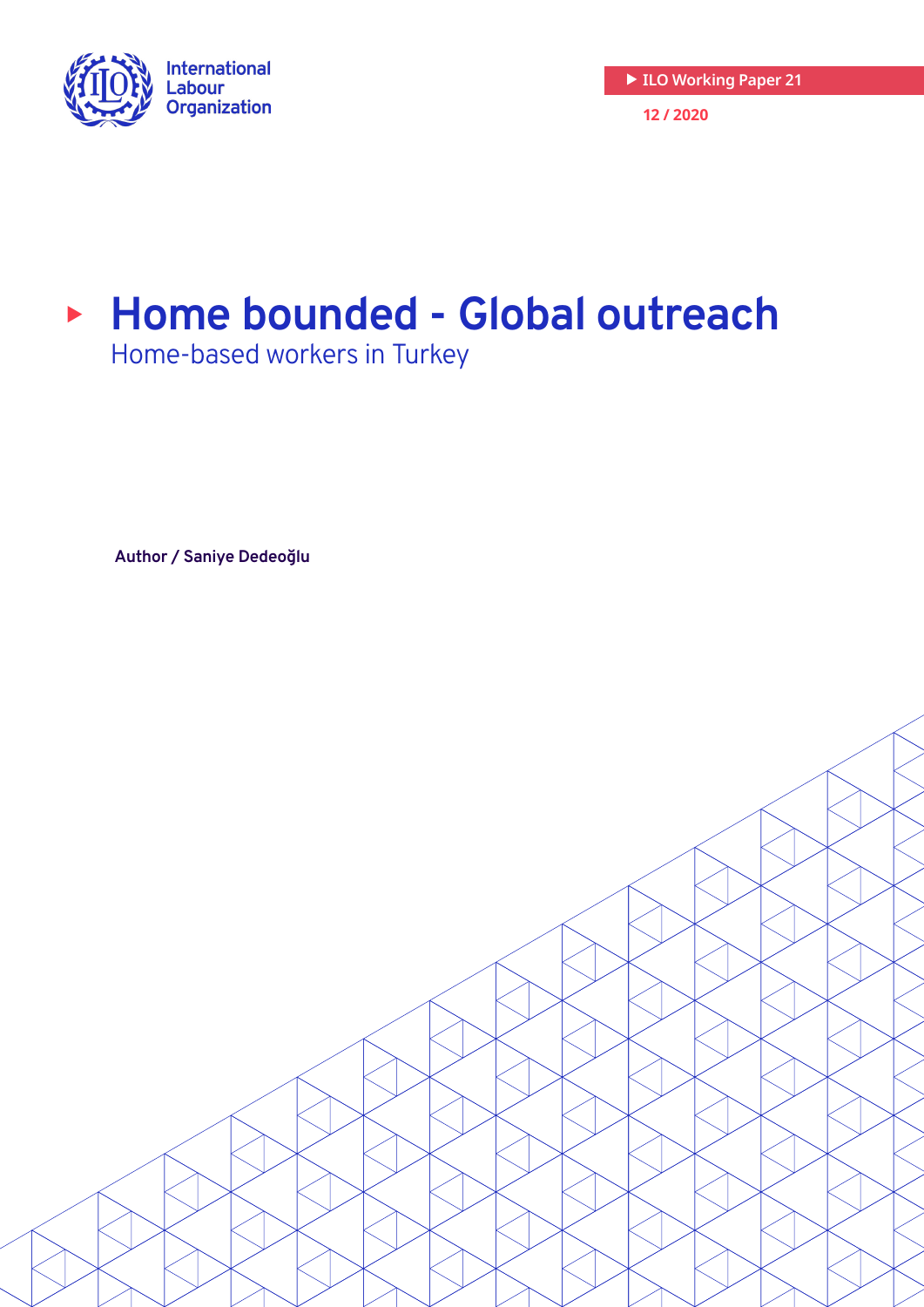Copyright © International Labour Organization 2020



This is an open access work distributed under the Creative Commons Attribution 3.0 IGO License ([http://](http://creativecommons.org/licenses/by/3.0/igo) [creativecommons.org/licenses/by/3.0/igo\)](http://creativecommons.org/licenses/by/3.0/igo). Users can reuse, share, adapt and build upon the original work, even for commercial purposes, as detailed in the License. The ILO must be clearly credited as the owner of the original work. The use of the emblem of the ILO is not permitted in connection with users' work.

**Translations** – In case of a translation of this work, the following disclaimer must be added along with the attribution: *This translation was not created by the International Labour Office (ILO) and should not be considered an official ILO translation. The ILO is not responsible for the content or accuracy of this translation.*

**Adaptations** – In case of an adaptation of this work, the following disclaimer must be added along with the attribution: *This is an adaptation of an original work by the International Labour Office (ILO). Responsibility for the views and opinions expressed in the adaptation rests solely with the author or authors of the adaptation and are not endorsed by the ILO.*

All queries on rights and licensing should be addressed to ILO Publications (Rights and Licensing), CH-1211 Geneva 22, Switzerland, or by email to [rights@ilo.org.](mailto:rights@ilo.org)

ISBN: 978-92-2-032755-5 (print) ISBN: 978-92-2-032750-0 (web-pdf) ISBN: 978-92-2-032757-9 (epub) ISBN: 978-92-2-032756-2 (mobi) ISSN: 2708-3446

The designations employed in ILO publications, which are in conformity with United Nations practice, and the presentation of material therein do not imply the expression of any opinion whatsoever on the part of the International Labour Office concerning the legal status of any country, area or territory or of its authorities, or concerning the delimitation of its frontiers.

The responsibility for opinions expressed in signed articles, studies and other contributions rests solely with their authors, and publication does not constitute an endorsement by the International Labour Office of the opinions expressed in them.

Reference to names of firms and commercial products and processes does not imply their endorsement by the International Labour Office, and any failure to mention a particular firm, commercial product or process is not a sign of disapproval.

ILO Working Papers summarize the results of ILO research in progress, and seek to stimulate discussion of a range of issues related to the world of work. Comments on this ILO Working Paper are welcome and can be sent to [inwork@ilo.org.](mailto:inwork@ilo.org)

Authorization for publication: Philippe Marcadent

ILO Working Papers can be found at: <www.ilo.org/global/publications/working-papers>

#### **Suggested citation:**

Dedeoğlu, S. 2020. *Home bounded - Global outreach : Home-based workers in Turkey*, ILO Working Paper 21 (Geneva, ILO).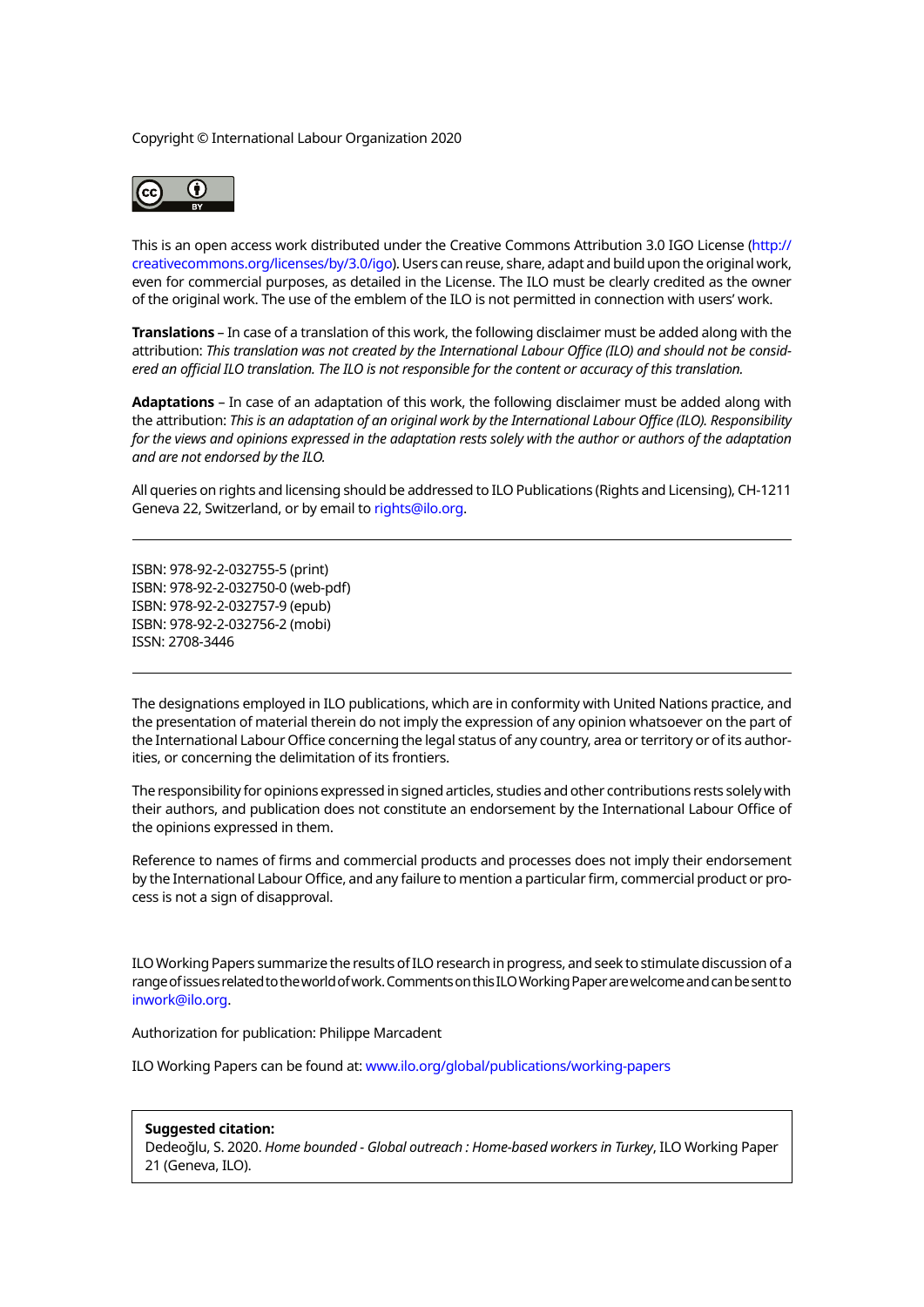## <span id="page-2-0"></span>**Abstract**

This report focuses on two categories of home-based workers in Turkey; industrial home-based pieceworkers and IT-enabled remote workers, who are commonly referred to in Turkey as "freelancers". With an aim of exploring the current patterns and issues of these two categories of home-based workers in Turkey, the report presents the situation and working practices of industrial home-based workers and freelance remote workers. A supply-and-demand side analysis is used to analyse the changes in the production networks and in the working relations. Issues such as access to work, working arrangements, working hours, earnings, health and safety and work-life balance are main areas of investigation. The interviews conducted in Istanbul with homeworkers reveal that an analysis of gendered nature of home-based work is necessary to unveil the values attached to piecework and digital remote work and that even social, cultural and economic distinctions between two groups, the lack of job security and decent working conditions as well as low bargaining power have resulted in their increased vulnerabilities in the Turkish labour markets.

## **About the authors**

Saniye Dedeoglu is a professor of social policy in the Department of Labour Economics and Industrial Relations at the University of Mugla, Turkey and was a Marie Curie Fellow at the Center for Research in Ethnic Relations at Warwick University, UK. She has a PhD in Development Studies from SOAS, University of London. She is the author of *Syrian Refugees and the Agricultural Sector in Turkey: Work, Precarity and Survival* (IB Tauris 2021, Forthcoming), *Migrants, Work and Social Integration* (Palgrave 2014) and *Women Workers in Turkey: Global Industrial Production in Istanbul* (IB Trauris 2007).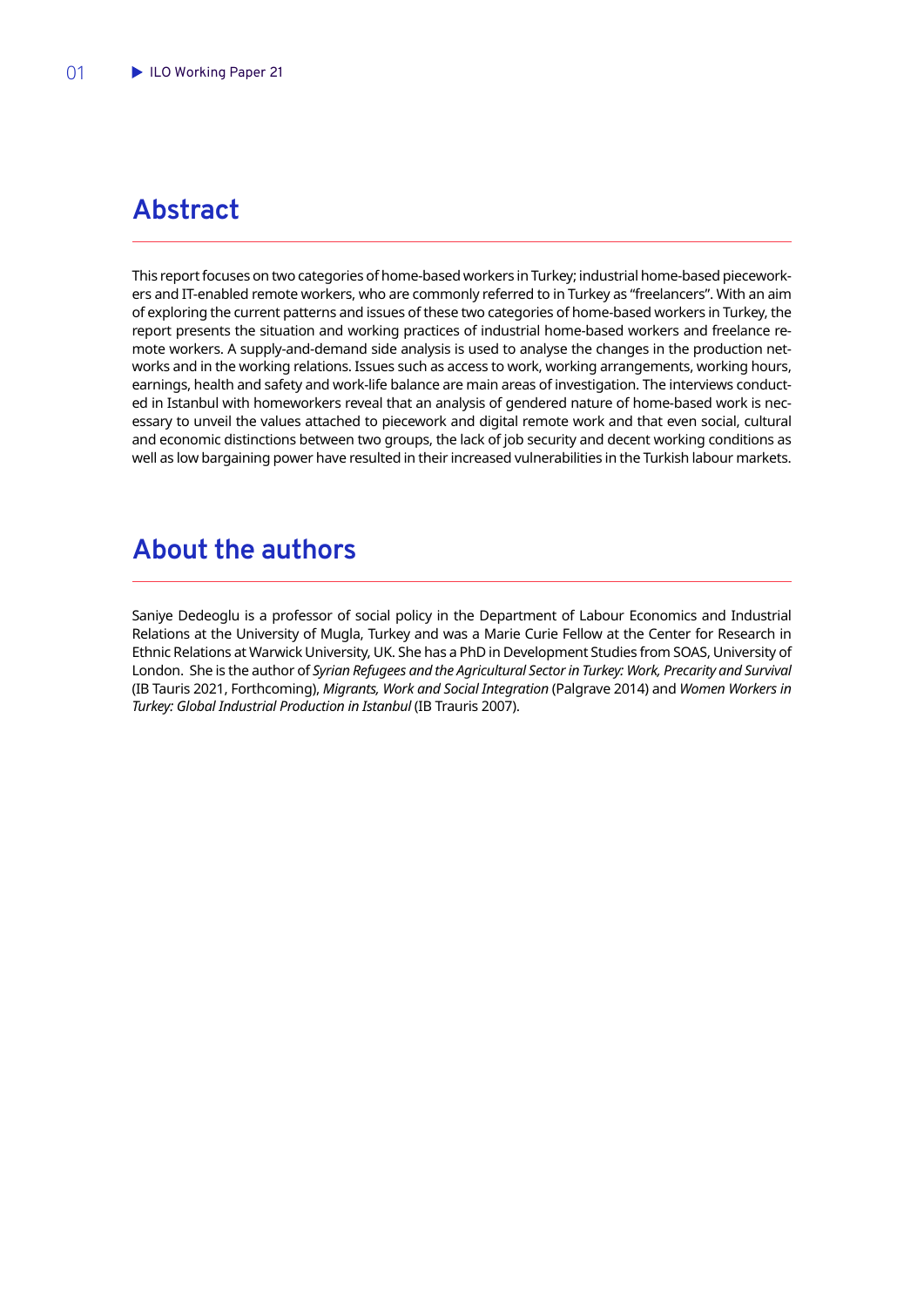## **Table of contents**

|  | <b>Abstract</b>                                                                                                              | 01 |
|--|------------------------------------------------------------------------------------------------------------------------------|----|
|  | <b>About the authors</b>                                                                                                     | 01 |
|  | <b>Introduction</b>                                                                                                          | 05 |
|  | 1 Defining homework in the context of Turkey                                                                                 | 06 |
|  | 2 Homework literature in Turkey                                                                                              | 09 |
|  | 3 The case of women home-based pieceworkers in Turkey's garment manu-<br>facturing: The study of 1999-2000 and the follow-up | 11 |
|  | The demand-side analysis: Flexible organization and subcontracting in Turkey's garment in-<br>dustry                         | 12 |
|  | The supply-side analysis: Women home-based pieceworkers                                                                      | 13 |
|  | Piecework and women                                                                                                          | 14 |
|  | Why home-based piecework?                                                                                                    | 15 |
|  | Organization of piecework                                                                                                    | 16 |
|  | Recruitment strategies                                                                                                       | 18 |
|  | Unpaid family workers                                                                                                        | 18 |
|  | Recruiting through an intermediary                                                                                           | 19 |
|  | Networks of pieceworker women                                                                                                | 20 |
|  | Skills acquisition and women's elişi                                                                                         | 20 |
|  | Earnings                                                                                                                     | 22 |
|  | Piece rates                                                                                                                  | 22 |
|  | Work-life balance                                                                                                            | 23 |
|  | Collective action: The case of Ev-Ek-Sen                                                                                     | 23 |

| 4 Freelance homeworkers: Remote, online and home-based workforce | 25 |
|------------------------------------------------------------------|----|
| Who are the ICT-based homeworkers?                               | 25 |
| Why work at home?                                                | 25 |
| Employment status: Employee or independent contractor?           | 26 |
| <b>Identity of client/employer</b>                               | 27 |
| <b>Working contracts</b>                                         | 28 |
| Working hours and output-based work                              | 28 |
| <b>Earnings</b>                                                  | 29 |
| Social security and health insurance benefits                    | 30 |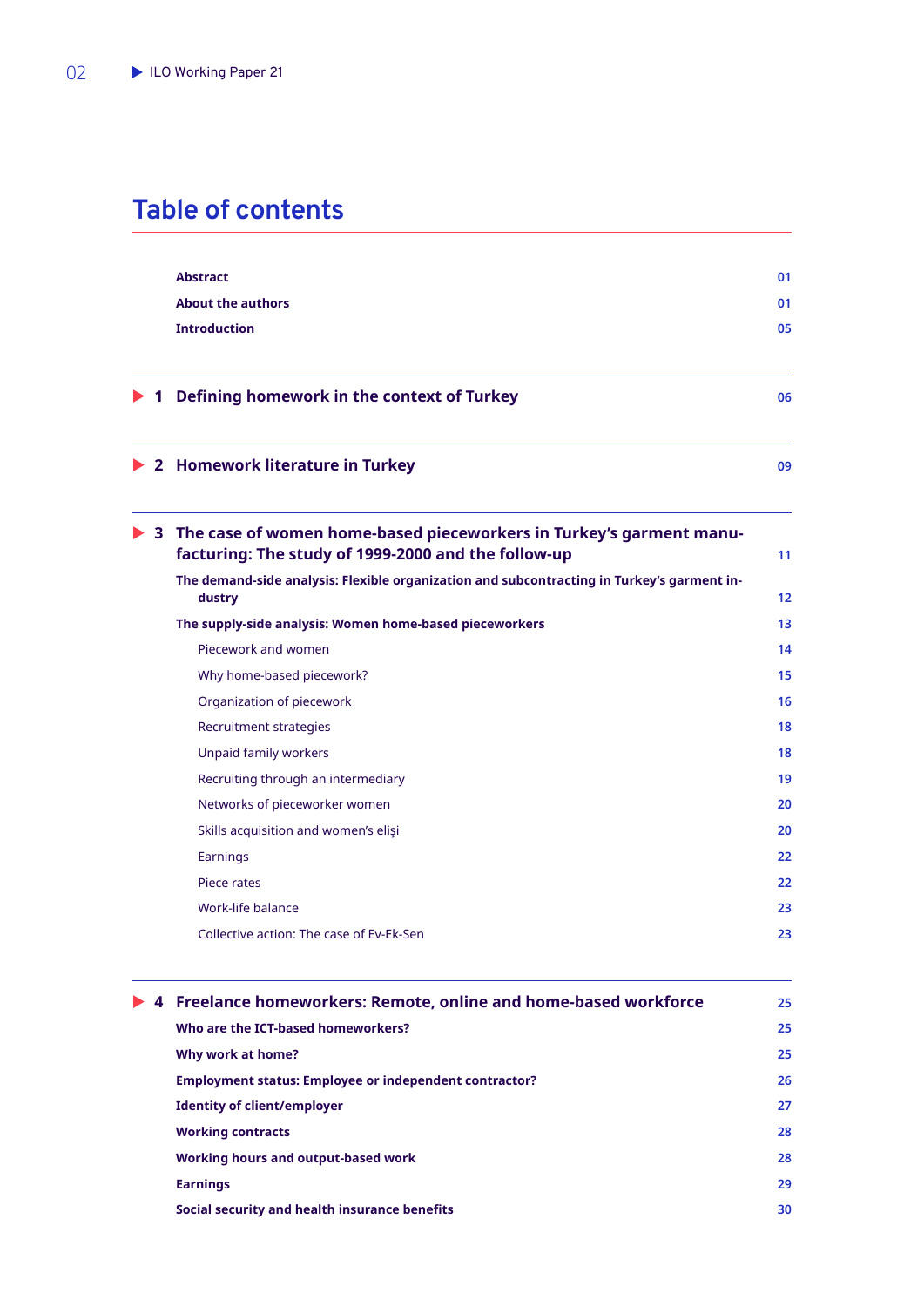| <b>Occupational health and safety</b>                                                   | 31 |
|-----------------------------------------------------------------------------------------|----|
| Work-life balance and social isolation                                                  | 32 |
| <b>Collective action: The case of Ofissizler (The Officeless)</b>                       | 33 |
| $\triangleright$ 5 Freelancers vs pieceworkers: Differences and similarities            | 35 |
| <b>Annex</b>                                                                            | 37 |
| <b>Annex A. Details on interviewed workers</b>                                          | 37 |
| <b>Annex B. Statistics on homeworkers</b>                                               | 39 |
| Annex C. Employment status of industrial home-based piecework and freelance remote work | 40 |
| <b>References</b>                                                                       | 42 |
|                                                                                         |    |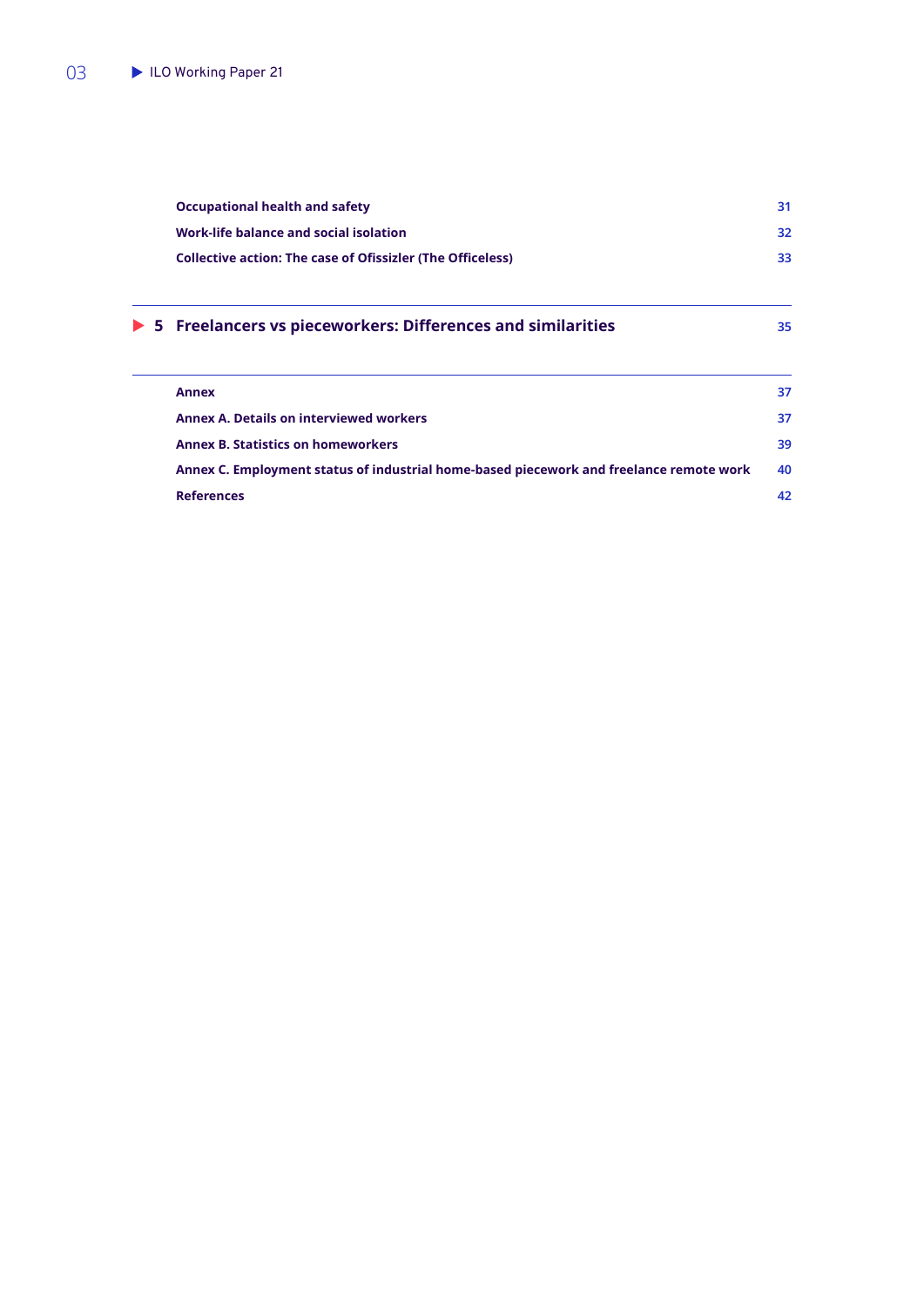## **List of Tables**

| Table 1: Age distribution of homeworkers                    | 07 |
|-------------------------------------------------------------|----|
| Table 2. Types of garment ateliers                          | 13 |
| Table A1. Number of online freelance workers interviewed    | 37 |
| Table A2. Number of pieceworker women interviewed           | 37 |
| <b>Table B1. Education level of homeworkers</b>             | 39 |
| Table B2: Sectors distribution of homework (Top 10 Sectors) | 39 |
| <b>Table B3: Number of Weekly Working Hours</b>             | 39 |
| Table C1. Home-based piecework: employment status           | 40 |
| Table C2. Freelance remote work: employment status          | 41 |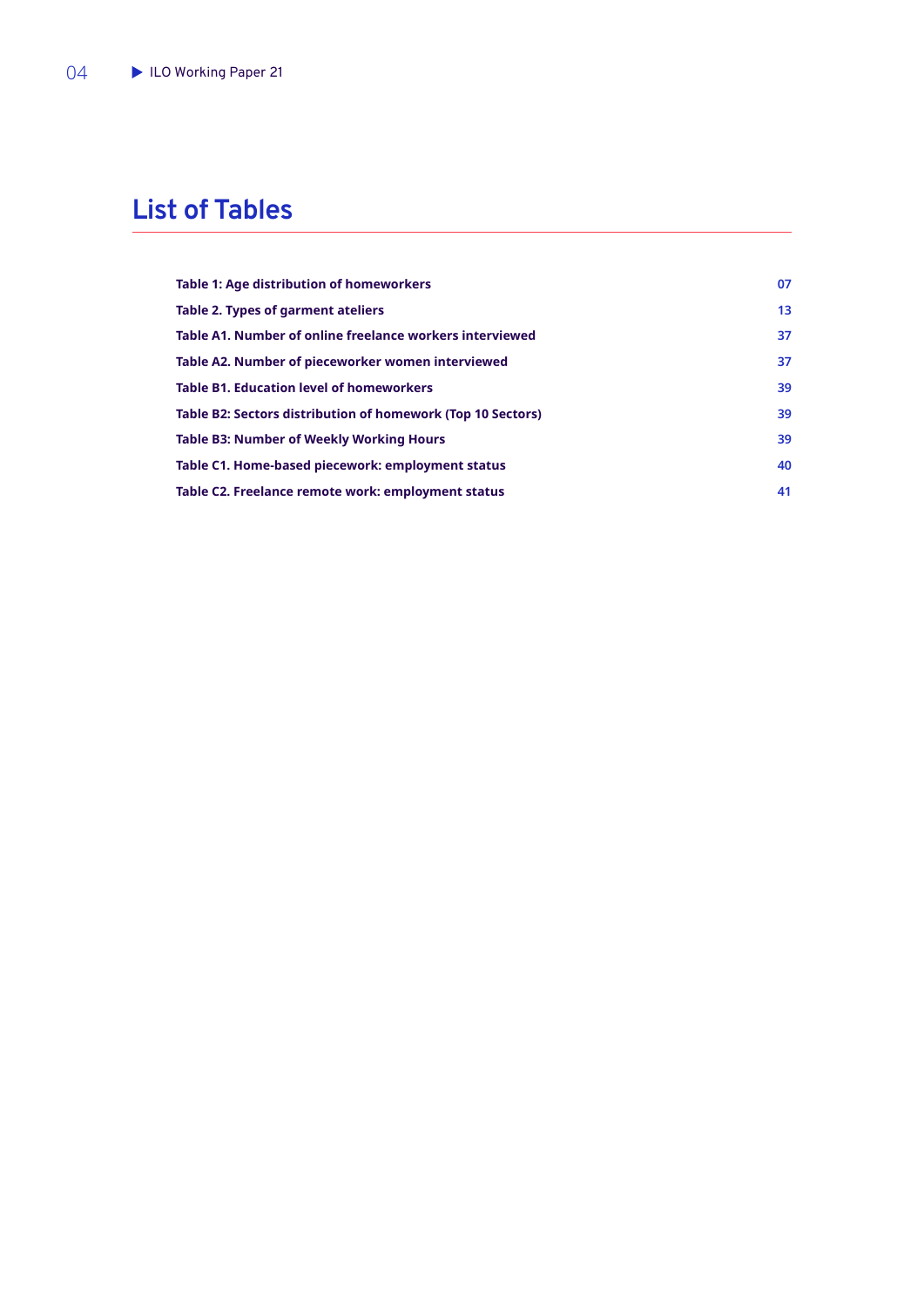## <span id="page-6-0"></span>**Introduction**

This report focuses on two categories of home-based workers in Turkey, namely, industrial home-based pieceworkers, who assemble or manufacture goods for factories, retailers or their agents under subcontracting arrangements; and IT-enabled remote workers, who render their services to employers via telecommunications technologies and digital platforms, and who are commonly referred to in Turkey as "freelancers". The common characteristic of these two groups is their place of work: their own homes; but they may also work in shared spaces or anywhere outside the premises of their employer.

This report aims to present the current patterns and issues of these two categories of home-based workers in Turkey. It focuses on the situation and working practices of industrial home-based workers and freelance remote workers. A supply-and-demand side analysis is used to analyse the changes in the production networks and in the working relations. Issues such as access to work, working arrangements, working hours, earnings, health and safety and work-life balance are main areas of investigation in the report. A focus on the gendered aspect of home-based work is necessary for revealing the values attached to piecework and digital remote workers and in analysing the gendered nature of manual, labour-intensive and skilled professional work in Turkey.

To address these issues, this report draws from available secondary data and from empirical information collected between June and September 2019. Three focus group discussions with industrial pieceworkers were held in Istanbul, including 23 women in total. Three interviews were also held with female intermediaries who distribute work to pieceworkers, one with an outsourcer (*fasoncu*) and one with a garment atelier owner. For freelancers, ten individual interviews were conducted mostly online via Skype or other digital connecters (list in Annex A). Also, two interviews with representatives from a freelance organization were held during the timeline of this study.

The findings are presented in five main sections. The first section focuses on the macro outlook of homebased work in Turkey, including the legal aspect of homework. The second section provides an overview of the literature of homeworkers in Turkey and discusses the secondary material which assesses to what extent the topic has been the focus of research and policy. Following the literature review, the third section introduces findings on industrial homeworkers and the fourth section on freelance online workers. In the final section, a common ground of comparison is introduced between the industrial homeworkers and the freelance online workers that, despite their differences, addresses their common vulnerabilities.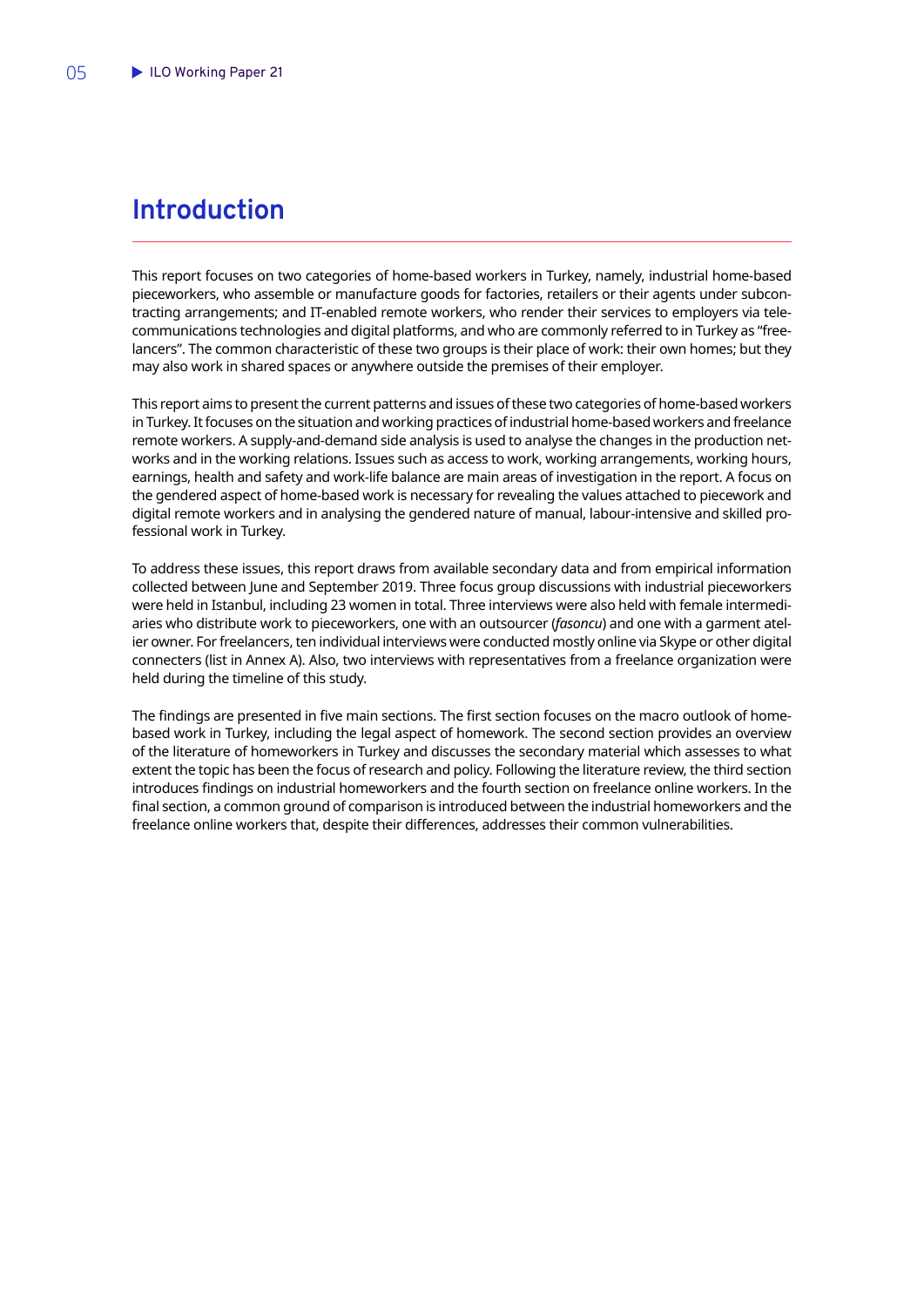## <span id="page-7-0"></span>▶ 1 Defining homework in the context of Turkey

The ILO Home Work Convention, 1996 (No. 177) defines homework as work carried out by a person:

- **i)** in his or her home or in other premises of his or her choice, other than the workplace of the employer;
- **ii)** for remuneration:
- **iii)** which results in a product or service as specified by the employer, irrespective of who provides the equipment, materials or other inputs used.

The Convention states that if '[the] person has the degree of autonomy and of economic independence necessary to be considered an independent worker under national laws, regulations or court decisions', then the person is not considered to be a homeworker. The definition of homeworker also does not include employees who occasionally work at home rather than at their usual workplaces. It is a more narrow concept than home-based work, which encompasses all remunerated work that takes place in the home, including work that is carried out in an employment relationship as well as work performed independently by an own-account or self-employed worker.

Homeworkers differ from entrepreneurs, the self-employed or family businesses in that they are hired by enterprises or intermediaries for specific activities or services to be done from their homes or another place of their choice. Homeworkers do not own or operate the business they work for. The Convention also defines employers as 'a person, natural or legal, who, either directly or through an intermediary, whether or not intermediaries are provided for in national legislation, gives out home work in pursuance of his or her business activity'. In this vein, homeworkers refers to subcontracted/dependent home-based workers who carry out paid work for firms/businesses or their intermediaries, typically on a piece-rate basis.

The ILO estimates that around 260 million workers (7.9 per cent of all workers), including 143 million women, were working from home in 2019 (or latest year available).1 Homeworkers generally work in the informal economy and are usually unregistered workers without a formal working contract. Due to its highly informal nature, it is difficult to have an exact number of workers engaged in homework worldwide. However, in recent years, the phenomenon of homework has entered into new sectors as a result of improved communication and information technologies, changes in supply chains and greater use of flexible work arrangements. Though there is a significant number of highly skilled homeworkers, particularly in information technology, most homeworkers are low-skilled workers, often employed in piecework. The classic characterization of homeworkers is a person, generally a woman, who does long hours of work for low levels of pay, with no registration and, at times, under high health and safety risks (Benería and Roldan, 1987; Boris, 1994).

In the Turkish context, the Household Labour Force Survey (HLFS) classifies homeworkers as workers whose workplace is home, and includes information on domestic work, home-based work and care work.2 In 2016, 2.6 per cent (610,771) of all private-sector employees worked at home, of which women accounted for 89 per cent of those working at home.<sup>3</sup> The female-dominated nature of homework in Turkey also manifests itself in the fact that 87 per cent of all workers are unregistered and operating in the informal economy. Only 13 per cent work in the formal employment with social security coverage.

<sup>1</sup> Calculations by the ILO for forthcoming ILO global report, *Working from Home: From invisibility to decent work.*

<sup>2</sup> This definition differs from the ILO Home Work Convention, 1996 (No. 177) and the Home Work Recommendation, 1996 (No. 184) which excludes home-based workers who are not in a situation of dependency, and does not apply to domestic workers or other

care workers.<br>The number of homeworkers include own-account workers (340,000; approximately 55.7 per cent of all homeworkers, and those engaged in caring activities in the government scheme of cash for care, 27,747 around 5 per cent).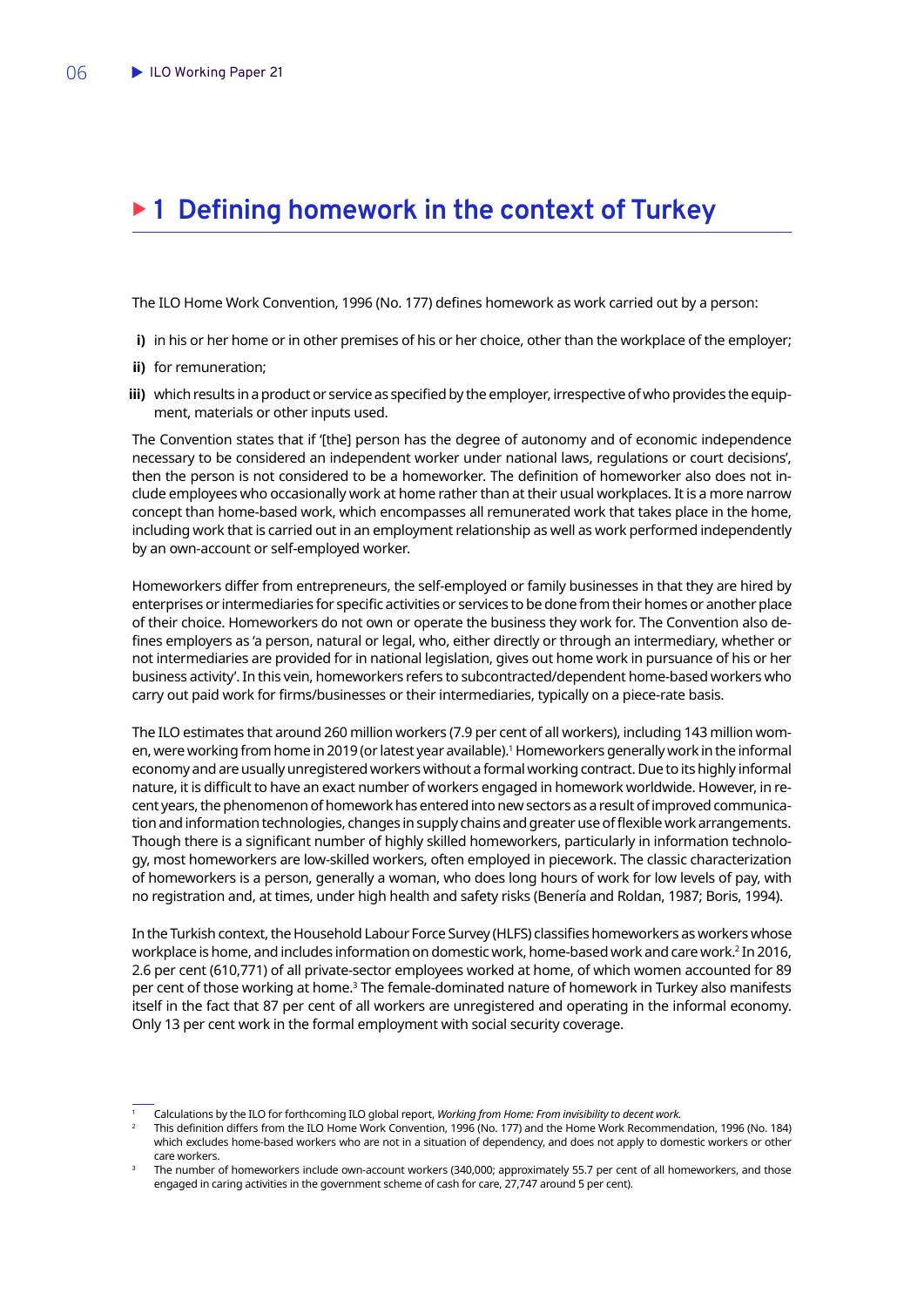<span id="page-8-0"></span>The age distribution of homeworkers shows that 68.6 per cent of them are above 40 years old. This is quite a high average when we compare it with the overall age distribution in the labour market. This is a reflection of the tendency for women piece-rate workers to move to home-based work when they get married and have children, at a relatively older age than those working outside home. In Table 1, 16 per cent of homeworkers are younger than 35 years old; some of these workers are likely to belong to the group of white-collar freelance teleworkers.

| <b>Age Groups</b> | <b>Number</b> | <b>Percent</b> |
|-------------------|---------------|----------------|
| $15-19$           | 12,488        | 2.0%           |
| $20 - 24$         | 22,931        | 3.8%           |
| $25 - 29$         | 10,619        | 1.7%           |
| $30 - 34$         | 51,894        | 8.5%           |
| $35 - 39$         | 94,159        | 15.4%          |
| $40 - 44$         | 113,782       | 18.6%          |
| 45-49             | 119,880       | 19.6%          |
| $50 - 54$         | 79,716        | 13.1%          |
| 55-59             | 59,828        | 9.8%           |
| $60 - 64$         | 28,584        | 4.7%           |
| $65+$             | 16,891        | 2.8%           |
| <b>Total</b>      | 610,771       | 100.0%         |

#### X **Table 1: Age distribution of homeworkers**

Source: TurkStat, HLFS, 2016.

The educational attainment of homeworkers is aligned with the findings on age distribution: 49.6 per cent have primary school education and 13.8 per cent have no schooling. In total, this accounts for 63.4 per cent of all homeworkers, demonstrating the low educational attainment of the homeworkers. Those having university and higher degrees are 9.3 per cent of all homeworkers; they constitute the highly educated segment of workers working at home.

The HLFS also reveals information regarding the sectoral distribution of work that takes place in the home. The most popular sector is domestic worker (29 per cent), manufacturing textiles (22 per cent), services to buildings and landscape activities (17 per cent) and manufacturing of apparel (10 per cent). Traditional home-based piecework is mostly clustered in the categories of manufacturing of textiles (22 per cent), of apparel (10 per cent), of food products (3 per cent), of leather and related products (2 per cent) and other manufacturing activities (2 per cent), which comes to a total of 39 per cent of all homeworkers.

In 2016, the Turkish Labour Law was amended to include homework with the aim of providing legal protection for those working at home. Article 14 of the Labour Law states that 'Remote employment is a labour relation based on the principle of performing the action of working at home or by means of technological communication tools, within the scope of the work organization formed by the employer and established in writing'. This clause requires a written contract between employee and employer, which should include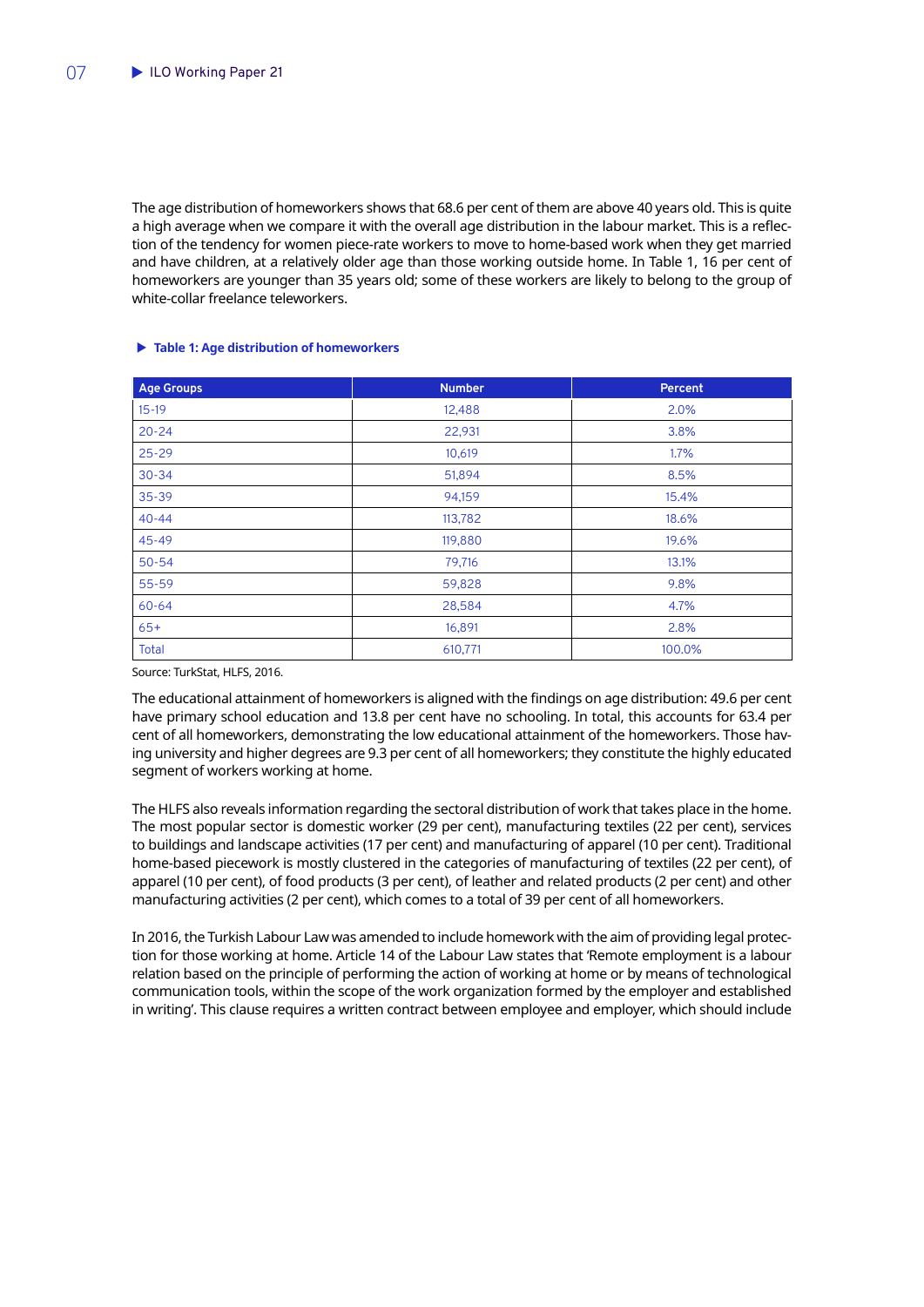the details of the work to be performed<sup>4</sup> and prohibits discrimination against homeworkers. In addition, employers are bound to inform the employee of the occupational health and security measures.<sup>5</sup>

The Turkish Law of Obligations (Articles 461□469) introduced in 2012 also includes a definition of a homework contract and how it should be performed under the section of General Service Contract.<sup>6</sup> In a written contract, the employer informs the worker of the working conditions and wages and the worker is responsible for performing the work with or without his/her family member for a fee. The responsibilities of a worker are defined as to perform the work by using materials and work tools carefully and the responsibilities of an employer are to accept the finished product and to pay the worker after the completion of work. This regulation states that work can be done by family members alongside the worker.

The written contract should include the definition of work, the form of performance, the term and place of the work, the matters concerning the wage and its payment, the equipment provided by the employer and the obligations regarding the protection of such equipment, the provisions about the communication between the employer and the worker and the special working conditions shall be included.

In remote employment, workers shall not be subjected to any procedure different from a comparable worker, due to the nature of his/her labour contract, unless a reason justifying such disparity exists. The employer shall be liable to inform the employee of the occupational health and security measures, in consideration of the nature of the work performed by the employee through a remote employment relation, provide necessary training, ensure health monitoring and take necessary occupational security measures relating to the equipment provided.

The role of the Law of Obligation is to offer protection and regulatory framework to the workers who are out of the realm of the Labour Law and whose activities are excluded from the coverage of Labour Law. These areas are listed in the exception sector of the Law in Article 4. Although, with the amendment in 2016, the Labour Law started to regulate the work of remote workers, the Law of Obligation is still an important part of Turkish legislation for the working relations of those workers and their activities excluded in Labour Law.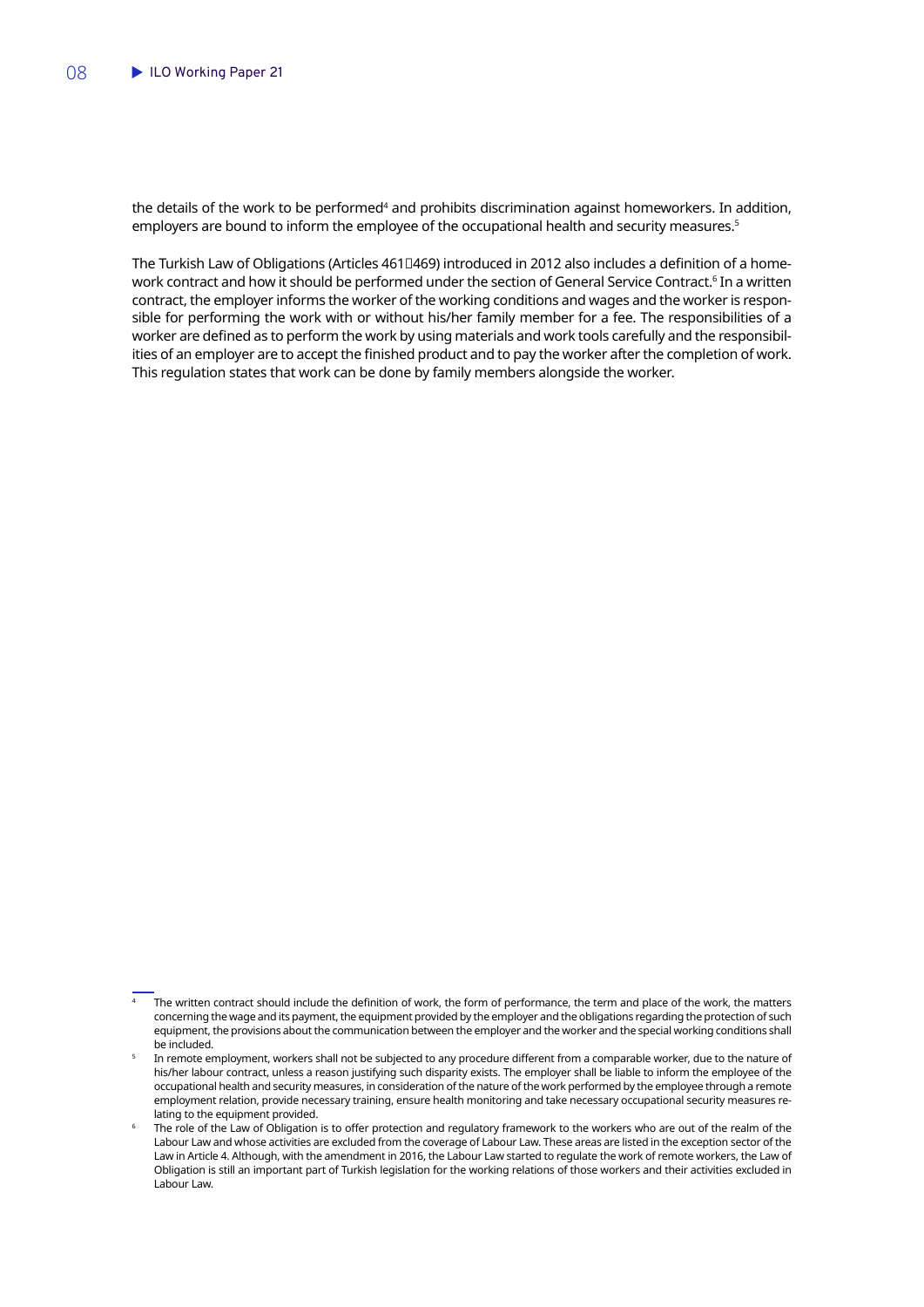## <span id="page-10-0"></span>▶ 2 **Homework literature in Turkey**

Homework dates back to pre-industrial times and is not a new phenomenon. In recent years, the interest has focused on the changing trends in industrial homework under the impact of the global reorganization of industrial production and in global value chains. In addition, there is currently a revival in homework related to digital and ICT-based work worldwide that adds a new research stream to the existing literature, which examines the conditions and main actors of home-based work since the mid-1980s. In the Turkish context, homework is most often examined in relation to women's home-based piecework activities, mostly in the garment industry. The focus on the garment production is a result of the fact that it is Turkey's most global sector with a flexible organization of production and a vast employment structure. So it offers a good vantage point to examine homework together with women's work and labour (Balaban and Sarıoglu, 2008).

In most academic research, women's home-based work is seen as a form of invisible informal activity carried out by women in urban areas when they move to cities (Çınar, 1994). Home-based work was a refuge for women who could not go through the entry barriers of labour markets. These barriers are related to labour supply, including issues such as patriarchal culture, marital status, inadequate childcare services or lack of education, as well as low labour demand (Ilkkaracan, 2012; Toksoz et al., 2014).

The focus on home-based piecework also reveals the manifestations of 'housewifization' of women (Prugl 1999; Mies, 1982) in Turkey and of how gender ideologies are played out to shape women's work and labour. The male breadwinner model and 'patriarchal contract' are the determining factors of the gendered division of labour and institutionalized gender roles establish constraints on women's labour supply in Turkey. Women use their labour to manifest their roles as 'good' mothers and wives and their loyalty to their community by making their work invisible and hidden from public view (White, 1994; Atasü Topcuoğlu, 2010; Dedeoğlu, 2012). These studies illustrate how patriarchal dynamics restrict women's job opportunities and compel them to engage in home-based work, which is defined by low pay, long working hours and the lack of benefits and job security (Bose, 2007; Rowbotham, 1993).

Home-based work is also examined as a form of informal work of women who are in need of work but cannot work outside due to their domestic roles and responsibilities or to patriarchal constraints keeping women at home. Therefore, home becomes a spatial meeting locus for women where their familial duties and roles are combined together with their income generation. Working at home has a contradictory effect on women's social status; it makes their life easier as their work is at home, but simultaneously has a negative effect as working from home reinforces their traditional roles of child and elderly care-giving and the performance of everyday household tasks (Aktas, 2013).

Home-based piecework of women is examined mostly in relation to the garment production (Sarıoğlu, 2013; Tartanoğlu, 2017; Dedeoglu 2012) and women's crucial role in the labour process of producing added value in the garment industry (Atılgan, 2007). Women workers are dependent mediators for the supply of the work and raw materials. They also have no control over the means of the production (Balaban and Sarıoglu, 2008). It is the gendered control mechanisms that make women's obedience easy and implicit, and resistance unnecessary, as their work is constructed within familial roles and relations where women view their work within the patriarchal consensus. The gender division of labour is inherent in the organization of home-based work. In this sense, it is very important to understand the dynamics of the organization of home-based garment work in the value chains. Control practices, in particular, are shaped by the varied patterns of gendered organization of work and labour process (Sarıoglu, 2013).

Home-based piecework has been around for a few centuries but online freelance work emerged as a new breed only in the past decade. The working conditions of homeworkers in digital industries with professional qualifications are much less documented in Turkey; no specific research exists on the topic. Like homebased pieceworkers, their workplace is not the employer's premises and may be in the privacy of a home;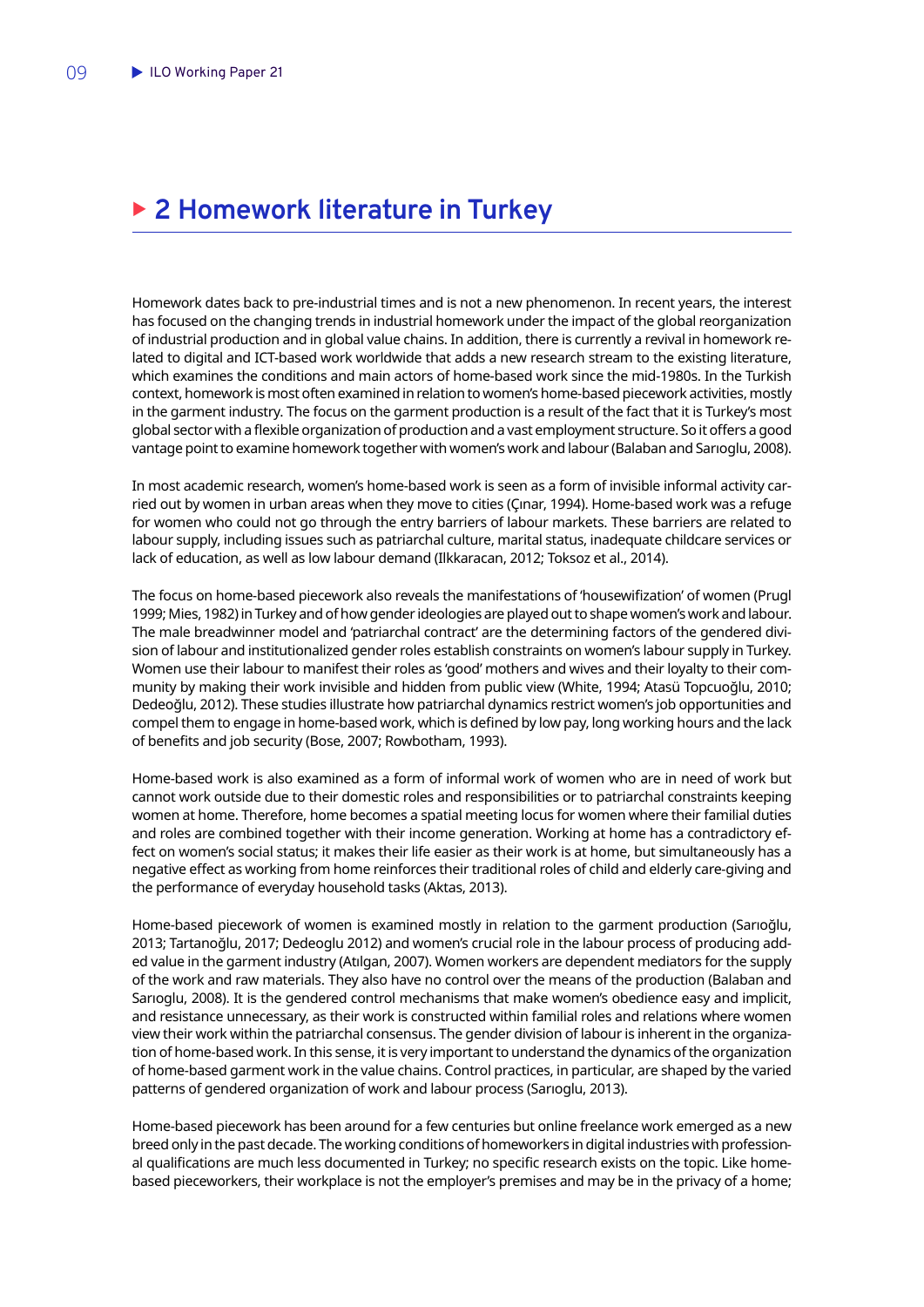their employer is not in close physical proximity and agents may be intermediating the employment relationship. Their employment may be informal in view of a lack of clear legal framework covering online jobs. In later sections of the report, the working conditions of freelance digital workers will be examined in detail.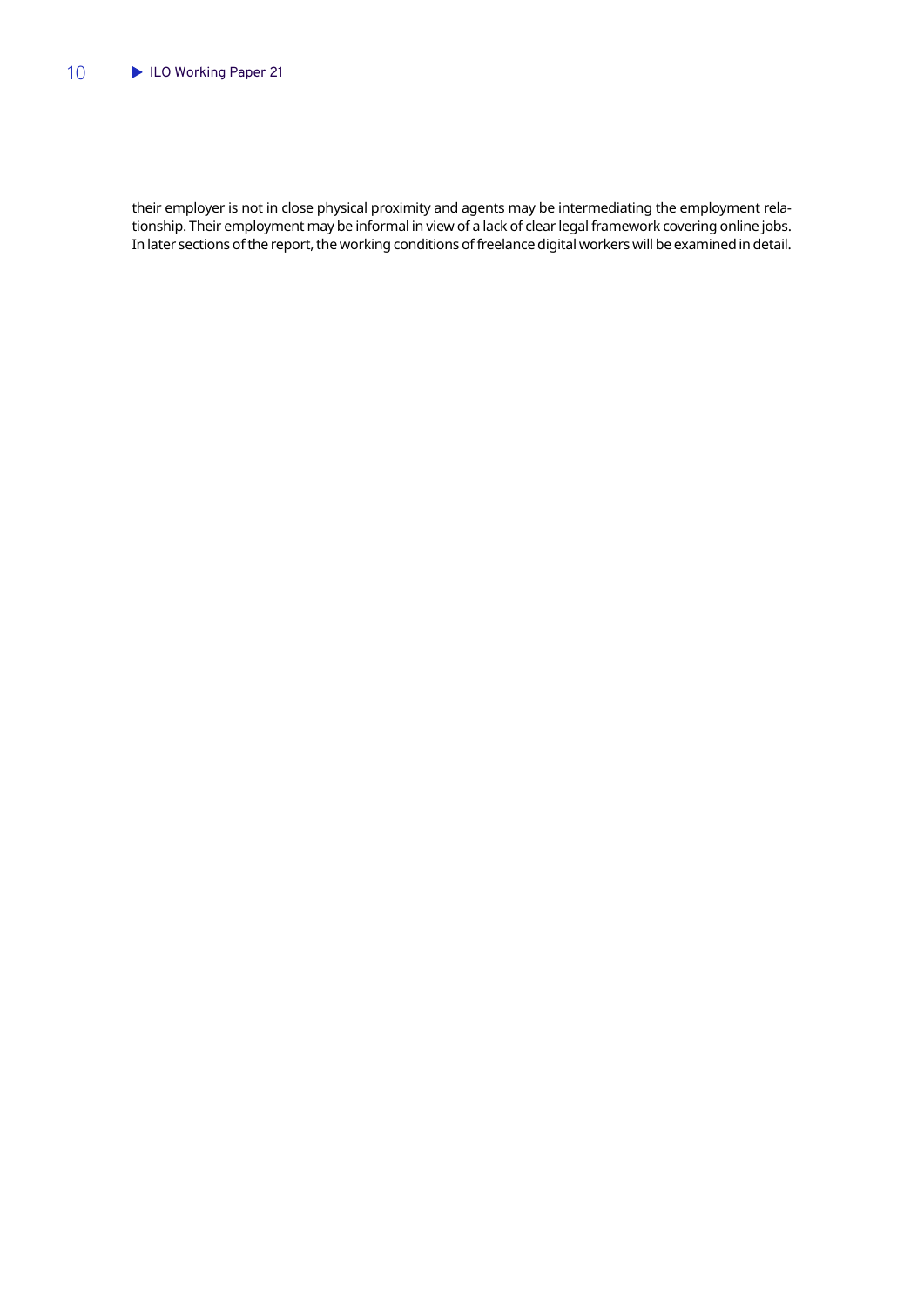## <span id="page-12-0"></span>▶ 3 The case of women home-based pieceworkers **in Turkey's garment manufacturing: The study of 1999-2000 and the follow-up**

In Turkey, women's employment rate is one of the lowest among OECD countries.7 With urbanization, which intensified after the 1980s, women's labour force participation in Turkey fell, dropping to a low of 25 per cent in 2004, and then increasing slowly, but steadily, to reach 38 per cent in 2018.<sup>8</sup> While well-educated and skilled women are active participants of the formal economy, with almost 70 per cent of women with university degrees in the labour market, women with lower educational attainment and the under-skilled are mostly concentrated in informal work such as home-based work and care work. Since the 2000s, employment in the informal economy is an important source of work for women in big cities. There are three types of informal work for women in Turkey: industrial home-based work, unpaid family work and homebased care work (Toksoz et al., 2014).

Though the exact size and number is not known, among women living in low-income households women's home-based activities in urban areas are widespread (Cinar, 1994; Dedeoglu, 2012). In the 1990s and early 2000s, many studies pointed out that home-based work was the most common form of employment for urban women in Turkey (Dedeoglu, 2012; Toksoz et al., 2014). For example, Cinar (1994) estimates that one in four women in Istanbul takes in homework and shows that home-based pieceworkers may outnumber the total women formally employed in the city. A great deal of home-based work is concentrated in the garment sector, which has been an important source of employment for women, not only as pieceworkers but also as formal/informal employees since the early 1980s. Indeed, a third of homeworkers in Turkey work in the textile sector (TurkStat, 2016).

The garment industry became one of Turkey's most important export industries in the early 1980s. The expansion of the industry is attributed to initial government support, the falling cost of labour and the renewed capacity of the textile industry to support the rapid expansion in the manufacturing of ready-made garments (Dedeoğlu, 2012). As elsewhere, the industry in Turkey draws heavily on women's labour, although women's contribution to the export success is largely invisible in official employment statistics. Women are the main suppliers of informal labour for the industry through subcontracted and home-based piecework.

Home-based workers are the main driving force behind the flexibility of the industry and its success in the global competition. Having access to the labour of home-based workers and keeping them within the subcontracting network requires reaching the most secluded form of labour in Turkey: housewives on the outskirts of Istanbul. Since Turkey is one of the countries with the lowest rates of female labour force participation, integrating women's labour into a labour-intensive sector such as the garment industry has required new approaches in order to be able to tap into women living on the outskirts of the city and retain their labour. This strategy has relied heavily on the use of kinships.

This part of the study examines the situation and role of pieceworker women in the garment industry and the ways in which women are integrated into the garment production in Istanbul. For this purpose, 20 interviews were conducted between June and July 2019 in Istanbul with home-based women workers, intermediaries and women's family members. This section also includes findings of women pieceworkers in Istanbul's garment industry from a study carried out between 1999 and 2000 (Dedeoglu, 2012). In the

<sup>7</sup> In 2018, women's employment rate was 32.9 per cent in Turkey while the OECD average is 61 per cent for the same year (OECD Data Centre, https://stats.oecd.org/viewhtml.aspx?datasetcode=LFS\_SEXAGE\_I\_R&lang=en#)

<sup>8</sup> OECD Data Centre, https://stats.oecd.org/viewhtml.aspx?datasetcode=LFS\_SEXAGE\_I\_R&lang=en#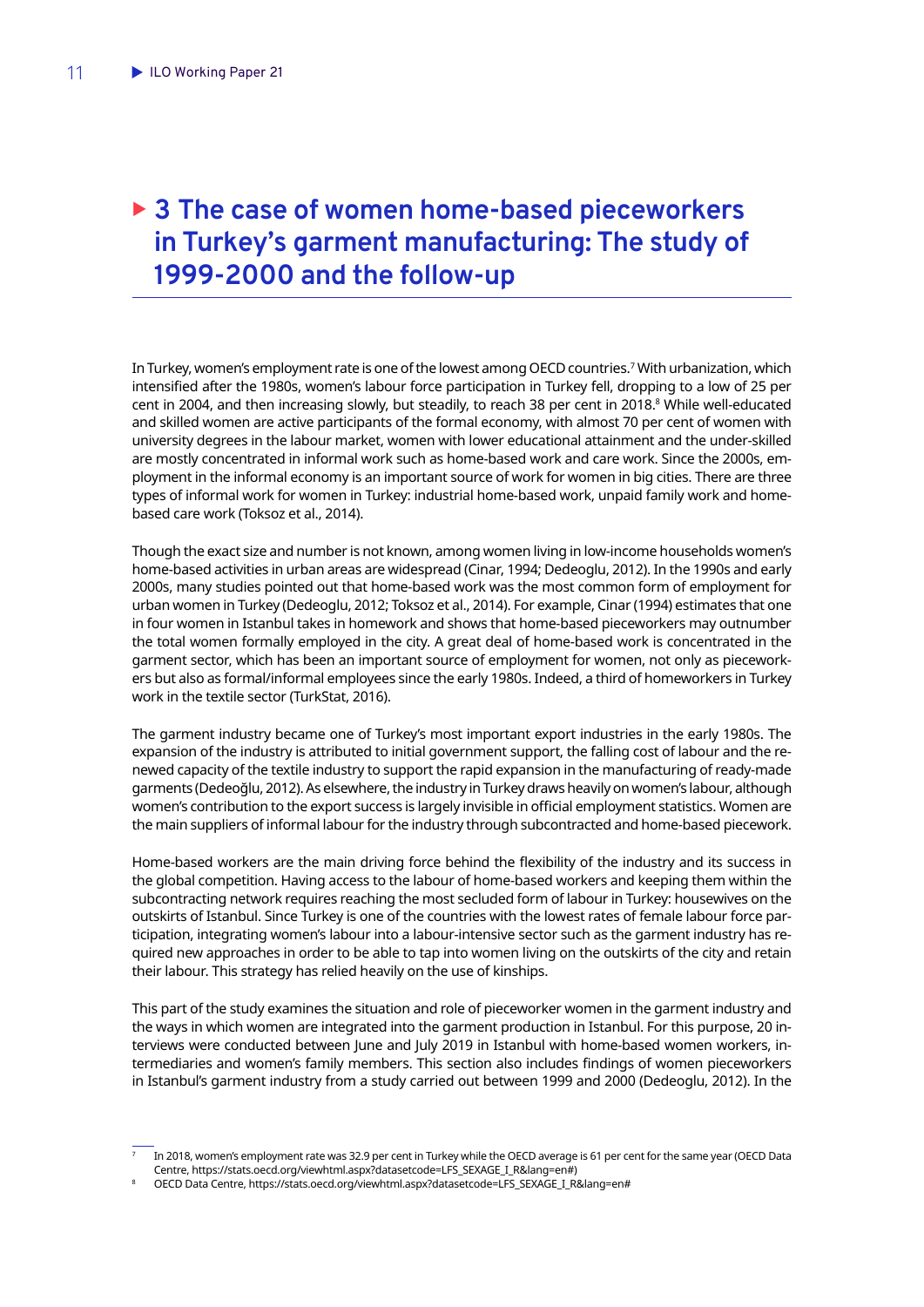<span id="page-13-0"></span>report, the study findings are presented in two main sections in which the first section focuses on the organizational structure of garment production in Istanbul and the second, on home-based women workers and their working conditions.

## **The demand-side analysis: Flexible organization and subcontracting in Turkey's garment industry**

The garment industry in Turkey is a classic example of decentralized production networks where the administrative centres of transnational corporations (TNCs) and international brand names play a leading role in different segments of commodity chains.<sup>9</sup> The industry is organized so as to include different scales of production and embodies their connections and networks based on subcontracting linkages. Representatives of international brands, integrated textile production factories, large-scale garment factories and garment ateliers make up the different facets of garment production in Turkey. The mass factory and atelier production complement each other, even though a great contrast exists between mass and atelier production in terms of market access, power and competitiveness, as smaller and more informal businesses have less access to resources and markets with less decision-making power over production relations (Dedeoglu, 2012).

An asymmetry between large and small-scale firms governs subcontracting relations where small firms do not have control over the production process or power over the decision-making process (Taylor and Thrift, 1982; Beneria and Roldan, 1987). The findings in Istanbul show that large-scale producers are relatively more independent agents of garment production, while ateliers are more dependent on orders coming from these large or international companies. Although the orders usually pass from big firms to ateliers, horizontal subcontracting relations between ateliers are practised if different specializations and skills are needed. For example, garment ateliers producing designer or brand-name products can subcontract to ateliers doing mainly ironing, packaging and finishing of garments or to those ateliers acting as distributors of piecework.

Underlying Turkey's garment export success is a network of subcontractors who help to reduce fixed costs and provide lower labour costs. These networks are not only established between different scales of firms but also extend to home-based garment workers. The majority of small-scale workshops operate informally without paying tax duties or social security contributions. As Hernando De Soto puts it, informality is a way of life for the poor (1989: 11–2) and it is a way of survival for garment firms. Informality often takes a relatively hidden, illicit and underreported character. Firms evade taxation, health and safety regulations, labour rights and social security rules. Small workshops, in particular, keep themselves officially unrecorded. Firms usually try to reduce their VAT and income tax burden by underreporting the unit price or the volume of work. Moreover, most garment workers receive relatively low wages, lack social security coverage that provides pensions, access to health services for the workers and their dependents, and work under the shadows with no visibility.

Garment workshops are at the heart of subcontracting chains providing backward linkages to factory production and enable the industry to reach untapped sources of low-wage women and children. The number of garment ateliers has recorded a phenomenal increase in Istanbul since the 1980s, most vividly observable in *gecekondu* neighbourhoods (shantytowns) where abundant cheap domestic and international migrant labour is available.10 The location of workshops in basements and in *gecekondu* neighbourhoods

<sup>9</sup> A classic example of buyer driven global value chains (Gereffi 1994). In garment production, mass production is only one type of business strategy, home-based production acts as complementary stages of subcontracting chains in the whole production line (Appelbaum and Christerson, 1997).

<sup>10</sup> The garment industry in Turkey is labour-intensive and its labour demand is always expanding to include the most vulnerable forms of labour. The main source of labour was the internal migrants coming from different Anatolian regions in the 1980s and 1990s and then international migrants started to supply Istanbul's garment industry in the late 1990s and 2000s (Dedeoglu and Ekiz Gökmen, 2011). In recent years, Syrians are the main labour source for the sector in Istanbul and the sector is the single reason why Syrians are moving to Istanbul after a couple of years spent in the border cities of Southeast Turkey.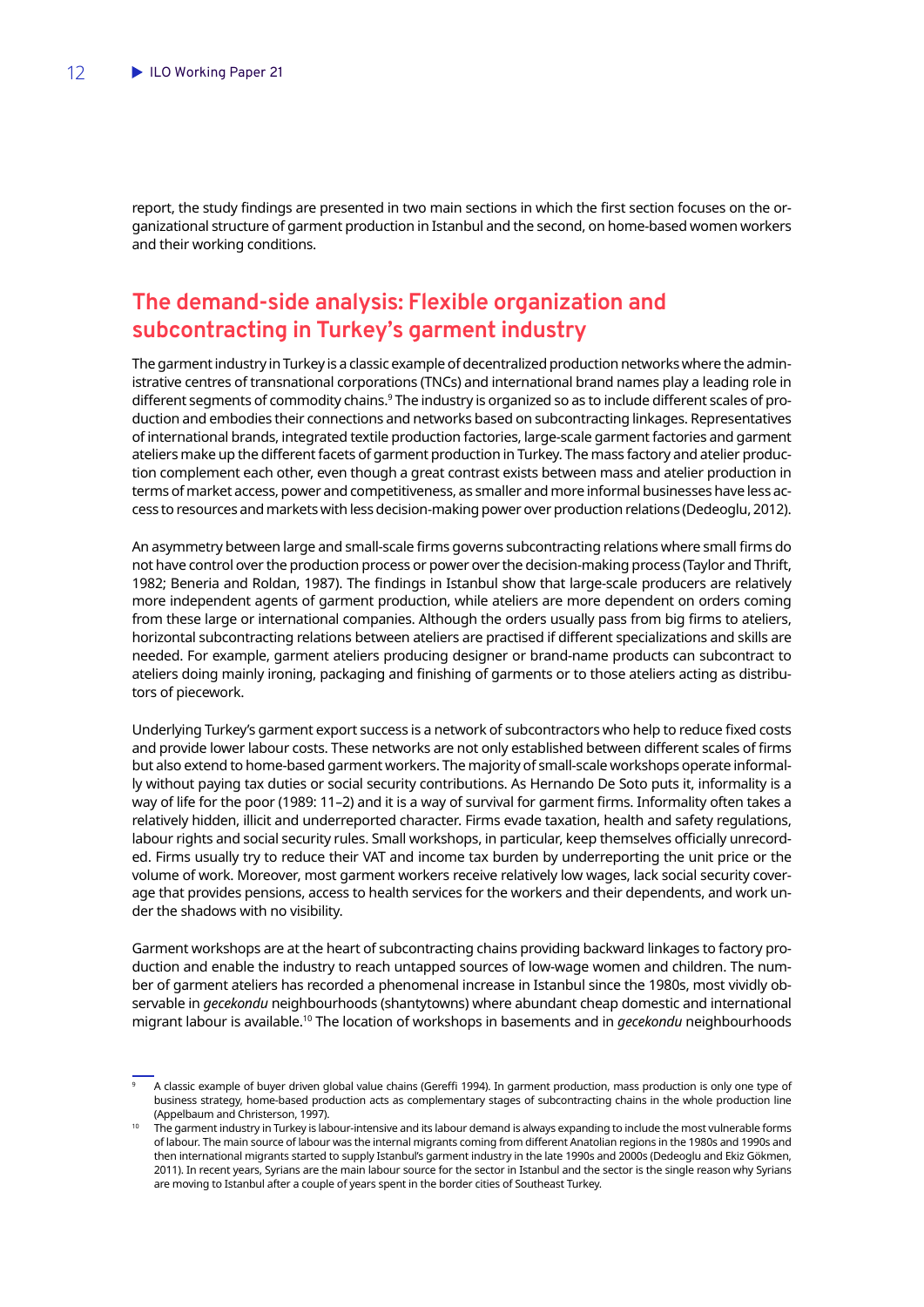<span id="page-14-0"></span>not only allows workshop owners to take advantage of the low rents and low-wage labour in the area but also to evade official inspections. The family ownership is a noticeable feature of these ateliers, supported by family labour and initial capital pooled through familial solidarity networks.

Most workshops specialized only in the sewing and trimming of parts of standardized products such as T-shirts and sweatshirts, while some produced high-quality, brand-name products requiring highly skilled labour and expertise in a certain aspect of production, such as embroidery, lace-making, needlework or stitching. The workshops were family businesses owned by men. Workers were immediate family, more distant relatives and neighbours, resulting in a high proportion of women working in the workshops.

#### X **Table 2. Types of garment ateliers**

| Ateliers working for brand-name ex-<br>ports | Ateliers working for standard export<br>garments                          | Ateliers working for domestic mar-<br>kets                  |  |  |
|----------------------------------------------|---------------------------------------------------------------------------|-------------------------------------------------------------|--|--|
| Specialized, quality-oriented products       | Production of standardized and simple<br>products (T-shirts, sweatshirts) | Lower quality than exported products                        |  |  |
| Skilled and experienced labour               | Fast shift between different subcon-<br>tractor firms                     | More diversified product range                              |  |  |
|                                              | Skilled labour                                                            | Intensification of family and kinship re-<br><b>lations</b> |  |  |
|                                              |                                                                           | Greater extent of informalization                           |  |  |
| Home-Based Pieceworkers                      |                                                                           |                                                             |  |  |

Source: Author's own data collected during interviews conducted in 1999-2000 and 2019.

The common undercutting feature of all these ateliers is their utilization of the work of home-based pieceworkers. Although reached in different ways, all ateliers subcontract to women and, in some cases, the number of pieceworkers working for ateliers could be higher than the number of those working in the ateliers. Within these subcontracting arrangements, home-based work takes on three different forms in Turkey: piece rate work (for an employer, subcontractor or mediator), order-based work and own account work (Tartanoglu, 2017). The first two types are dependent on an employer or mediator, whereas the last one is independent work and has the lowest income (Coşkun, 2010).

## **The supply-side analysis: Women home-based pieceworkers**

Piece rate home-based work is an integral part of industrial subcontracting relations in Turkey. Sending parts of production – most of the time stitching an item on a garment or in some cases sewing some parts of the garment with the sewing machine – to home-based women enables companies to save on labour costs and costs for space, machinery, electricity and other required inputs such as health and safety expenses (Sarıoglu, 2013). The home-based piecework labour process may be summarized by long and uncertain working hours, unclear employment conditions with mostly no contract, monotonous and repetitive working conditions, low wages with no social security, self-defined labour time with strict deadlines and, because the work requires hand skills, it is defined as unskilled work in the labour markets. While these are the negative aspects of home-based work, it may offer also opportunities for low-skilled women, e.g. enabling them to combine flexibly family duties, social interaction and professional activity that contributes to overall family income.

Women engaged in informal production, home-based activities such as knitting, sewing and assembly work that revolve around the demands of childcare, housework and other obligations of a home, see their income-producing activities as a mere extension of their domestic responsibilities. The type of work women do, the location of their work and the social context and social relations of their work have tremendous implications for how they define themselves and the meaning of work in their lives.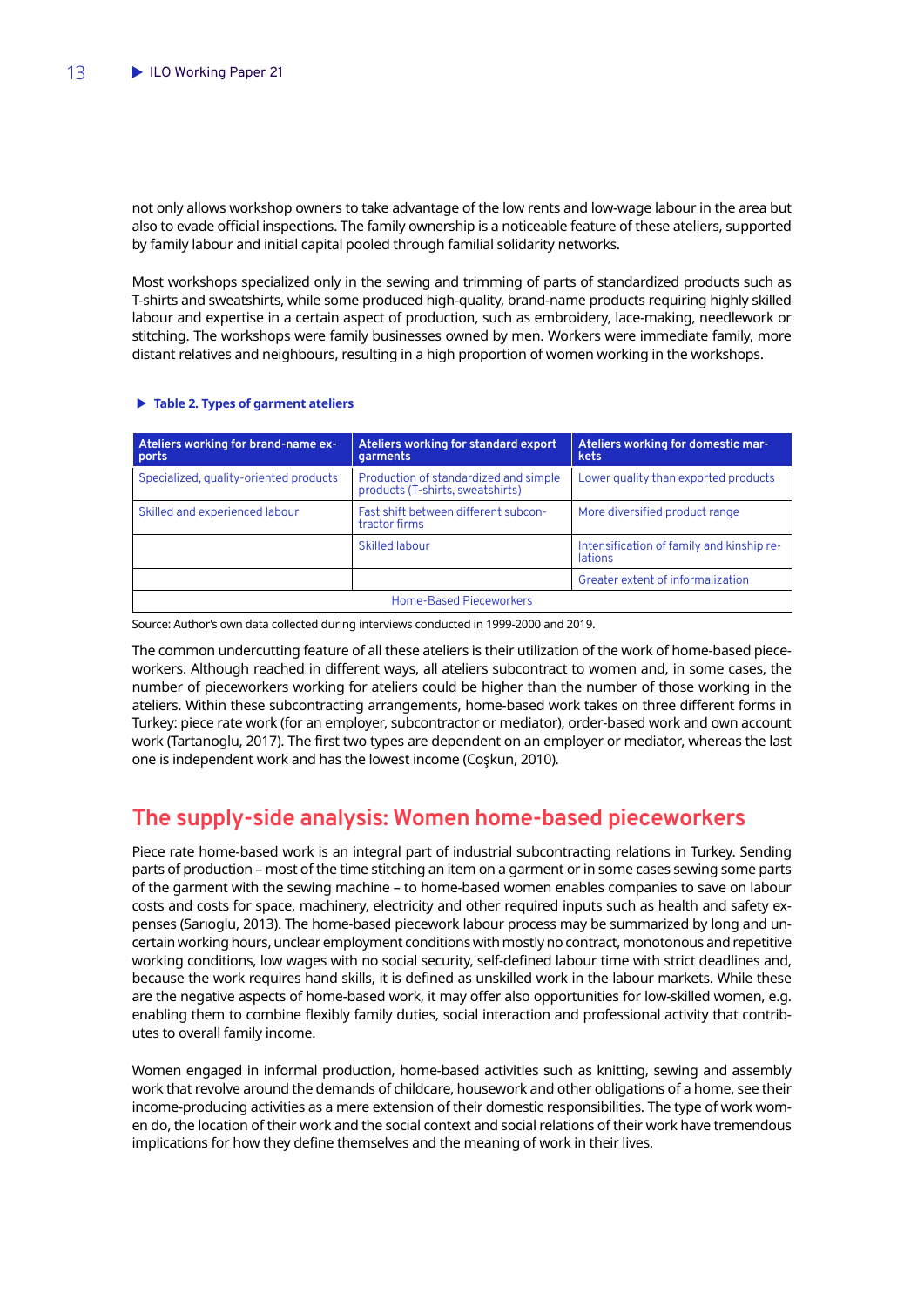<span id="page-15-0"></span>Jenny White's study (1994) of a group of women in a squatter settlement in Istanbul who engage in homebased piecework or work in family and neighbourhood ateliers for export and local markets, demonstrates the concentration of married women in the informal sector by its easy accommodation to women's family responsibilities. White presents a detailed analysis of why the women she studied maintain a fiction of 'non-working', even though they are intensely engaged in income-producing activities. Women's labour is seen as the property of the communities (i.e., their families, relatives, neighbours) to which they belong and, consequently, a woman's gender identity is largely defined by her labour in the sense that her income-generating labour is conflated with her social roles and seen to be the natural extension of her domestic and communal roles. Therefore, naturally, the unpaid or poorly paid nature of women's labour is legitimized by a cultural construction of 'giving' labour as a contribution to the family and community and an expression of identity.

In many cases, pieceworker women do not perceive of their work as proper work done outside home. Women's uneasy definitions between work and 'work' and social identity in their families and communities pave the way for their invisibility in the labour market. Many women engaged in different segments of garment production as pieceworkers, traditional handicraft makers or atelier workers described their activity as a hobby or help to the family business and did not consider it as 'work'. Therefore, women regard their work as the extension of their traditional housewifery activities built upon the expression of group identity and solidarity.

### Piecework and women

Home-based workers fall mainly in the age range of 30□45, have lower levels of schooling (on average they have completed five years of compulsory schooling) and are married with children. Piecework is the main work opportunity for poor middle-aged women with few qualifications and heavy childcare and domestic responsibilities. They live in poorer households in comparison to their neighbourhood's general well-being level. During the fieldwork in the summer of 2019, we conducted interviews with ten women pieceworkers, most of whom were between 35 and 45 years old and married with children. Women over the age of 45 are not preferred by intermediaries because the speed at work decreases with age and their eyesight deteriorates for needle and embroidery work. However, the women expect their daughters to engage in piecework during the summer holidays. During the fieldwork, we encountered two university students doing piecework with their mothers to earn some cash during the summer holidays.

In Istanbul's garment industry, workshop production and home-based work are related in terms of garment workers' life histories. It is a common practice for a mother to do de-threading work at home for the same workshop where her daughter works. Another form of mobility is for the garment worker to start work in a workshop when she is young and become a home-based garment worker when she gets married or becomes pregnant. Workshop and home-based garment workers move in and out of employment, not only because they have weak connections to the labour market but also because the fluctuating nature of the garment business creates a high turnover for workers. In this regard, a woman works in a workshop for a few months or a year or so, and then, when there is no work, she is made redundant and stays home for some time and then looks for another place to work. In some cases, women interrupt their employment due to marriage or children.

Some women were married to men who were in formal employment with social security coverage that enabled the women and children to be covered by health insurance and survivors' benefits. However, it is important to stress that not every pieceworker's husband has secure and formal employment, as many women engage in home-based work because their husbands are casual workers and cannot afford to support their household financially. Moreover, some women are divorcees or widows who remain without the financial support of a male provider.

The pieceworkers are portrayed as passive and vulnerable victims who occupy the last ring in the chain of global garment production. Their labour is easily substituted and their labour market vulnerability is also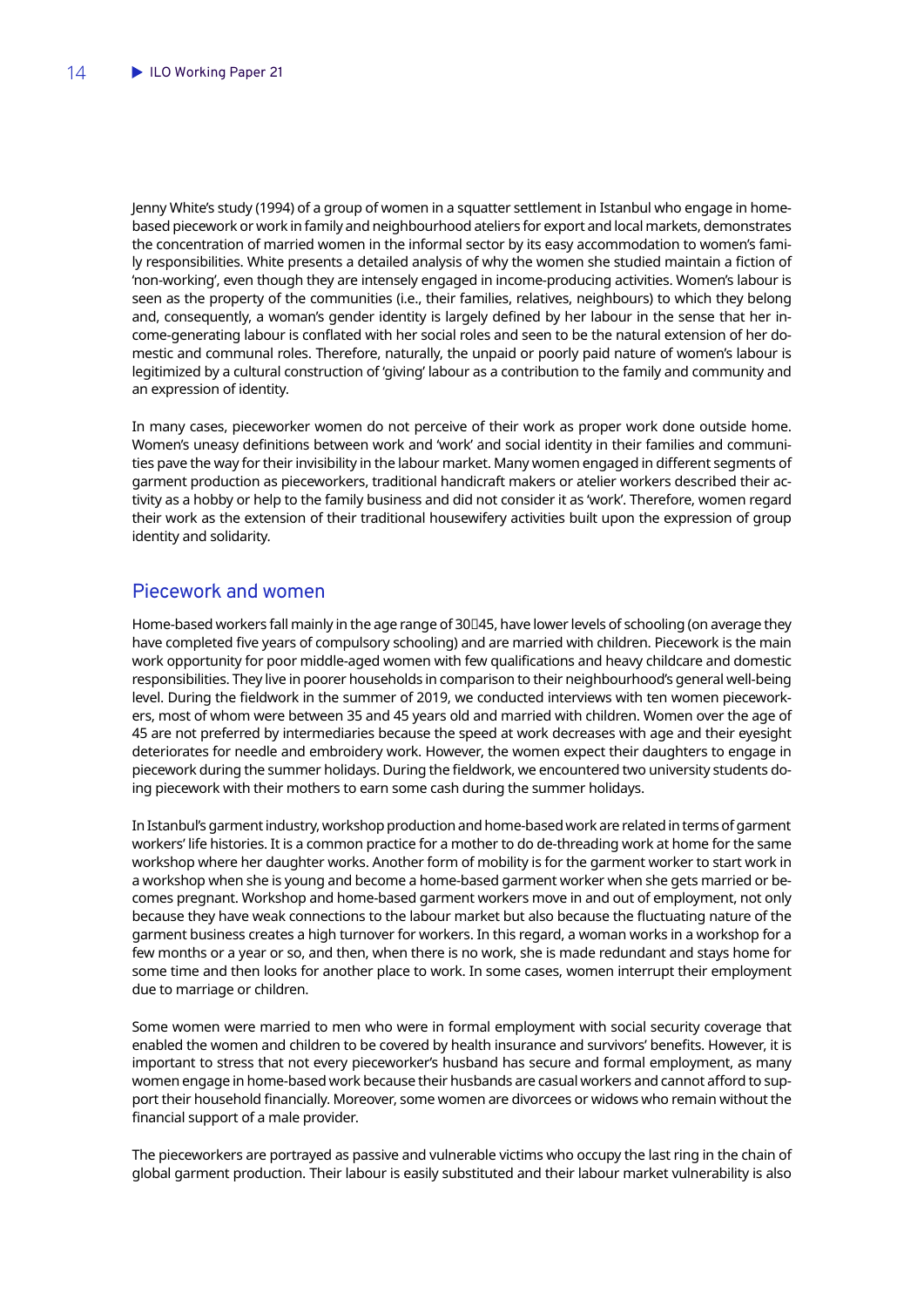<span id="page-16-0"></span>reinforced by their personal characteristics, which are typically unskilled, poorly educated and married with children. Usually associated with the neediest women in the community, piecework is done by women who are known to have no economic support from husbands, such as divorcees or widows, whose husbands are not providing for them for a variety of reasons, or who need extra cash for other reasons such as investing in home ownership. Such women were seen as *fakirs* (poor) women who are usually pitied (*yazık*) in their community. This also reflects how a woman without a man's economic support is conceptualized in society (Dedeoğlu, 2012).

For garment production, home-based workers take up many different activities ranging from packing, cleaning thread from the sewn piece, sewing in beads, embroidery, etc. The working time of women changes depending on the volume of work that comes in and the deadline. The women stated that they worked longer hours particularly during periods such as holidays and the New Year, stock renewal and the beginning of the season due to the high volume of orders coming in with tight deadlines. During these times, the working time increases to 16□18 hours per day. However, in a usual working day, women explained that they worked 12 hours between 9:00 and 21:00.

As discussed in the following sections, piecework is distributed to women through an intermediary and women usually perform their tasks in their homes. However, during the fieldwork it was observed that the intermediaries sometimes rented a small shop-place (*dükkan*) where all pieceworker women could come together to work. These shop-places are purposefully located close to women's homes in the same neighbourhood. The place where the work is done is important for women and they either work in their homes or prefer to be in these small-workshops (if available) located close to their home, since women's piecework is the result of women's immobility due to their domestic roles and unavailability of other types of work. As Balaban and Sarıoglu stress: '[Piecework] represents a low-paid and labour-intensive work form primarily conducted by married women, where the productive and reproductive activities of women are juxtaposed both spatially and practically' (Balaban and Sarıoglu, 2008:17).

### Why home-based piecework?

For the home-based pieceworkers, their husbands' permission was not the only obstacle preventing their employment in a factory or atelier. Childcare, old age and being unskilled were also cited as obstacles. A commonly encountered problem is the care of small children. Working only becomes possible when proper childcare facilities are available in the workplace; otherwise a family needs to find alternative forms of childcare. For example, the help of other family members or private crèches, even though costly for a working-class family, are other means of sorting out childcare while the mother is out at work. Using these options is viable only in the case of lucrative and stable employment. Women prefer to do home-based piecework only if marginal and temporary employment options are available to them. The testimony of one of my informants clearly singles out childcare as an obstacle to women's entrance into the labour market:

*How could I go out to work? I have two small children and my husband works all day and comes back late in the evening. I do not have anybody from my family who can look after my children while I work. My husband's family is far from where we live now. So I am doing piecework and looking after my children at the same time. We live in a one-room flat which was transformed from a kind of storage room or dükkan (shop), so it is hard for me to have a relative with us to look after my children. I wish I could work in better paid work so we could buy our own flat and live better.*

Some of the women focused on other obstacles such as domestic duties and childcare responsibilities that prevented their employment, rather than on the opposition of their husbands. The emphasis on those duties and responsibilities puts women in collusion with their husbands in constructing and preserving their roles as wives and mothers. The perceptions of gender roles and meanings attached to being a man or woman are internalized equally by men and women through a set of cultural practices that help to hide the unequal socioeconomic outcomes of confinement of these asymmetric gender roles.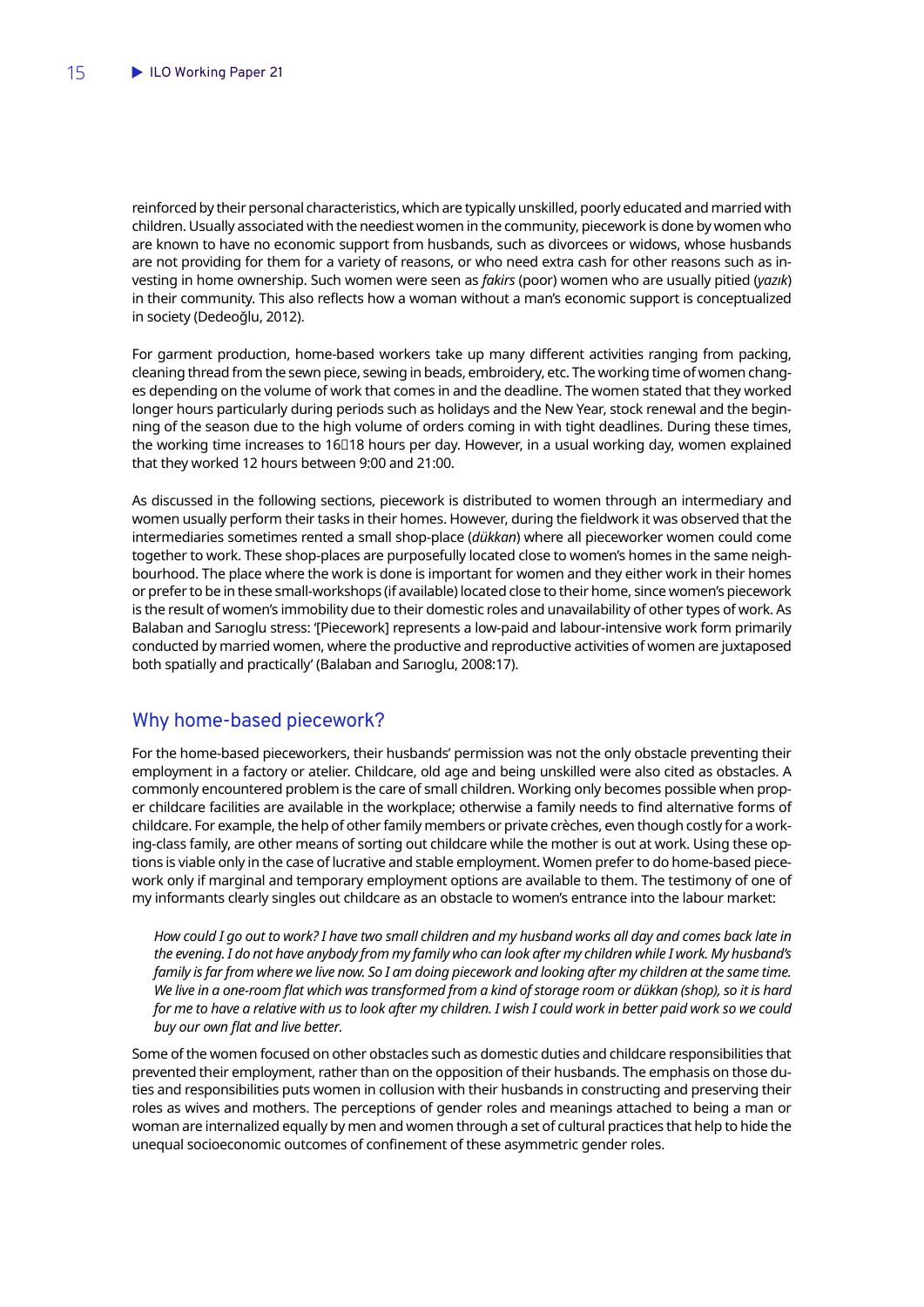### <span id="page-17-0"></span>Organization of piecework

As indicated earlier, Istanbul's garment industry is organized in a supply chain that includes different scales of production. The top is composed of large apparel companies such as LCW, INDITEX, Trendyol-Milla that determine the product design and types of fabric used in a specific design and produce a sample product. This sample product is then passed down to the next level to the actual production workshop through a contractor specialized in finding suitable workshops or directly from the top company, where the sample design is turned into higher volumes of products. The workshops undertake to provide all the equipment and materials required in the production process. In this process, this main workshop is also responsible for both the quality and cost of the fabric and accessories and depends on other suppliers to produce a finished product. Therefore, this main workshop outsources different activities and tasks involved in the production process.

In the subcontracting chain, there are smaller ateliers working for the main workshop described above, specialized in sewing, cleaning yarn, ironing and packaging operations. Among these ateliers undertaking different activities, the sewing ateliers subcontract yarn-cleaning, ironing and packaging operations to home-based women.

In the garment industry, people called *fasoncu* (outsourcer) are employed to deal with all the outsourcing activities, working with different sized workshops ranging from large to small ones. Their role is to organize the allocation of different stages of production to different ateliers. For pieceworkers, their role is to find intermediaries who could subcontract work to women. Continuing down the chain, the *fasoncu* brings pieces for cleaning, packaging and ironing to intermediaries who then organize pieceworkers. The role of the intermediary is to organize enough women to perform the tasks and ensure the smooth running of production. In this process, pieceworker women are responsible to the intermediary, the intermediary to the *fasoncu*, the *fasoncu* to the atelier and the atelier to the workshop and the workshop to the company.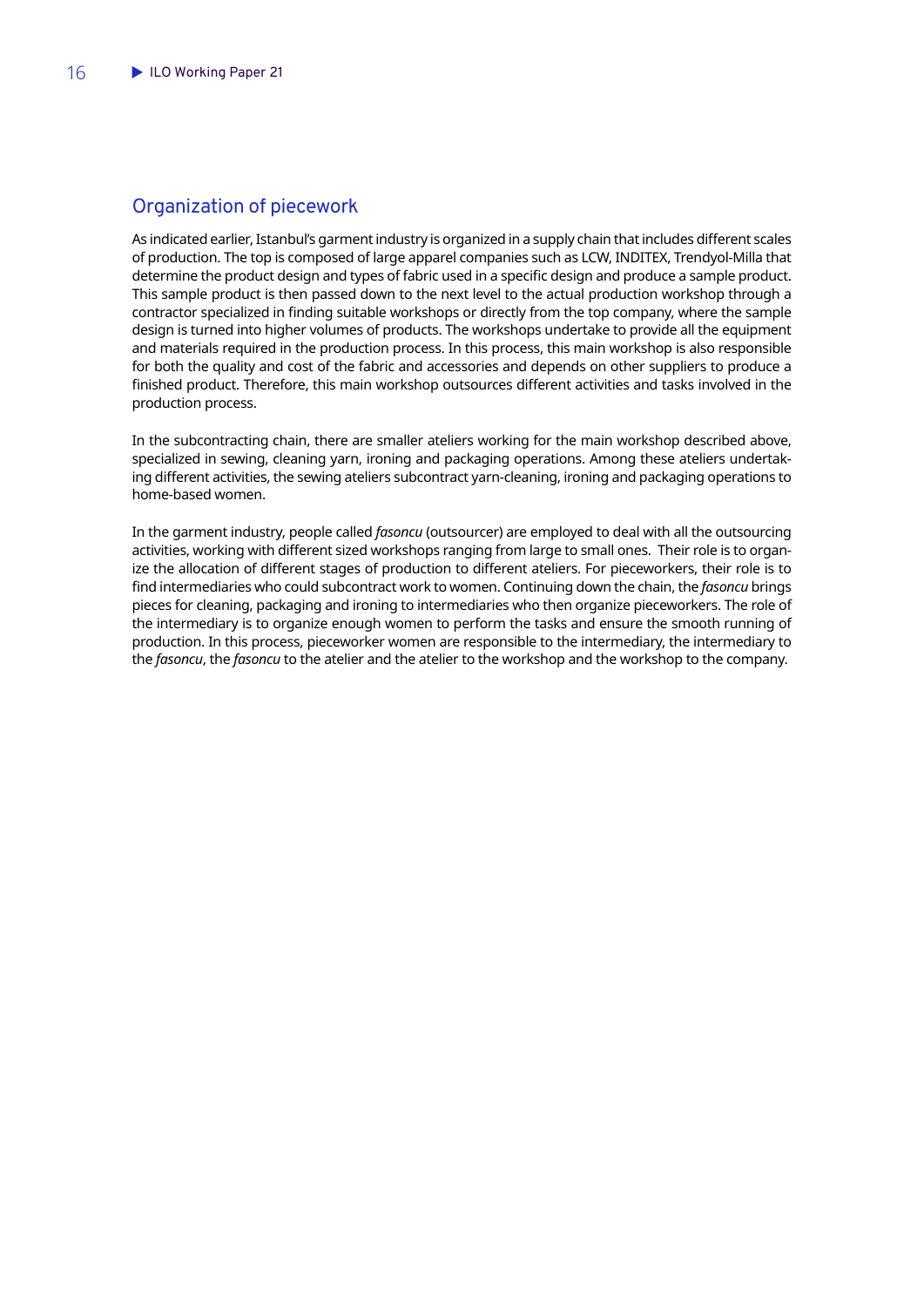

X **Figure 1. Organization of piecework**

Source: The data collected during the summer 2019 fieldwork.

During the fieldwork, we interviewed a *fasoncu* to better understand their role and skills in the production chain of the garment industry. A *fasoncu* needs to have garment production experience and connections with the ateliers, suppliers and intermediaries. The contractor we interviewed had 25 years of working experience in Istanbul's garment industry. He ran his own atelier for 15 years and worked as a contractor for various companies during that time. The most difficult part of his job was that there was no fixed place of work or working hours. There was also no concept of overtime. Although he might take Saturdays and Sundays as holidays, the *fasoncu* could be called by the intermediaries any time of the day and every day of the week. Apart from this, he needed to move to different locations in the city and he had to control the intermediaries for the distribution and supervise the work. Therefore, he was on the move all the time. Although he stated that his preferred working time was normally nine hours a day, in practice it was 11□12 hours per day.

Labour intermediaries for home-based work are usually women who distribute the work to pieceworkers. Even if the intermediary is a man, he always works with his wife or other women since their work is directly with women. The age of intermediaries ranges from 35 to 55 and they are usually ex-garment workers with good connections to women in their close vicinity. In Istanbul's garment production, intermediaries work in two ways. The first type of intermediation is that the work coming from the *fasoncu* is subcontracted and distributed to pieceworkers' homes. The women are usually the ones the intermediary works with and her network. This type of intermediation is for occasional and non-consistent jobs that come in. For this type of organization, the intermediary works with one or several ateliers and deals with different *fasoncu*s.

The second type of intermediation is based on regular business deals in which they either get regular work orders all year round or work with several different ateliers to ensure a regular inflow of work. For this,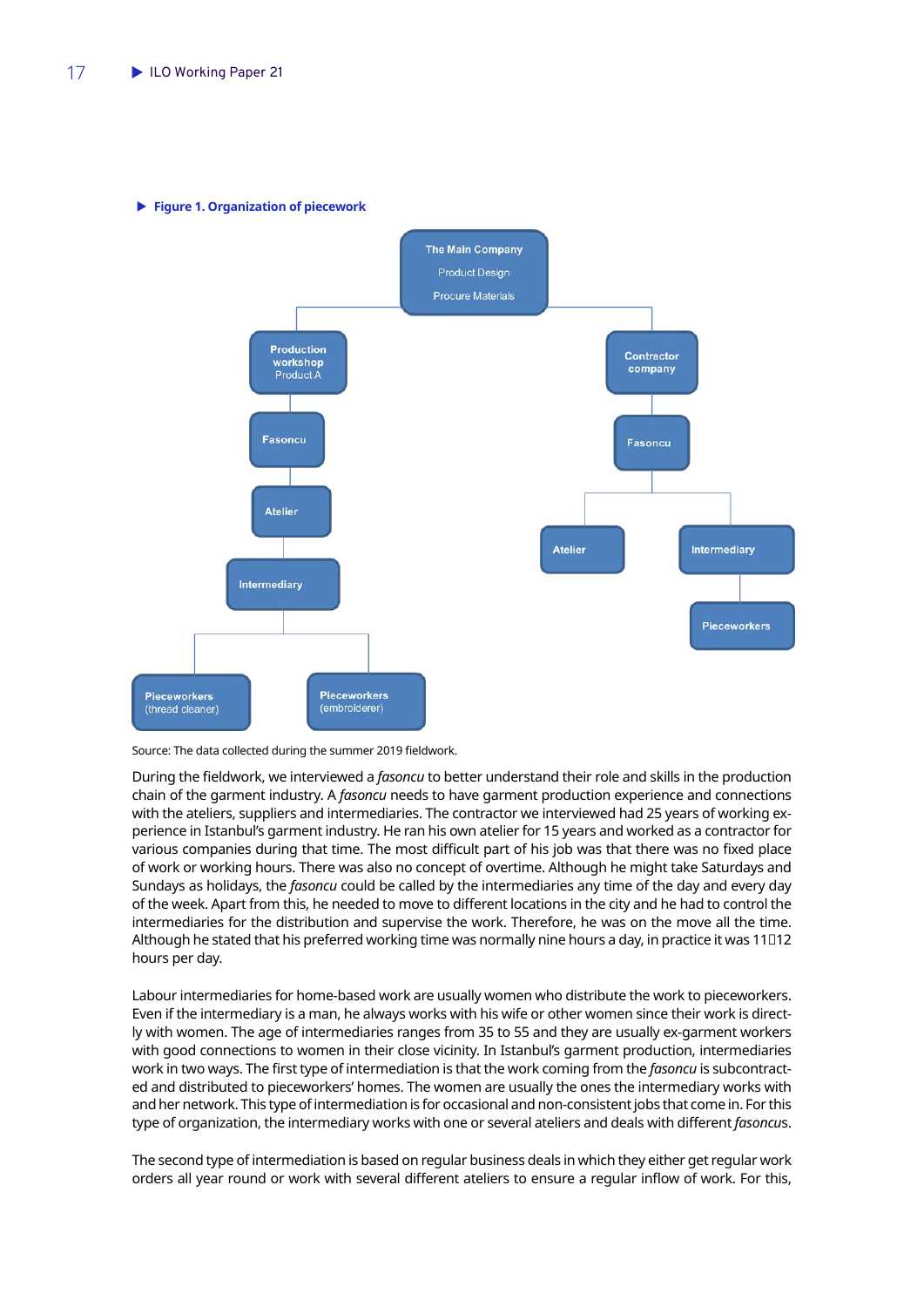<span id="page-19-0"></span>the intermediaries gather a group of eight□ten women in a workshop hired specifically to do piecework. Working with the same ateliers is an advantage for intermediaries as it ensures steady payments and then the intermediary can pay the pieceworker women. Otherwise, if the intermediary does not receive regular payments from the ateliers for which she works, then she cannot deliver her payment to pieceworkers. This may undermine the trust relationship between the intermediary and her pieceworkers.

Intermediary women explain their work as a way to contribute to their household income and support their children's education. On average, the earning of an intermediary is around 1,000 and 2,000 TL a month.11 The intermediary we interviewed stated that she made between 1,500-2,000 TL, depending on the volume and regularity of work coming in. The pieceworkers working for intermediary women are often family members, relatives and neighbours living in her vicinity, through which a trust relationship and solidarity are formed easily, thereby fostering a more flexible organization of the production process. The intermediary woman we interviewed had been working as an intermediary for the last four years and before that she had worked in garment ateliers for five years. During busy periods, she brought in her relatives and neighbours whom she knew from her neighbourhood to her already existing team of ten women. This allowed her to organize her business in a more flexible manner and respond to the changing demands and orders. Having a reliable and trustworthy team was essential for running her business, as any case of missing pieces, lost equipment or bad quality of work could damage her reputation and might cancel her work with ateliers.

### Recruitment strategies

The case of women's home-based work in Istanbul's garment industry illustrates that the organization of women's piecework and atelier production is based on gender and social relations as well as kinship relationships, in which women's work is embedded. This in turn causes both men and women to devalue women's home-based work. These relations and ideologies also provide a mechanism whereby women produce cheaply for international and national markets. Thus, women's labour, both paid and unpaid, is conflated with their social and gender identity and membership of social groups such as the family. Women's informal work in home-based piecework or in garment ateliers tends to reproduce the patriarchal character of social relations without any public recognition of the work. In this regard, the recruitment strategies of women pieceworkers reflect a gendered integration into garment work. There are three different strategies used in Istanbul's garment production to integrate women into piecework.

### Unpaid family workers

In this group, there are family members who work as pieceworkers for their own atelier to reduce costs and provide flexibility and reliable labour. Istanbul's garment workshops rely heavily on close family members and relatives, who provide a reliable and flexible source of labour. They are available for work as long as their fathers, husbands, or uncles run the workshop. The mothers or wives of workshop owners are the invisible heart of this core labour force, akin to the workshop owners' wives in Hsiung's study (1996) of the satellite factory system in Taiwan, ROC. Their roles in family businesses are quite diverse and range from direct contribution to production, to cooking for garment workers and cleaning the workplace. These women are not only encumbered with trimming and cleaning garments at home, but they also organize their neighbours and relatives to engage in piecework when extra labour is needed. Mothers of workshop owners look after the family's young children while the wives are at work in the workshop. Although they remain housewives, these women extend their domestic tasks beyond meeting the physical needs of household members to providing and maintaining particular ties with relatives, neighbours and friends, who are in turn a source of aid and reserve labour. Their involvement creates an environment in which the workshop is viewed as a family setting for women's work that further attracts more women into production. While this group of women is not usually paid for their activities, they are clearly contributing to garment production

<sup>&</sup>lt;sup>11</sup> In July 2019, the minimum wage in Turkey is 2,020 TL a month, which is around 380 USD.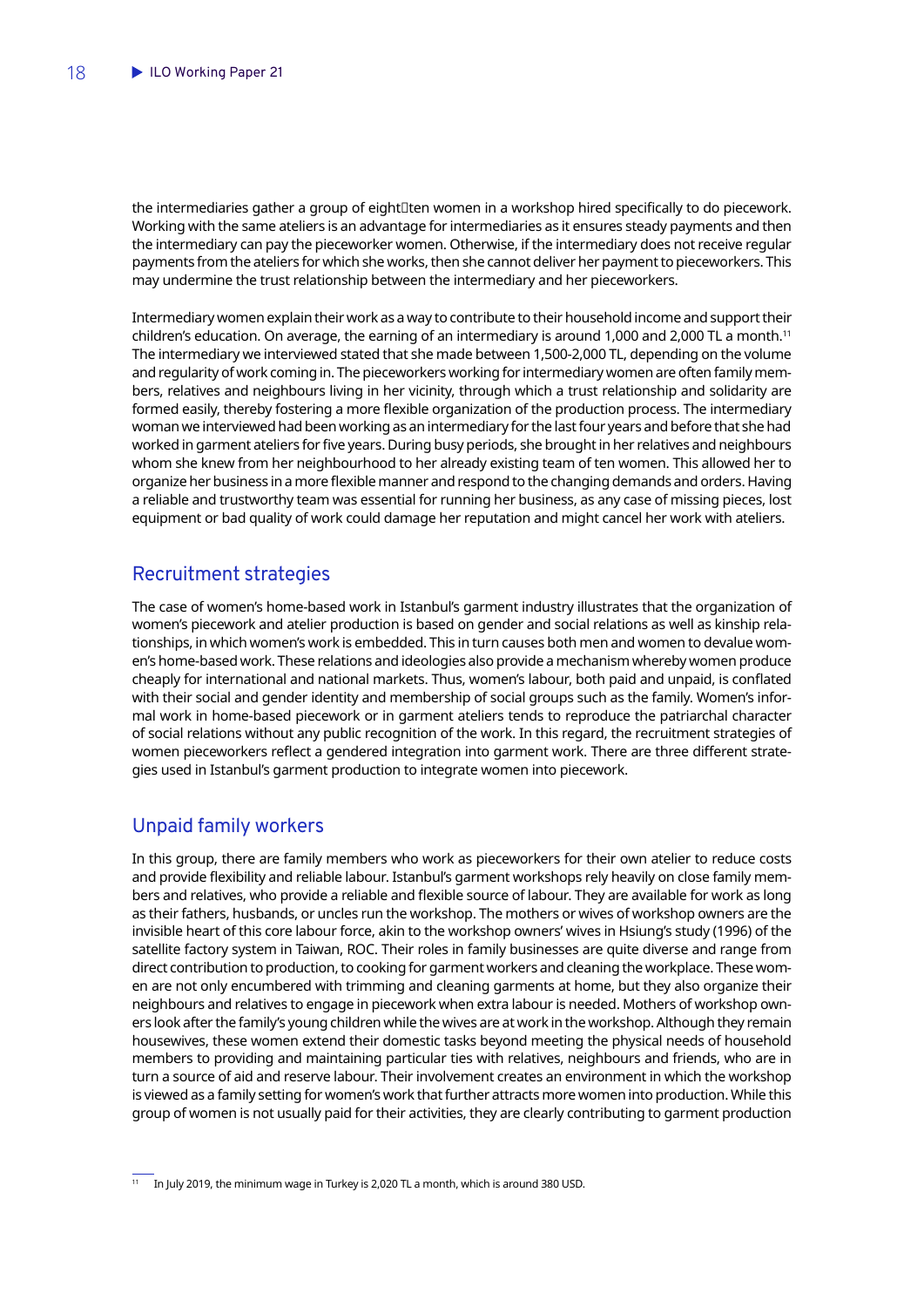<span id="page-20-0"></span>in many diverse ways. Not only do they support garment workshops with their labour in the workshop, but they also provide family care and manage relations in the neighbourhood  $□$  activities that are key to the survival of the family business.

The roles of this group of women can vary over the course of their life. Some young girls, by gaining garment-making skills and experience and establishing networks of new friends and contacts, manage to find better working conditions and may even move into formal factory employment, if their family gives consent. For married women, workshop jobs have a different trajectory from those of young girls, as their labour is often more closely tied to household needs and family business cycles. If a family business closes down, women go back to their homes and children, or if the business expands through partnerships with other workshops and increases the number of non-family employees, the married women are excluded from the work and stay home.

#### Recruiting through an intermediary

In Istanbul's garment industry, some tasks are subcontracted directly from a workshop to women and others are allocated by middle-women, who are sometimes relatives of the workshop owner. There was a distinctive difference between how larger-scale factories managed their subcontracting and how garment ateliers organized their relations with home-based pieceworkers. Garment ateliers are the mediators for large-scale factories in distributing garment pieces to home-based workers. As it is a time-consuming and costly activity to deal with home-based work, large-scale factories preferred to subcontract the work to garment ateliers. Despite some factories subcontracting piecework to ateliers, the ones that specialized in designer and high fashion production had direct relations with home-based workers, as the tasks required highly delicate and skilled handicraft, such as embroidery or making ornaments on garments. In order to find the right women for the work, factories establish an efficient network of subcontracting.

Here is an example of how a large-scale factory directly managed its subcontracting relations with homebased pieceworkers. Two workers were allocated to distribute garments to pieceworkers, who were all women and lived in neighbourhoods close to the garment factory. One of these workers was the driver of the van who was also in charge of carrying the garments. The other worker was a woman who was in control of the women pieceworkers. She demonstrated to the women what should be done to the new pieces and kept records of the garments distributed and the payments each worker should receive. She could decide independently how many pieces were to be subcontracted and to whom. This woman, Serpil, who was 35 years old and the mother of two children, told her story of how she became the middle-woman in the factory.

*I am good at maths and also a high school graduate. Most of my colleagues are primary school graduates and I was quick to learn every job at the factory. So, our manager (müdür) asked me to do this job when they decided to subcontract some tasks to women instead of doing them in the factory. Now, we have 50 women in different mahalles around here and some of these women have been working for more than eight years. What I do is very difficult because if a piece is missing or something is wrong with the quality of the work I am responsible. I try to work with women whom I trust and have known for a long time. In the beginning, there were just a few women whom I reached through my own personal contacts and mostly from my own family and neighbourhood. We need to make sure that women have skills to do the job. Even though most women have sewing and embroidery skills it is more important to follow the designs and be precise, clean and on time.*

Although Serpil was an ordinary worker in the factory, her role as a middle-woman (or intermediary) in the factory gave her decision-making powers over the pieceworkers. Serpil was like a manager with pieceworkers and demanded information about their work processes. She often reminded the women that the timing of the completion of tasks was very important and if the work was not completed on time payment would have to wait until the following month. She was certainly the boss of the pieceworkers, for whom having a good relationship with Serpil was the channel for getting access to regular piecework.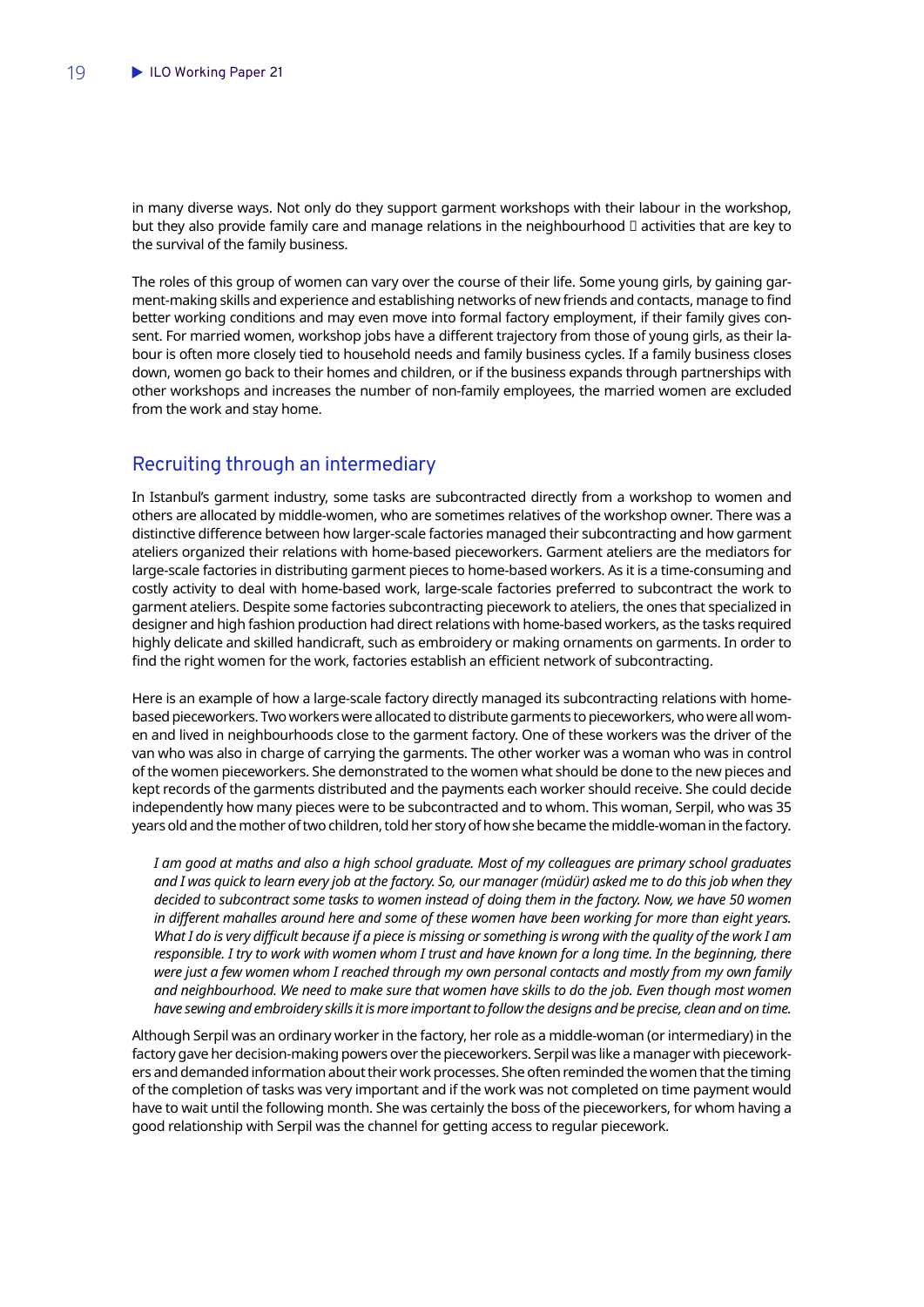#### <span id="page-21-0"></span>Networks of pieceworker women

The irregular nature of piecework and the strict rules of work completion have resulted in the composition of a complex alliance between women pieceworkers and middle-women, which shows the extra-economic relations underlying the social organization of piecework in Istanbul's garment industry. This irregular structure of work has developed a network of women in which a pieceworker, for example, is the main subcontractor of the factory but also shares her quota with other women in her household or neighbourhood. In cases of surplus work and under time pressure, a pieceworker uses the help of her neighbours and pays them later. This practice of collaboration among women generates further flexibility in the organization of piecework, and shifts the responsibility of intermediaries, in terms of finding new subcontractors, to pieceworkers.

I joined Serpil on one of her visits to her pieceworkers where she distributed some work and collected the finished pieces. In one of the neighbourhoods, there were two women pieceworkers whom Serpil had known for a long time. When we arrived the two women were together making their garment pieces. Serpil gave them the new garments and explained what was required and then a third woman suddenly appeared and carefully listened to what Serpil had to say. Later, I asked Serpil who she was and she told me that the other two women shared some of their work with her. When there was too much work and too little time to finish all the pieces, Serpil herself gave work to the third woman. This was one of the ways that the factory's circle of subcontracted women enlarged over time.

Garment ateliers establish their network of pieceworkers through using the personal connections of women in their families. Extended families always have some untapped labour of women that can be drawn into production whenever necessary. For example, the grandmother of the family usually stays in charge of childcare during the day, while other family members are working in the atelier. Sometimes she also does the finishing of garment pieces by cleaning stitched edges or, in some cases, she acts as the middle-woman in their immediate environment by distributing garments to other women. Ateliers that are unable to utilize their own family labour usually have a number of pieceworkers who have worked for them for a long time. These women establish a small network of pieceworkers in which they have the leading role as distributor. Their networks can be as small as four or five women.

While piecework is an individual activity and each woman is paid individually for her work, it is common in the literature to argue that women work collectively in their homes (White, 1994; Cinar, 1994). Often a neighbour would come in and join in the work for an hour or so and leave. There was a clear sense among all the women interviewed in this research that piecework is low paying and extremely tedious and all subcontracted tasks are repetitive, time-consuming and require very little skill. That is why pieceworkers are those who are in extreme economic difficulty with few other available sources of work.

Home-based garment work is usually done in a network of reciprocity among women. When there is a need to finish the work quickly, other women help them out with their piecework by getting together for tea gatherings. The women in the community volunteer their labour and maintain the relations of cooperation based on such mutual help, in anticipation of receiving the same kind of help from others in case they should ever be in similar need.

### Skills acquisition and women's elişi

Turkish girls enter adulthood by acquiring skills of embroidery, knitting, needlework, crochet and sewing while they also learn how to cook, clean and serve. These skills, used to prepare an elaborate *çeyiz* (trousseau), are utilized to earn money in two ways. First, women make lace, embroidery and knitting for young girls' *çeyiz* and, second, women use their skills to take in piecework or to work in an atelier. Many women in the *gecekondu* areas in Istanbul who live on an income from either lace-making or needlework have similarities with the case of Mies' study in Narsapur in India, where lace-makers working from their homes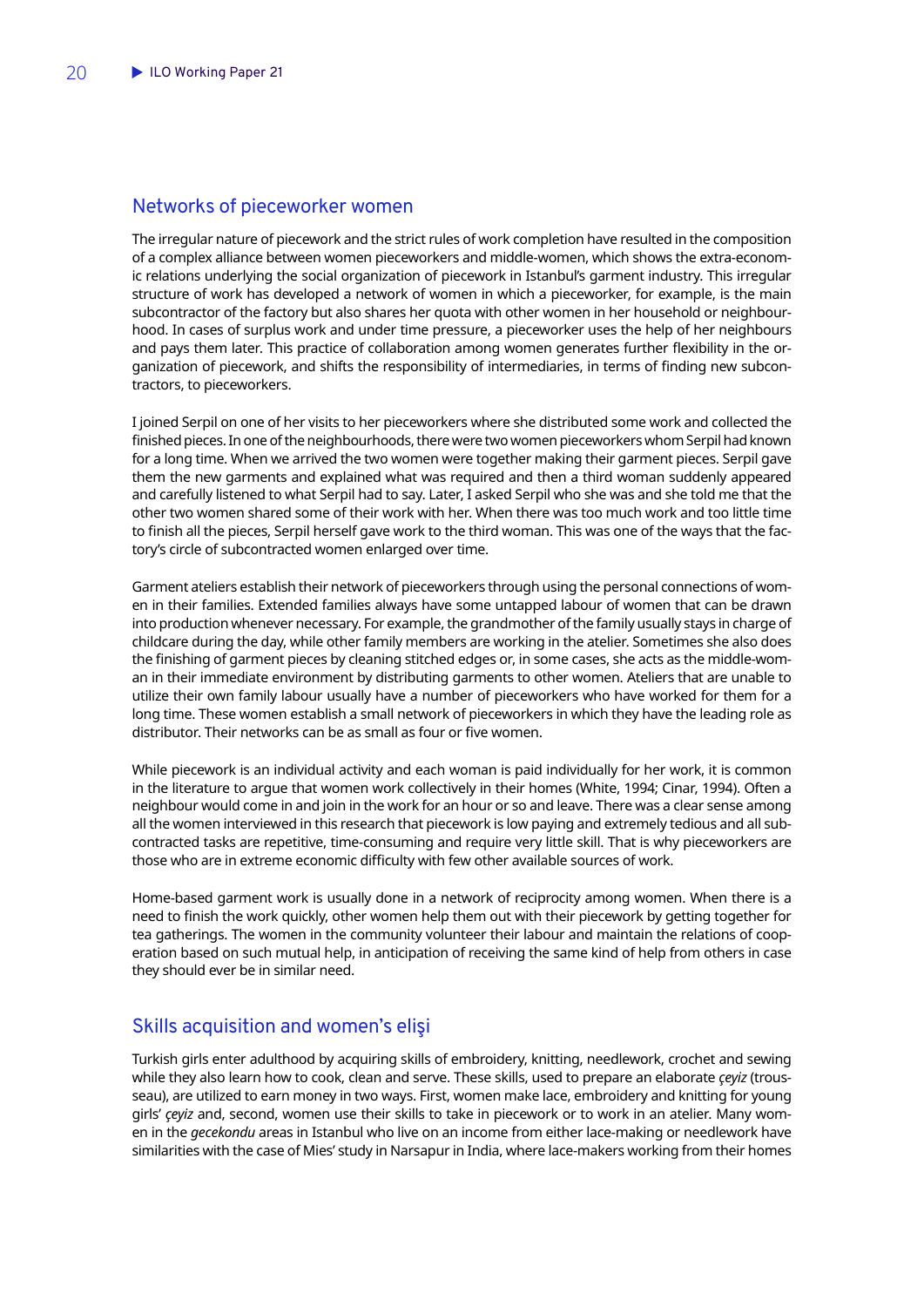exclusively utilized their skills to integrate the Indian economy into the world markets of export production (Mies, 1982).

Turkish working-class women's engagement in income-earning activities is organized in their homes in the form of home-based piecework and their traditional activity of *elişi* (handicraft). *Elişi* is a common activity, covering knitting, embroidery, sewing and needlework, making a wide range of materials such as bedspreads, coffee table and table covers, cardigans and socks. Making *elişi* has always been the basis of earning some cash for low-income women and also builds a bridge to the labour market in which women could always make some petty cash by making lace or other forms of *elişi* (Iktisat Dergisi 2002:3-17).

Hanife was a lace-maker who had two sons and an alcoholic husband and lived in a one-room flat. Her husband had an irregular income and could barely support his family. Hanife's income from lace-making was kept secret from the husband in order to force him to meet the necessities. She kept her money and saved it in a bank or bought gold for herself. Despite the fact she was engaged in lace-making for many years her husband never realized that she was making money out of it because women's *elişi* (handicraft) is always seen as a hobby and a non-monetary activity.

Filiz, a former garment worker, quit her work when she got married. However, although her husband had regular employment, his income was not enough to support his family. Thus, Filiz started making *elişi* for her neighbours. She said:

*His salary is all right but just enough for rent and food. I want to buy carpets and curtains for my home… Making elişi is better than going out for work. I earn some cash and do my household chores (evişi) as well. My husband never knows whether I make money with elişi. He thinks this is a thing I try to pass my time and entertain myself with … If I work hard I can make 50–75 million a month and spend some of this money to buy things for my house. It is not that I want to hide money from my husband but I do not want to make him to feel like he is not capable of earning money to support his family.*

Her earnings are dependent upon the price set among the women who demand and supply these products that create a kind of local market for *elişi*. For example, there is an approximate price for a ball of yarn (*yumak*). Setting the price of the lace-maker's labour, two women  $\Box$  the buyer and seller  $\Box$  negotiate and determine the price each time. A well-known fact among local women is that the prices for *elişi* are very low. Low prices for *elişi* can be explained by the fact that customers and lace-makers are both from working-class families. If the price is low women can afford to buy, otherwise they would make it themselves, since every woman has similar skills of lace-making. Thus, these reasons for low prices make income from *elişi* very low and marginal. My interviews with women engaged in *elişi-*making show that there is always a demand for *elişi* either from other women or from traders who specialize in the marketing of these products. The *elişi* trade takes place in two different channels. First, there are shops that sell trousseau items and generate a demand for women's *elişi*. They buy from women and sell the items in their shops. There are also middle-(wo)men who collect items from other cities around Istanbul such as Bursa, Balıkesir, etc., and bring them to Istanbul. The second channel is more outward oriented and internationally marketed, with Arab countries being the main destinations, especially for women's headscarves which are painstakingly decorated with needlework or lace-work.

Engaging in *elişi* is a way for women to express their identity. Women's *elişi* skills, which are normally devoted to making girls' *çeyiz* (trousseaux), are often turned into an income-generating activity that provides a significant support for household survival. Whenever women need extra cash they can easily rely on income from *elişi*. This work has the advantage of making incomes 'invisible', as in the case of Hanife, and building nest-eggs. In some cases, this income becomes vital if a woman is trying to establish financial security for the future. However, women's contribution to the household budget does not drastically alter the patriarchal nature of gender relations and the women's perception of their primary roles as mothers and wives.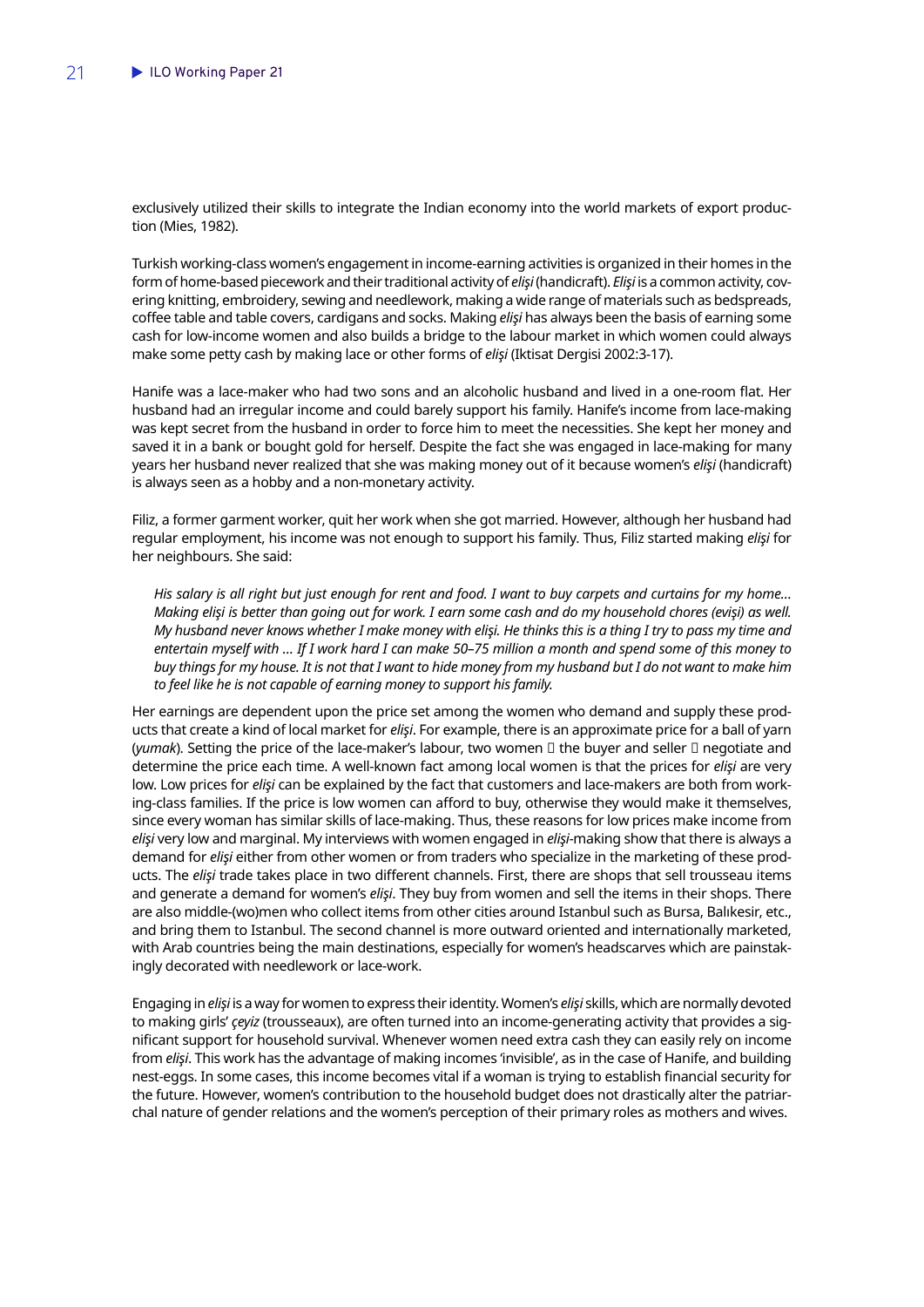### <span id="page-23-0"></span>**Earnings**

Women's piecework is ultimately a means of earning money. Although the expectation and demand for a fair financial return were not publicly expressed, all the women interviewed were well aware that their work, even as 'help', meant a financial gain and directly or indirectly contributed to their family budget. The financial returns were highly appreciated by women and their families. Despite women's confinement to the role of housewife and the marginality of their income, all the pieceworkers were conscious of how much money their work made and the dependency of their families on their income for survival. Women's awareness of financial gain from their work does not, however, translate itself into women's perception of themselves as workers and breadwinners for their households.

The case of Ayla, illustrates the extent of appreciation of financial gains made through home-based piecework. Ayla, who was 32 years old and a mother of three young children, was a regular pieceworker for an atelier located in her neighbourhood, and said that:

*No-one pays you money for sitting idle at home. My husband and everyone know that I earn money for my children and my family. We even managed to save money for the future. In case of illness or an emergency, we at least have some money so we will not be in need of financial help from other people (elalem).*

Ayten had three sons and a husband who did irregular jobs and often shifted from one job to another. Even though her husband was usually not unemployed, the money he made was marginal because of the irregularity of his occupations. Thus, Ayten began to take in piecework from a large-scale textile factory eight years ago. She said that:

*I know that it seems like petty work but I make as much money as my husband earns each month. Without my contribution we would not have been able to support our sons' education. We also have built the house we live in with my contributions. Although it is very hard and irregular work, everyone knows without it we would*  be starving out in the streets. My husband's income is only enough to feed us but the rest is done through the *money which I make from the piecework.*

Although pieceworkers make a substantial contribution to the global garment manufacturing in Istanbul, their income is conceptualized as *pazar parası* (bazaar money), which is seen as charity to poor women. This conceptualization was made clear in one atelier owner's statement, where he explained how and why he subcontracted to women:

We subcontract only to women and they sometimes come and ask us whether there is any work. Most women are regulars and all are from this area. In the past, we hired women to do hand-work of the pieces as full-time workers but the garment business is irregular. Sometimes these women had nothing to do for weeks and we had to pay their salaries. Later on, we decided to subcontract women at home so that we delivered pieces to them when there is work and pay them on a piece basis. For women, it is better to do piecework than sitting idle at home so they earn their pazar parası. I think that this work is good for women because fakir kadın (poor women) need to feed their children and at the same time they can watch over their children. Times are hard for families so people are trying hard to make ends meet and everyone has to do something in order to survive (hayatta kalmak için). Piecework gives the opportunity to live without depending on anybody (el açmadan yaşama).

### Piece rates

The fieldwork in the summer of 2019 provided information about piece rate earning of women. It is stated that the rate range depends on the content of the work. For example, they can take 5□6 krş for a simple cleaning of a piece and 10□15 krs per piece for chiffon or linen cleaning. If embroidery is done on a piece, these fees increase. The women interviewed mostly do chiffon fabric cleaning. The intermediary preferred not to get simple T-shirt cleaning and trimming activities since the rate was so low or the embroidery work as it required so much hand-skilled work and manual dexterity. Therefore, they concentrated more on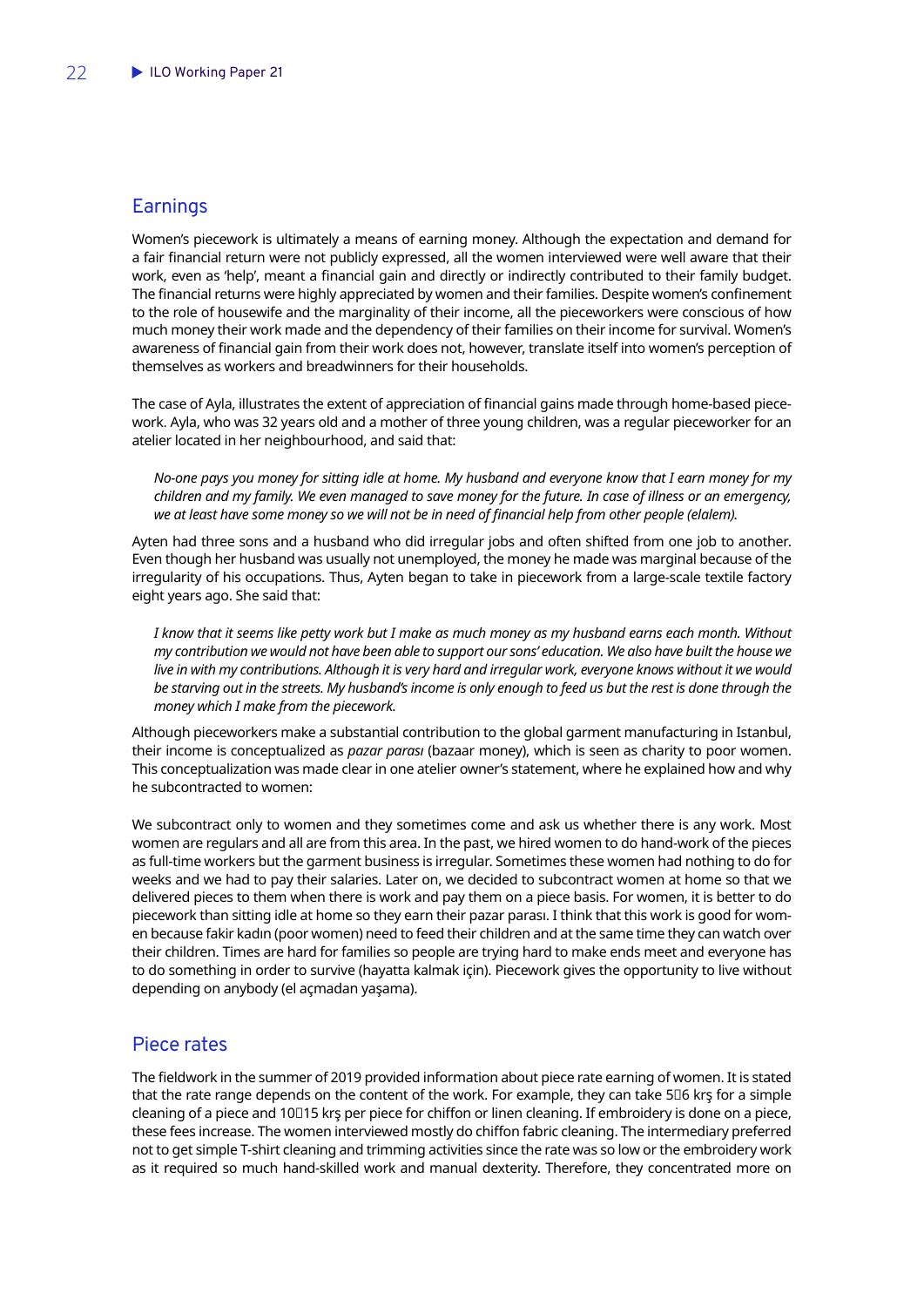<span id="page-24-0"></span>chiffon fabric cleaning. Though pieceworkers earned 10□15 krş per piece, the intermediary priced the piece at 30 krş, meaning that only half went to the worker. This is a 50 per cent rate for intermediary services.

Since the work of pieceworkers is quite irregular in nature, as there are times when more work comes in or at other times, none is available, it is difficult to estimate their monthly total earnings. Nonetheless, women mentioned an average monthly income of 800□1,000 TRY.<sup>12</sup> As very little is paid per piece, the total monthly income of a pieceworker is much lower than the minimum wage. They received the payment in cash from their intermediary. Women chose to be paid daily, weekly or monthly. The monthly payment is more popular among women as it means getting a larger sum of money than in other payment methods.

### Work-life balance

Piecework is a manifestation of women's burden of domestic chores and caring responsibilities and this issue has been emphasized in the interviews too. All the women were married with children and did not have the opportunity to work outside due to their in-house responsibilities and childcare. When asked if they would like to do the same job as a full-time worker in a workshop, they told us that they would not prefer to work in any workshop. Doing home-based work offered women the opportunity to be flexible to arrange their time for their children's school schedule, to cook for their family and to take care of early age children. These were the main determinants of the women's preference for home-based piecework. Fulltime work in a workshop did not provide the women with the opportunity to attend to both productive and reproductive activities at the same time.

In the case of pieceworker women, domestic chores and caring roles were the reasons to take up homebased work but in the case of freelancer women, the freelance work could result in the intensification of women's domestic work and caring activities.

### Collective action: The case of Ev-Ek-Sen

In Turkey, workers' collective action is always a difficult and politically challenging process and it becomes more problematic for homeworkers as they are invisible to the public eye and disconnected from each other. Therefore, building solidarity is not easy in a setting where trade unions pay little attention to home-based workers in Turkey. However, in the early 2000s, home-based women workers organized themselves to develop solidarity as cooperatives. The main motivations of these cooperatives were higher wages and the elimination of the work of the mediators or subcontractors (Tartanoğlu, 2017). The common characteristic of these was their income generating organization status.

The first rights-based organization of home-based workers was founded in solidarity with HomeNet, as Turkey HomeNet in 2007, and the Union of Home-based Workers (Ev-Ek-Sen) was launched two years later as a workers' organization organized by female workers themselves. Their primary struggle is for visibility and recognition. However, according to the existing trade union regulation, home-based workers are not able to form or join a union because they are not formal sector workers and they have no social security number. Instead, they rely upon international legislation (Hattatoğlu and Tate, 2016). In the declaration of Ev-Ek-Sen, the aim of trade unions is presented in the following statement:

*We are organising for 'decent work', for social security, but by organising we are also striving to win the right to organise. We have organised and launched our union; however, the government has started a legal case to shut it down. Thus, winning recognition for our trade union Ev-Ek-Sen as a trade union will imply the recognition of the right to organize for all homebased workers and more generally for all those who work without being covered by social security. We, homebased workers, are one section of workers who lack social security*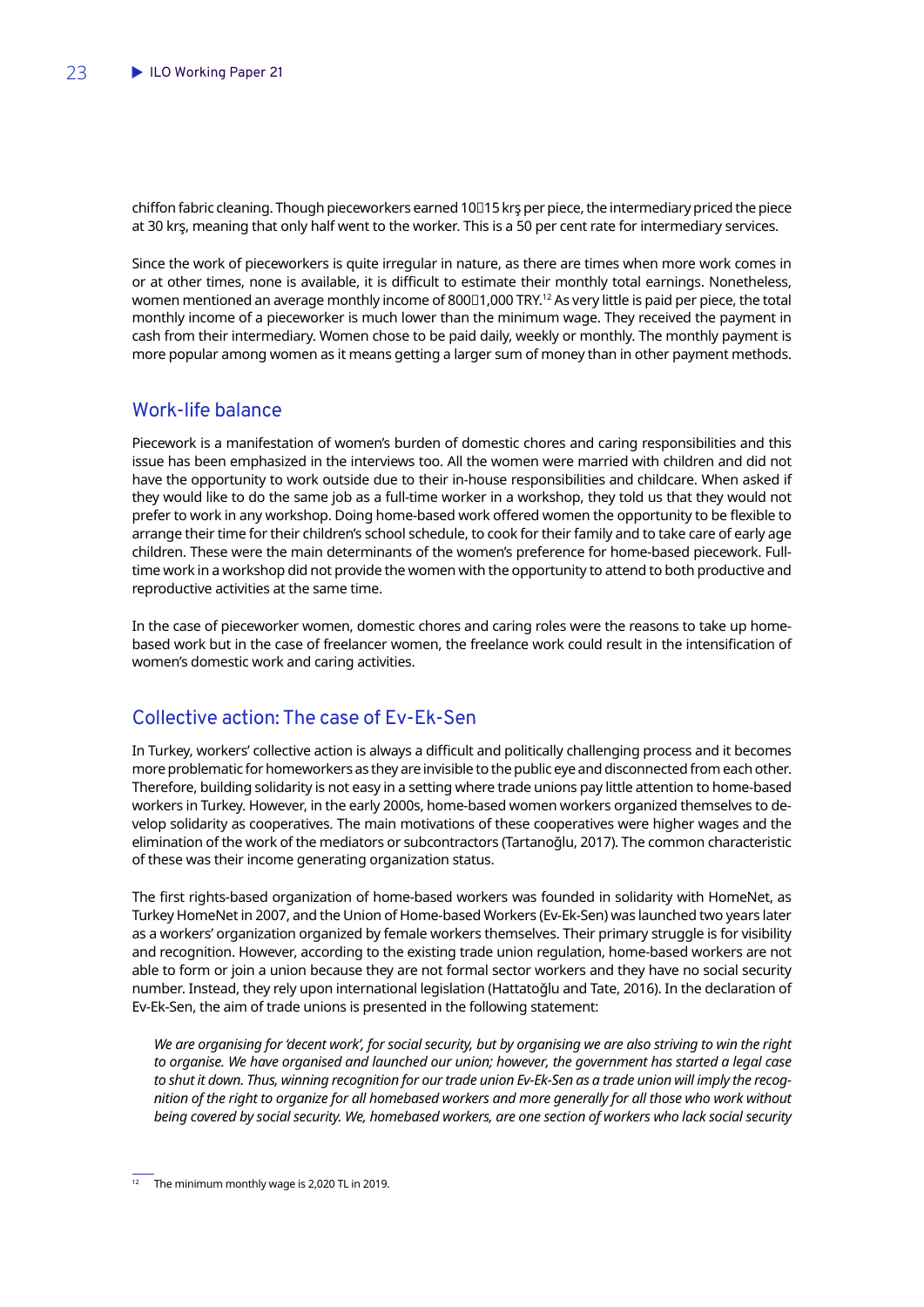#### *coverage. Therefore the recognition of Ev-Ek-Sen will be a very important gain not only for our unionization struggle, but also for that of all precarious workers.*

As pointed out in their declaration (Ev-Ek-Sen, 2009): "We, home-based workers, are among the most invisible sections of precarious workers, so that there are even times we find it difficult to explain that we also work, that we are also workers like other workers", the main problem of unionization is the situation of the women as informal workers and their weak potential for labour agency. In the meantime, the activities of the union are directed by experienced workers who are politically active and by academics from the field of work and employment relations. Therefore, the effectiveness of the union was problematic from the founding stage and its sustainability was controversial since it did not have the widespread support of the workers. Women's consent to their working conditions and their relations with the mediators and the employers as an extension of their family interactions make resistance or collective actions unnecessary and, in these circumstances, their work appears as voluntary participation. The trade unions remained inactive since the early days of its founding and its legal status was taken to the court.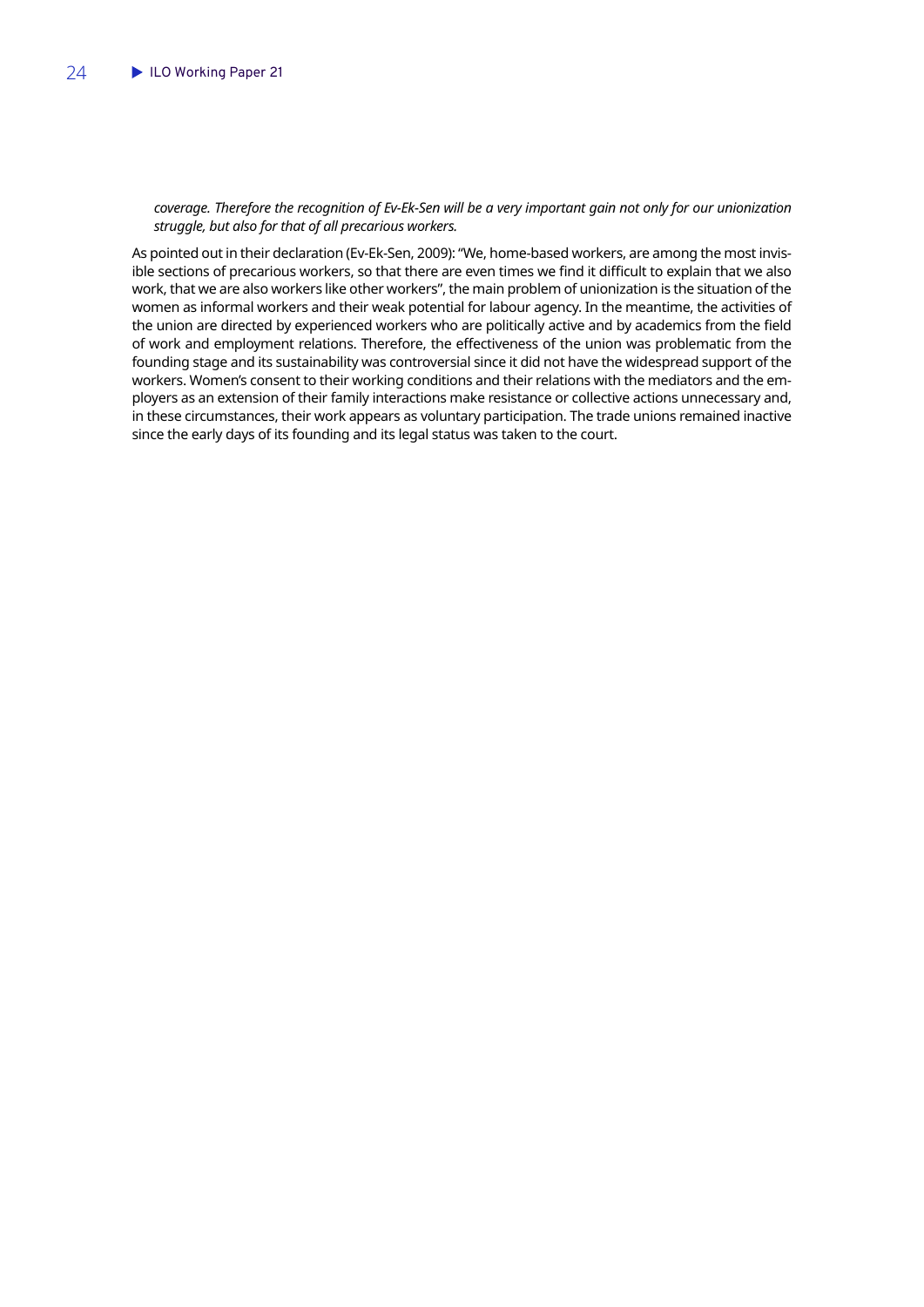## <span id="page-26-0"></span>▶ 4 Freelance homeworkers: Remote, online and **home-based workforce**

Technological change is driving significant change in the world of work with increasing access to information and communication technologies, artificial intelligence, robotics, machine learning and automation (ILO, 2017). Technological change is also shifting the type of work available, with a growth of jobs in the 'gig' or 'on-demand' economy (De Stefano, 2016). While these jobs may offer flexibility, they are insecure and often do not offer workplace entitlements and access to social protection (ILO, 2018a). Technological change has generated a rather 'invisible' workforce in the sense that their work has no dedicated location and their employment relationship is often not recognized.

The growth of digital work is visible in Turkey with a workforce primarily composed of mostly well-educated professionals, commonly referred to as "freelancers". Translation, ICT and journalism are the most popular occupations. Their working conditions, demographic characteristics and sense of work show significant differences from pieceworkers who are at the bottom of supply chains of industrial production. However, the most significant common characteristic between online freelancers and pieceworkers is their experience of homework, including work orders coming from employers or intermediaries and the informality of employment relations.

In the following section, the initial findings of interviews with freelance workers in Turkey are presented.

## **Who are the ICT-based homeworkers?**

The demographic characteristics of ICT-based homeworkers indicate a younger age group than industrial home-based workers. The oldest respondent in the group was 43 years. The rest were in their early 30s. The oldest ones interviewed were married women who had left their formal employment to freelance and work at home, sometimes changing their occupations. For the young graduates, engaging in freelance homework seemed to be an early career stage before moving into corporate office work.

The educational attainment was much higher as all had university degrees in related fields that ranged from computer sciences to MBAs and to translation and interpretation studies. One of the translators had just finished her PhD and the other one was getting her masters in sociology from one of Turkey's most prestigious public universities in Istanbul. Only one respondent was a high school graduate but was trying to get his degree from an online course in Austria. He started to get involved in IT programming when he was in early high school years and then his work gradually got momentum, before deciding not to go to university.

Regarding the marital status of the interviewees, only two women were married, the rest were single. The marital status of homeworkers is not related to their choice to work at home, as is the case for women piece-workers in Istanbul's garment industry. In this regard, the two groups show stark differences.

## **Why work at home?**

The reason of opting for home-based work seems to be a personal choice in the first instance but it is actually more the result of how the structure of work is shaping workers' preferences. For example, people working as translators and interpreters are more commonly homeworkers than office-based workers. This is the same for graphic designers and ICT workers. The common practice is to perform the job online and from home. Though most of the interviewees had formal working experience in companies, what is called as office work or plaza work in Turkish, they then chose to continue their career as homeworkers.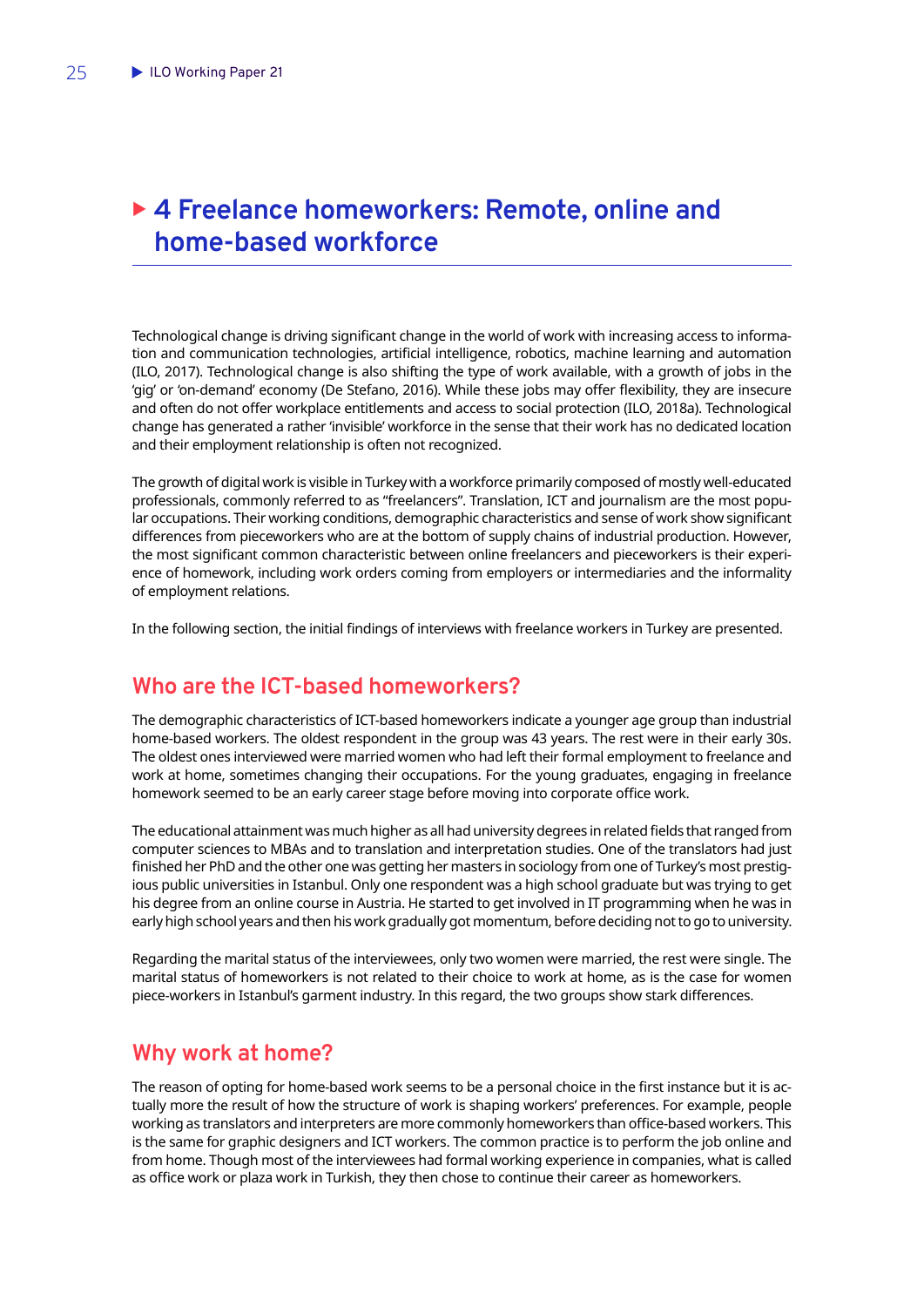<span id="page-27-0"></span>For a 32-year-old website designer, corporate work was an endless stream of bureaucratic procedures with no creative side to it. He stated that,

*I had voluntarily terminated my three-year full-time corporate work before I started freelance work. I was so bored of corporate work and its rules because I had to put up with endless meetings where no-one can continuously decide anything and with pretentious colleagues in the workplace. Working in such an environment kills anyone's creativity, that's why I didn't want to continue … You know what, I actually stopped working for a while altogether.* 

In a similar vein, a 43-year-old female interviewer, married with two children who had a degree in electrical-electronic engineering mentioned the lack of R&D focus in the corporate business in Turkey. Throughout the years while she was promoted, her work shifted to managerial tasks and she was distanced from product development and R&D. In her opinion, the corporate work did not concern itself with R&D, though product development was where her main interest lay. In this case, she turned to working at home in order to focus on the type of work that she preferred to do.

For a well-known journalist, it was the restructuring of the media sector due to the political and economic conditions in Turkey that pushed many journalists out of formal employment to freelance work. Most large media corporations, such as HaberTurk and Hurriyet, had reduced the number of workers and of printed products they produced. This had resulted in the increasing number of journalists seeking freelance work opportunities, which were not plentiful.

For a young web-designer at 34 years old, the 'work culture' in Turkey was the main reason to work as a freelancer and he mostly did work orders coming from abroad. He explained the 'work culture' in his profession in the following statement:

*We have quite feudal business structures in which a 'boss father' ideology overrides every aspect of our way of work. These boss fathers always claim that they are providing 'bread' for a large number of people. So the outcome is that we need to obey him for everything and no scope for independent thinking. When the boss idealizes himself as the ultimate power then he starts not to pay for your overtime and bonuses.* 

It is evident that people have engaged in freelance work for different reasons. However, the changing labour demands of ICT-based sectors and sectoral restructuring are the main reason people choose to be freelancers and personal work independence also seems to be attractive for young people and those seeking autonomy in their working conditions.

## **Employment status: Employee or independent contractor?**

Home-based telework is defined by the Eurofound and ILO report by using two overlapping categories: work performed with the help of ICT from outside the employer's premises and work done from home.<sup>13</sup> While the definition is clear, there is a constant shift between home-based telework and self-employment/ own-account work. The interview findings show that most work for orders coming from companies or intermediaries but also are own-account workers. This may not be a simultaneous status but most respondents had worked as a self-employed employer or employee at some time in their career path. The young ICT worker explained his employment status in the following statement:

*I've been focusing on online marketing in recent years, working on online advertising. I do website and I do the landing pages of websites. I usually work with local companies in the city where I live. Online advertising is aimed at increasing the turnover of these companies. This is my business in which I am contracted to work.* 

<sup>13</sup> 'Working from home' is considered to be home-based telework, while 'working at home' refers to work done at home using the home as a place of work and production without ICT. An example of the latter is the worker sewing garments at home who sells their products to a company, often based on a piece-rate remuneration system (Eurofound and the International Labour Office, 2017:5).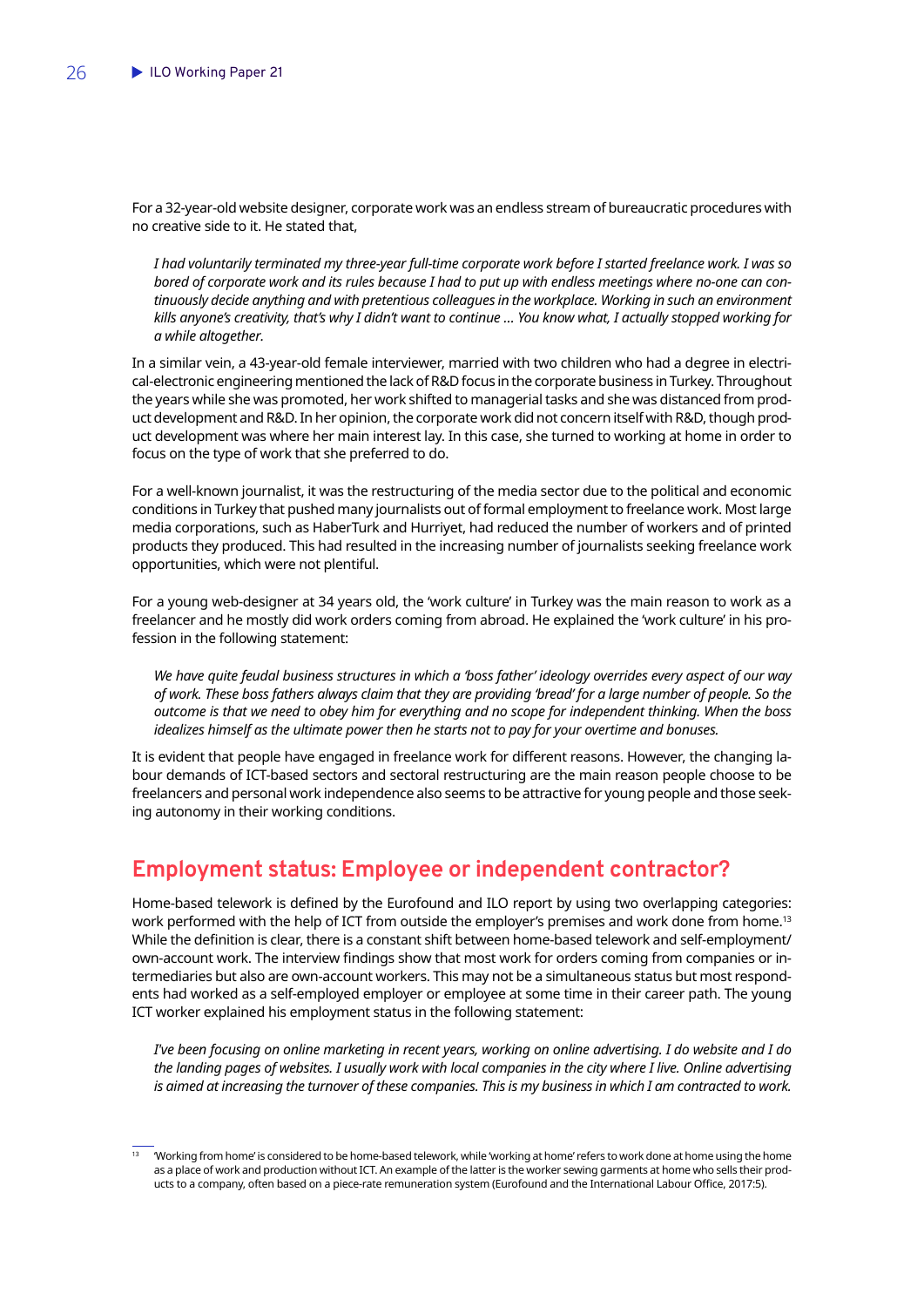<span id="page-28-0"></span>*Apart from this, I also have my own business. I have my own websites. I arbitrage over them. I buy traffic in a cheap way through Google or Facebook and show ads to these people. In this way, I give one and get back three.*

Another ICT worker who was more involved in product development and R&D used to own her own company with partners. She designed a product for the largest mobile network company (Turkcell) in Turkey and got a fund from TUBITAK for her product. After a disagreement with her partners, she quit the company and then decided to work from home with no institutional strings attached.

In some cases when, for example, a software developer is a sought-after worker, the person may receive more contracts than they can manage. At this point, they start passing these jobs to other people. This can be in different forms. In one, they can act as a contractor to other workers and get commissions for their service. In another, they can be just a referral for a friend or colleague. A respondent explained his business in the following statement:

*Every freelancer who has made a name in the business and earns a lot from this business establishes his/her own advertising agency or company. For example, I have two companies of my own. Since I have a very good communication with other freelancers, I make these people work for me without actually signing them into my companies, but I usually make a contract. And, there's the beauty of working with freelancers: they always want to do good work because they want to make a good name in the business. For example, a company employee can only focus on the appearance of the work, but a freelancer wants to protect his/her name and produce the best outcome.* 

Their employment relationship is in constant change between being a dependent contractor for agencies or companies, to being completely independent, to working as an intermediary. The cross-cutting common ground of all these positions is their home-based work. For some, homeworking is a manifestation of independence, for others it is a stage of career progression and for others it is a form of rebellion against the hierarchical working practices that take place in the business world.

## **Identity of client/employer**

In the ICT sector, the identity of client can be a company trying to develop their operating systems, marketing or any other activity conducted online. It can also be agencies working to meet the specific needs of companies such as advertising, online marketing, etc. In some cases, it could be a person rather than an organization and in others, a more complicated and bilateral and triangular relationships may exist.

A web-designer, working as a freelancer during the last five years, has been working for the same agency throughout this time. In addition to his agency work, there are also his own personal customers for whom he works without a contract. He considers this to be his informal work, regulated on mutual trust.

It is also possible to have international clients since face-to-face personal communication is quite rare. As such, workers can do their job anywhere. One of our respondents explained his international client portfolio:

*In Austria, both Austrian Turks and Austrians are my clients. I have clients in the US, as well as a major software company in Switzerland …I work mostly with transport companies and cleaning companies rather than software companies in Vienna.*

There are digital platforms that some ICT workers work with. They are not popular among experienced workers, but preferred by fresh graduates who want to promote their name and work.

Not everyone is getting jobs on these platforms, but it is a common way of getting business, he adds. There are digital platforms like 'platformwork', 'armut.com', 'freelancer'. These can be local as well as global. There is also an online job platform. Job seekers are signing up and adding experiences to their profiles. The employers are also registered. They give you points as you work through the platform. Points increase your bargaining power while you are taking the job.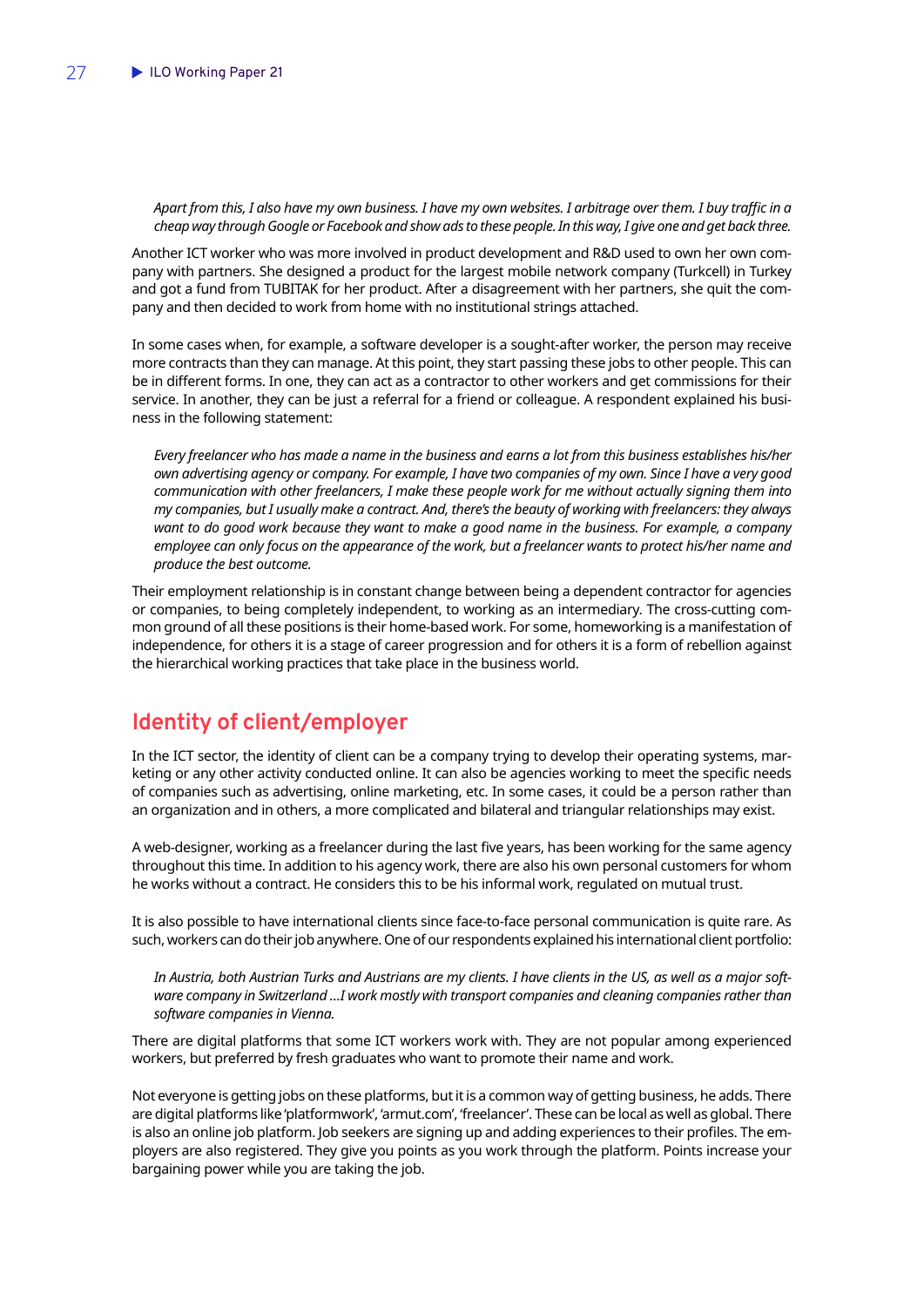<span id="page-29-0"></span>These platforms are a form of intermediary especially serving those start-ups trying to establish a clientele base to conduct their own business deals. They provide intermediary services for freelancers and clients in which the payment is transferred through these agencies after a cut for their commission, ranging from 5 to 30 per cent of the total amount of work, and eliminate the risk of non-payment for new freelancers. But after their career progresses as a freelancer they mostly prefer to work directly for their client without using these intermediary services.

These platforms are not preferred by experienced ICT workers as the competition is high, which drives the wage level down intensely. So the experienced workers prefer to get work through their own networks as skilled and experienced IT programmers. He explained his situation:

*I have been doing this work for about eight years and do not have any platform experience. If I want to get a job from these platforms my earning will be cut down as I do not have records there. I would not have earned the wage I deserve. So I seek work individually. On these platforms, the competition is intense.*

The multi-sources of clients are again similar for translators. Book translations for publishing houses, translations for news outlets, translations for NGOs and individual translations are the sources of work for one translator. For those that can do simultaneous translations then they can work for companies specialized in translation services. These companies tend to subcontract their work to freelance translators on an hourly or daily basis and refrain from hiring staff on full-time contracts.

## **Working contracts**

Working contracts for direct hires are often verbal and based on a trust relationship between an employer and an employee. Not having a written contract is mentioned as one of the biggest problems of freelance work and can result in workers not being paid for the job from time to time. To overcome this obstacle, ICT workers and other freelancers try to build regular working relations with a number of agencies, firms or publishing houses.

In some of their dealings, the workers have written formal contracts when they work with agencies and formal companies as freelance contractors. One of the respondents stated that he felt more secure if a contract was signed for his assignments because it guaranteed the fact that he would get his fee when the task was completed. He also mentioned his earlier experience of not getting his payment at all when there was no formal contract.

One of the respondents explained his written contract in which he was referred as a 'service provider' or 'expert' and stated that his status was as an independent contractor with respect to the firm and not an employee of the firm. The contract also stated that the contractor would not provide fringe benefits, including health insurance benefits, paid vacation or any other employee benefit. In the contract, the work itself was defined clearly without any reference to the number of working hours and also the contractor would get paid when the work was finished. Moreover, the contract also included the stages of work and how it would be monitored by the firm. The liability of the agency or client was limited to making the payment after completion of the work.

## **Working hours and output-based work**

The interview results indicate that all online freelancers work for output-based tasks with deadlines. None is paid for hourly work with the exception of translators when they did simultaneous translations, which they mentioned was an occasional job. Web-designers, graphic designers, software programmers and translators are working on specific tasks and are subcontracted with a deadline. When they get a job they are free to determine when to work in a day. With laptops, smartphones and data plans, online workers are able to meet their job demands practically wherever they are.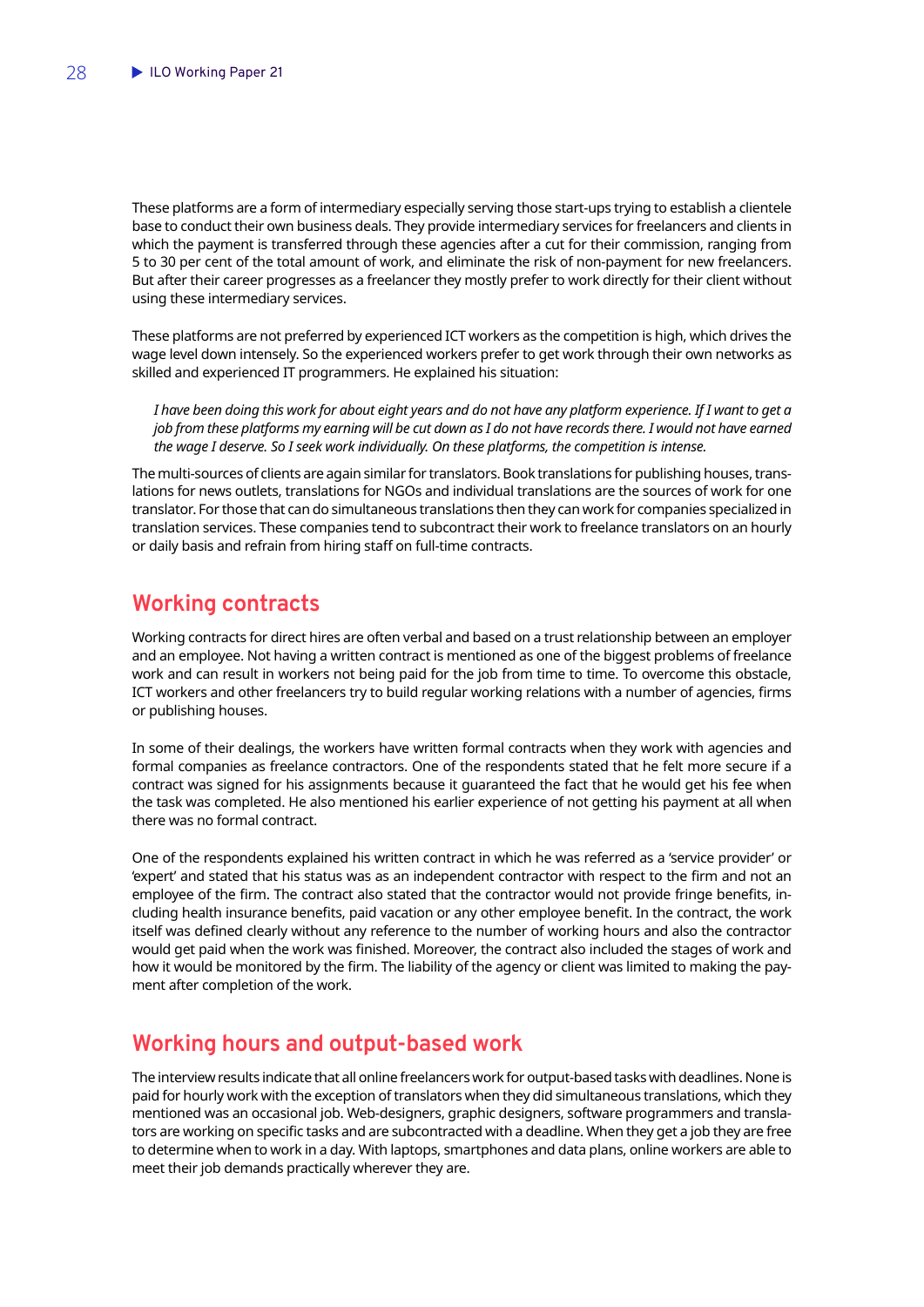<span id="page-30-0"></span>Working time flexibility is one of the main reasons why white-collar professionals choose to work homebased. As often mentioned, four or five hours of work a day is an ideal working day and some do shorter hours of between two to three hours. In the corporate world, individuals spend more than ten hours in their offices as Turkey has a long working hour culture. A graphic designer explained his working routine in the following statement:

*I work three to four hours daily. I can really control the number of hours I put in daily. For example, designing a logo for a company may take me a couple of hours to finish, but I usually ask for a week to finish it. Because the job itself is not the time you spend in front of a computer screen but I need to think over it and its design.* 

A translator also explained her working routine:

*If this is a longer-term job planned such as a book translation, I work three−four hours a day. If an extra job comes in during this process, e.g. an article translation, if this extra job is short-term, then I have to work extra on top of the three* $□$ *four hours a day for the book translation ... But in other times, I can first spend my* day finishing the short projects immediately and, when I finish that project, then I work more intensely on the *long-term translation.*

Though the working hours of home-based ICT workers seem to be shorter in comparison to regular office workers, homeworkers actually put longer daily hours in reality. It is stated that the number of hours worked is usually determined by how the workflow is. In some periods there is a high demand and they take in more jobs. So, the daily working time can be extended and during such periods they said that they could only spend time for eating and sleeping, and worked constantly to complete the work. As one respondent explained:

*I really regret that I have to spend almost 18−20 hours a day working by phone or computer. I work at home but I also have things outside to meet customer expectations for filming. I have to arrange new appointments almost every day, clarify the details of past appointments, or communicate price information for new customers. All that takes up most of my day.*

Therefore, the daily or weekly working time varies according to the demand they have and willingness of homeworkers to put in more hours. Similarly, other studies document the extensive hours of freelancers. For example, in Ukraine, on average, freelancers spend about 30 hours per week on online work, which includes 22 hours of paid work and eight hours of unpaid activities. Over 20 per cent of workers work in excess of 48 hours a week – a percentage that is higher than in the total population (ILO, 2018b). There are also studies documenting long and non-standard hours of freelancers. Shecchuk et al. (2018) shows how having work shifts and irregular work schedules is adversely associated with the well-being of freelancers.

During the interviews, the respondents mostly referred to their daily working time as the time spent directly on their actual projects; the time spent on learning new skills and finding new customers were not considered in their calculations. Spending time and investing in learning new skills and keeping up with the newly emerging trends in their related fields may also take a major component of their time. They also need to bear costs such as buying new software programmes, equipment and training packages.

### **Earnings**

In most of the interviews, homeworkers stated two important factors affecting their earning potential. One was their desire to work longer hours and get more work and another was their reputation in their working fields. Indications are that freelancing provides high income and work satisfaction for those with good reputations and who are able to have good-paying clients. However, most freelancers spend their time working for lower incomes. A software programmer stated:

*For example, I earned 18,000 thousand TL last month as I had a really difficult project which required such hard work. My average monthly income is around 5,000*−*6,000 or sometimes 7,000*−*8,000 TL. But your earnings*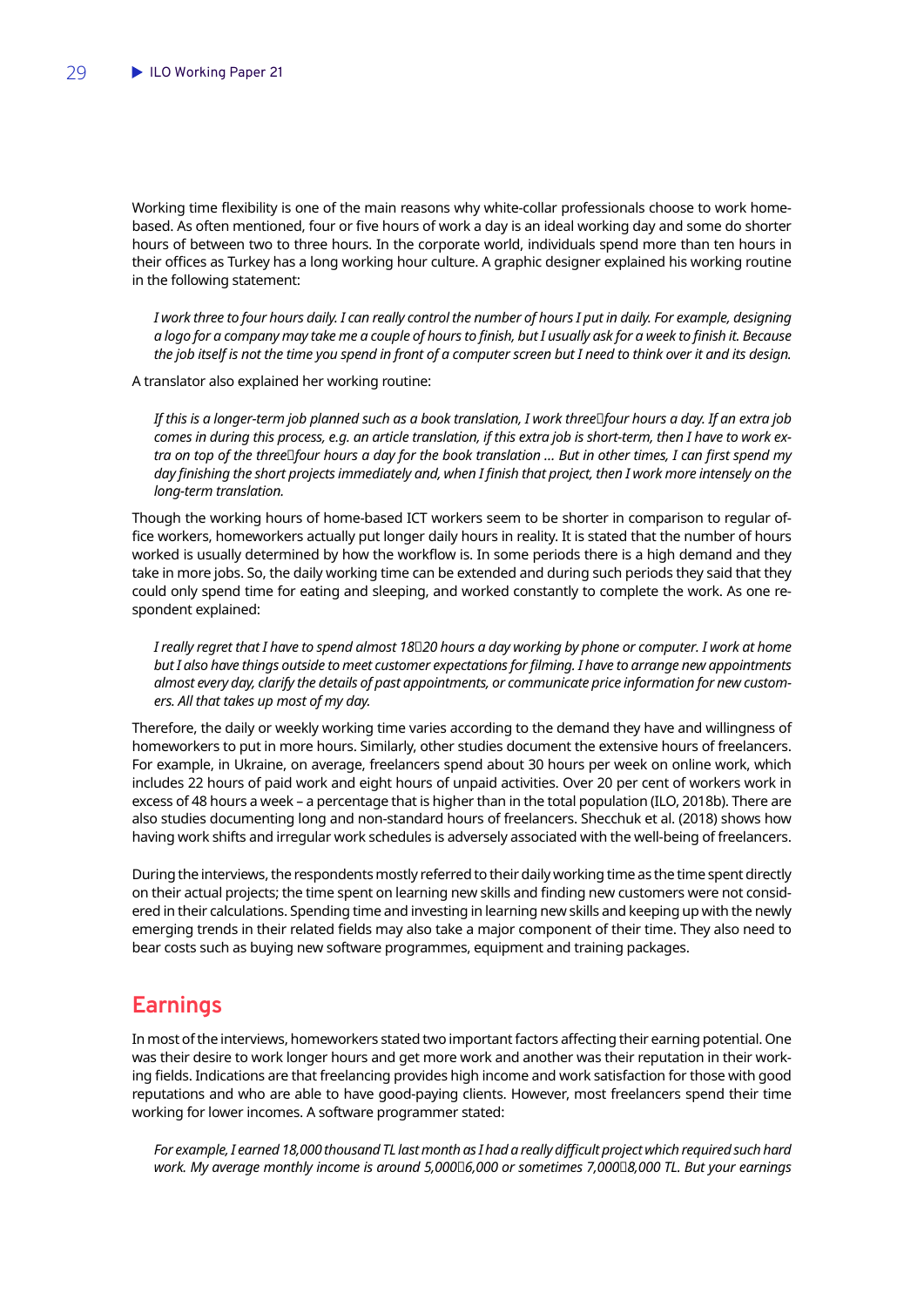<span id="page-31-0"></span>*are solely determined by how much you work … When I was in my full-time job three years ago, my salary was 5,000 TL per month. It feels like I am making almost the same amount that I earned from my full-time job three years ago as now from my freelance job. But I could have earned around 10,000 TL month by now and my social security premiums would have been paid.*

Unstable incomes are a main feature of home-based freelance work. If more jobs are accepted, then there is the potential to earn more, but this results in long daily working hours. The long-hour working culture in corporate work is the main reason why young professionals refrain from working in full-time office-based jobs despite the income security it provides.

*For me, it is enough to earn around 4,000*□5,000 TL a month. You also need to consider keeping some as savings as the income varies and there are times when there is no job. But I must say that this income is not fixed *and may vary by month. A freelancer's earning depends a bit on the person doing the work … I don't want to work more than four-five hours a day and don't want to spend all my time in front of a computer. But again, the more you work, the more you can earn.*

As mentioned earlier, a good reputation is key to having access to well-paid jobs and maintaining a good client portfolio. Some freelancers take advantage of their reputation to work shorter hours and accept only a few jobs. A product developer stated that she worked a few hours a day and earned around 4,000 or 5,000 TL a month. But if she went back to her old days she could be earning more than 20,000 TL a month.

Online freelancers also encounter some problems regarding earnings. They cannot rely on standard rates for hourly or output-based work so there is a high fluctuation in rates. In addition, the many newcomers to online jobs-searching platforms for ICT workers has led to an increase in competition for jobs and thus a lowering of overall rates as many newcomers are willing to accept low pay rates for various reasons to get jobs and build up a reputation. The third is non-payment, which is often faced by freelancers. Here is an example of a non-payment case encountered by a product developer:

*It is good to work freelance because I earned a total of five years' salary in the first 1.5 years after leaving the workplace. But this should not be misleading as the earnings are not always so high and sometimes you cannot even get the money you agreed on. For example, I once did a job. Then a guy who gave me the jobs said I don't plan on paying you. He really said it bluntly. In this sense, it is very difficult to work freelance in Turkey, you are kind of left to business and work ethics of people you are doing business with. You have to look after your own rights, otherwise you can do business, but you can't make money. Since the legal process is too long, pursuing your rights through the legal system is not possible. Instead of experiencing the weary process of dealing with it, I get new jobs to eliminate the financial loss.* 

Note that freelance work initially gives the impression of workers having more freedom and control over their working time and earnings; however, it also means that they have to work hard to find a new job, learn new skills, respond to shifting demands of employers and sometimes taking up unwanted jobs to survive in the market. All this adds to a sense of insecurity among the freelancers.

## **Social security and health insurance benefits**

In Turkey, both employees and employers pay social security premiums as a percentage of the gross base salary plus some other benefits. These premiums are paid towards retirement, health, sickness, work accidents and occupational diseases, disability, maternity and survivors' benefits. People can join the social security system through a regular employment contract as an employee<sup>14</sup> or self-employed or as a voluntary member who contributes to their own old age and health insurance. There are those who cannot afford to pay their premiums but their health premiums are covered only from the central government budget. In the interviews, the most important concern of ICT-based homeworkers was working without a formal contract

<sup>14</sup> One is registered by one's employer with the scheme and wage deductions are remitted by the employer and paid to the Social Security Institution on a monthly basis.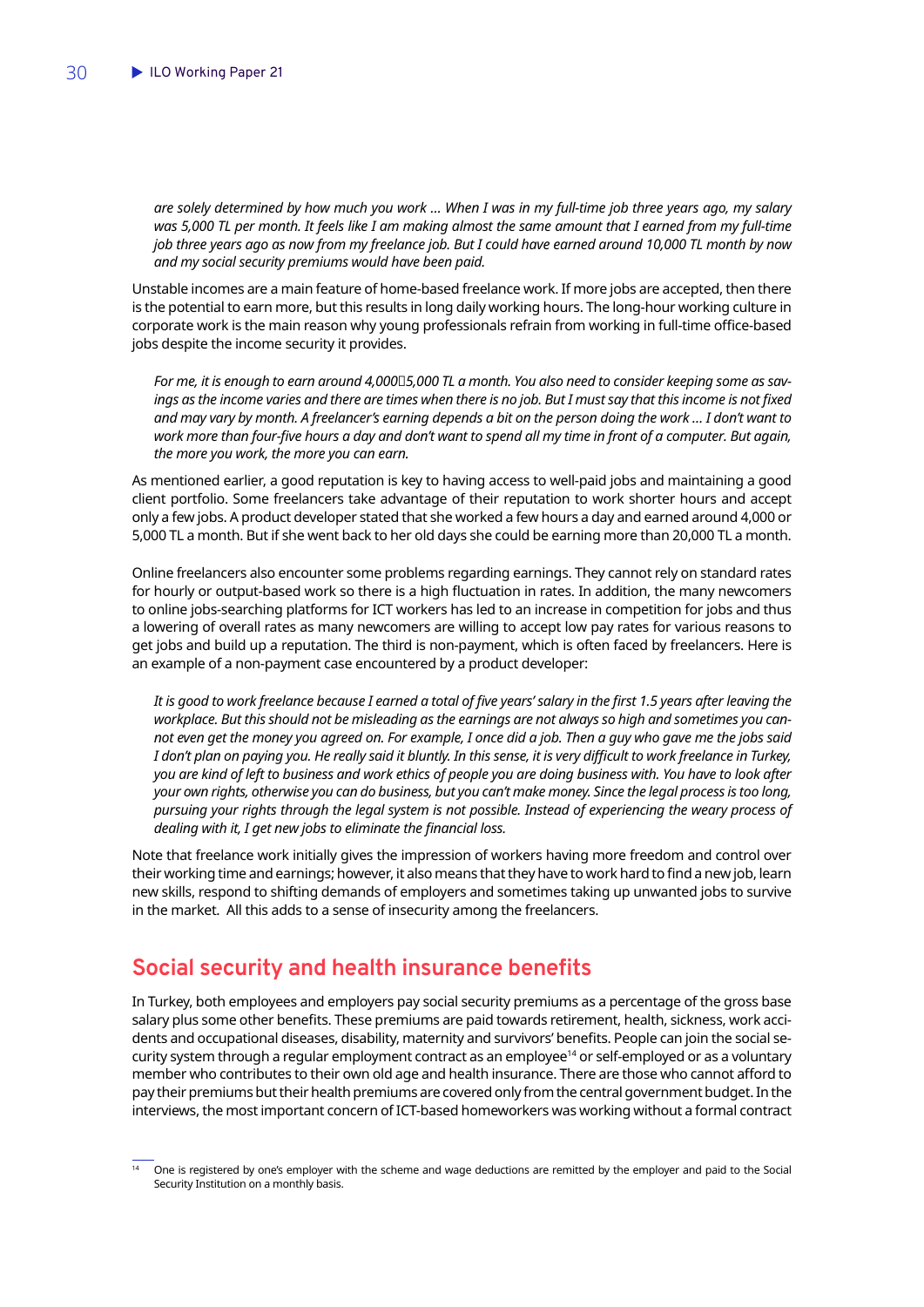<span id="page-32-0"></span>and the lack of social security coverage. Although the workers could contribute as self-employed, they would have to pay both contributions, which they often could not afford. This concern was raised in the interviews as none of the respondents was covered by a regular employment contract or voluntary contributions.

*The biggest problem for freelancers is working without a contract and social security. Paying my social security on my own is very expensive; I cannot afford it. I only pay my health insurance premiums for the time being … I don't know what I will do when I am 65 years old! … I am kind of beginning to worry about my old age security but I don't have a plan to tackle with this issue right now.* 

Married women who are ICT home-based workers usually take advantage of being a dependent family member and use their husband's contribution to benefit from health insurance. They can also contribute to the private pension system, which is expanding in Turkey.

*Since I am not paying in any social security, I am covered by my husband … When I was working in İş-Bank,*  the Bank used to contribute to our private pension account. After I quit my job, I stopped benefiting from that *pension account … Now I am neither paying in for the formal insurance premium nor my private pension account … I don't know what I am going to do when I get older and my age progresses towards my retirement.* 

The young age span of homeworkers somehow overshadows the importance of being a registered worker. For them, retirement is a boring concern and it does not seem to be very important in their lives. One of the respondents told us that he had not been to hospital in a long time and he was not worrying about his premiums right now. He also added that from time to time, his social security insurance was paid by the agencies for which he did regular work but not all the time.

*I am insured by my father so I can waive any health problems with this … I cannot really bother with retirement.*  We retire at the age of 65 but I don't think that I can ever get pensions after all my situation is like this. Until *this day, there is not a single day I have not done any registered work ... You know that I can continue doing freelance work for a long time but I think it is time now that I look around and get a corporate job. Recently I even got in touch with some of my contacts in my close circle to find a suitable job.* 

## **Occupational health and safety**

The occupational health and safety of homeworkers is usually discussed within the concept of piecework and engagement with hazardous materials and chemicals as well as their possible health impact on family members and children. When people work with computers, it is usually perceived to be less hazardous than working on a construction site or in a factory. However, there may be hidden risks involved in working with computers, for example, ergonomic and psychosocial hazards that include risks to the mental and emotional well-being of workers, such as feelings of job insecurity, isolation, as well as long hours of work and poor work-life balance.

The interviews with ICT-based homeworkers reveal that freelancers are not concerned with health and safety issues and many did not state that they had faced any health issues so far. Even though no major health concerns were raised, there were nonetheless some issues. For example, a translator stated that her eyesight was gradually getting worse due to translation work but she also expressed that this had nothing to do with freelance work, as she might have the same problem if she worked in an office. She also cited the case of her friend who had to stop working as a translator due to her deteriorating eyesight. She stated that 'She was a freelance translator and constantly translating in front of her computer and then her eyes got so bad that she could not do translations any more'.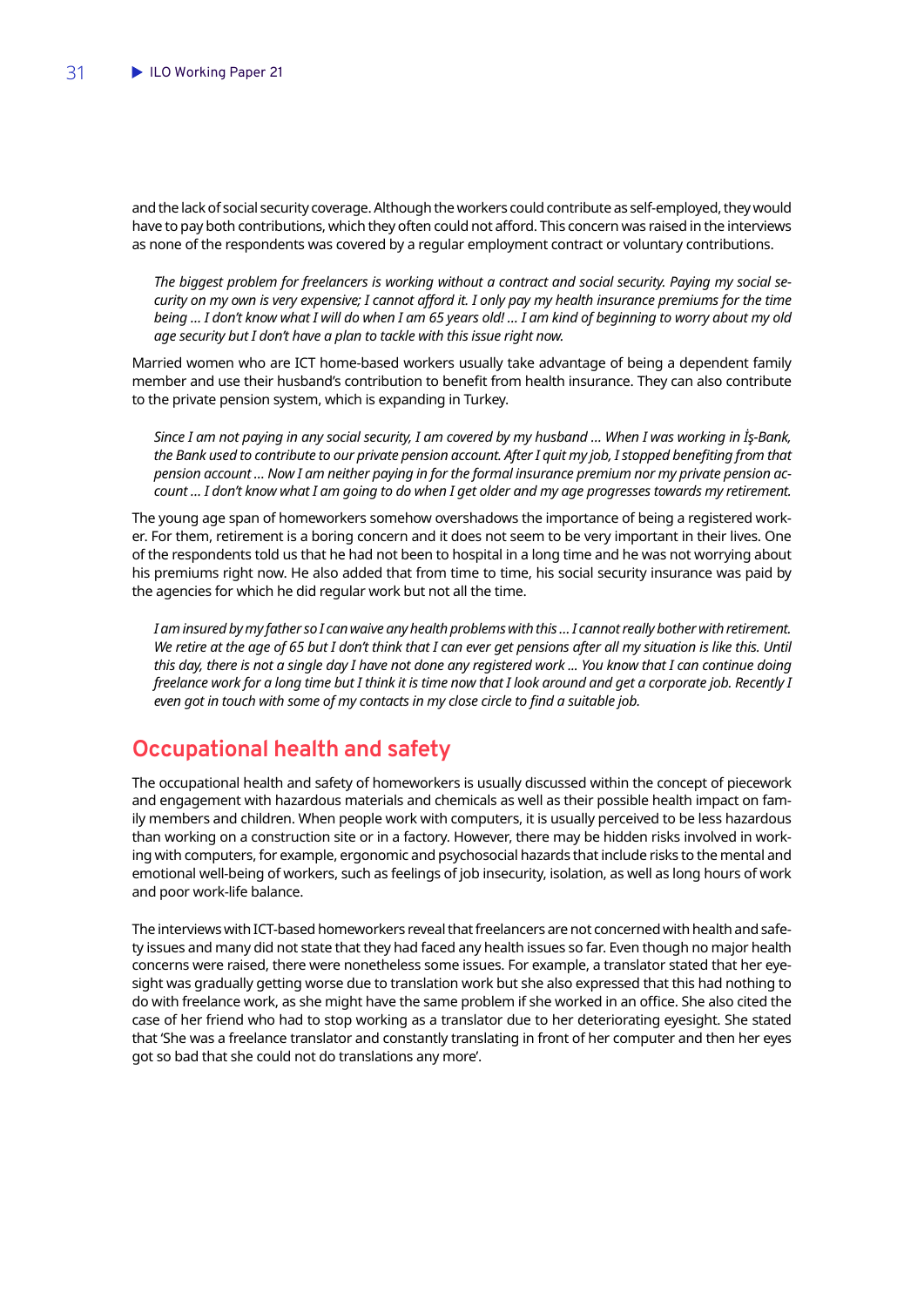<span id="page-33-0"></span>Ergonomic problems were also mentioned in relation to spending long hours sitting down at a desk and in front of a computer. The problems such as posture disorder, back and wrist pains, eyesight problems and hernia were often mentioned. A respondent explained her situation in following statement:

*I got a hernia because I sit long hours for days and days … Another posture problem I have is that my right shoulder is lower than the left one. People tell me it is because I carry my handbag with my right hand but they are wrong. It is because I hold the mouse with my right hand all day long and sit at my desk with my right hand extended further along. There is a serious callous in my right wrist from holding the mouse.*

Besides the health risks involved in ICT-based homework, working alone at home can be isolating and poses different risks for workers. In case they become ill, workers do not receive any work-related support, such as paid sick leave, which can be quite critical from time to time. One freelancer explained another challenge of working alone:

*I took a month's work once. I was reporting weekly on the progress of the work as they wanted to monitor the progress. At that time, I got sick for a week, but it was so terrible that I was trembling in the sink like that. I called in to tell them that I could not keep up that week's work. But they kept calling me three to four times a day and pressuring me more when I could get the job done. It was too bad. For example, this would not have happened if I was working in an office … After this event, I started working together with two-three friends. We share each other's work in case of sickness or other emergencies so that we do not have to live through such pressure.* 

Health and safety issues are silent in the lives of freelance workers and often not seen as related to work itself. It is also important to consider that these workers are in the early stages of their career with a young age span so they do not worry much about health issues since they appear to be an occasional occurrence.

## **Work-life balance and social isolation**

In the Turkish context, women's home-based piecework is perceived to be a perfect work-life balance strategy for low-income women who can attend to their caring responsibilities while working at home. The freelance work of professionals cannot easily be seen as a work-life balance strategy as many are young and single workers. It is rather a response to the structural changes in labour demand of the industries where they work.

For many of the respondents, the perception of homework is seen to be a problem as they are often seen to be unemployed by their families and close circles. Therefore, homework is not a 'proper' job for a university graduate with high qualifications and does not correspond with an office job. The respondents often mentioned that they have constantly to put up with attitudes of others as if they were unemployed and their families put pressure on them to find a 'proper' job. As many mentioned, it became a huge psychological burden.

Since they work at home there is also an increase in the chores that they usually undertake in the domestic sphere. A mother of two explained this shift in the following statement:

Let's say that there is a parents' meeting at school for children. He [her husband] considers that I can go to *that meeting since I am not working in an office. Actually, my husband knows his domestic responsibilities and used to follow them when I was working in a bank. But my status change has affected me negatively in the domestic sphere … There is this issue of distraction I am really concerned with. When I was at the office there was less distraction during working hours and I could work more concentrated, but working at home requires more dedication and a complete self-control, which is more difficult.*

In this case, freelance work intensifies the unequal gender roles for women, but especially for women who are married or with children, in taking up domestic duties and care work and risks further confining women to the domestic sphere. The burden of domestic chores is not only perceived as the responsibility of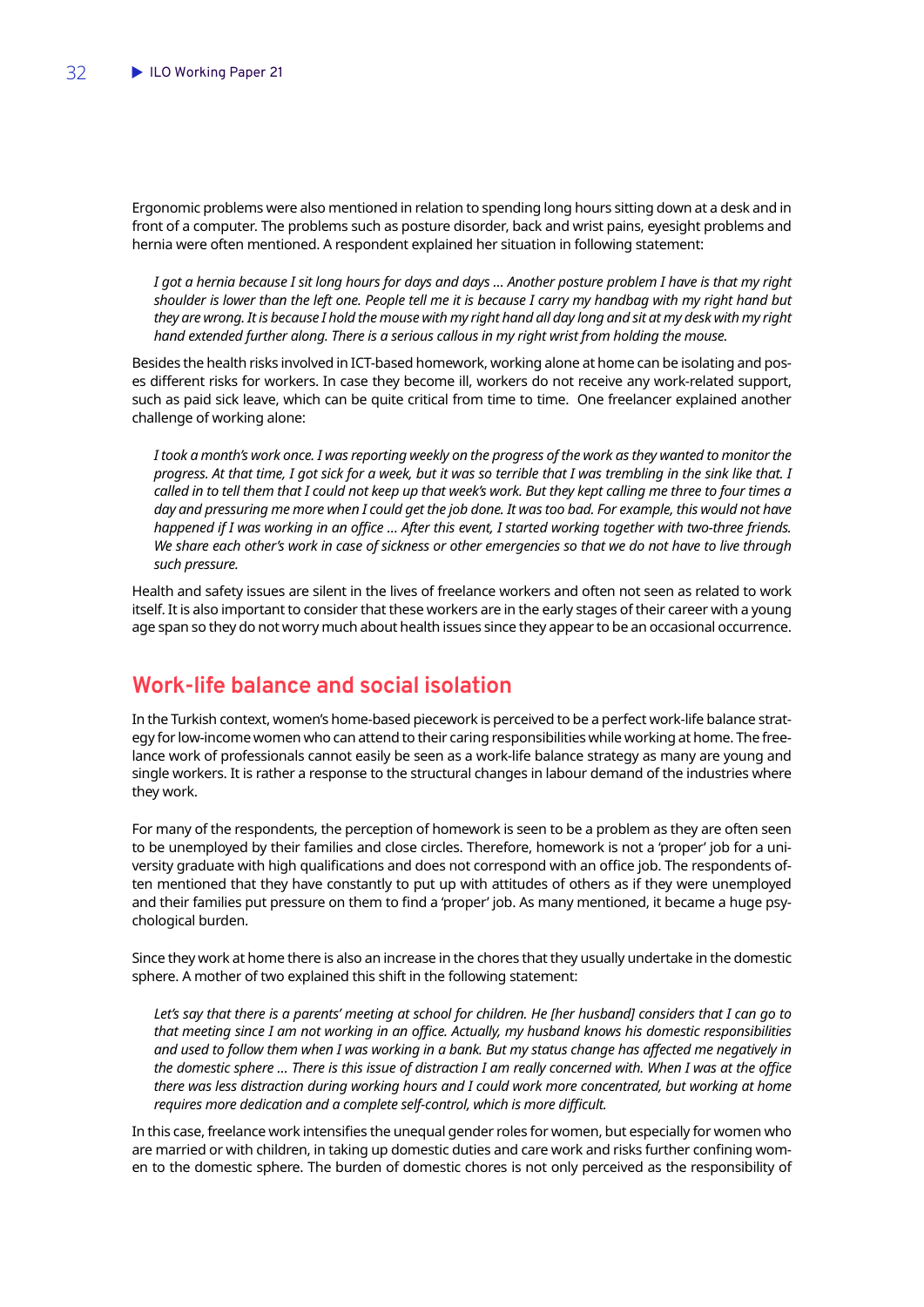<span id="page-34-0"></span>married couples but also extends to cohabiting couples. A respondent explained her situation with her boyfriend with whom she lived and how she felt responsible for many domestic tasks although her boyfriend made no demands on her to do them. 'The home is my workplace at the same time. I feel like it needs to be clean and I feel the duty of cleaning it' was her explanation for doing the most of cleaning in the house.

*He prepares the breakfast in the mornings but he usually does not have the time to do the dishes. He always tells me that he will do them in the evening. But I do the dishes in the end as I cannot work in a messy house … Although we do the big cleaning together at the weekend, but I am always in charge of all the little things that never end in a home.* 

This division of labour acts in a similar way when it is the man who stays at home. The one staying home becomes responsible for the domestic tasks. Here one man explained his situation:

*When I was living with my girlfriend, I was working from home and she was working full time. So she was going out in the morning and coming back in the evening. When she came back home in the evening, she was always asking me why you didn't cook and why you didn't tidy the house since I stayed at home all day. That's why we argued so much. I'm not sleeping in all day long but doing work. It's hard for people to understand.*

Working in an isolated environment is another problem encountered by homeworkers. Many find freelance work to be isolating and lonely work as no human interaction is involved during day-to-day work activities.

*When you work in a workplace, you inevitably socialize at lunch and during breaks and even while working. But in freelance work you usually work at home alone. Sometimes I don't go out for three-four days. As such, one feels lonely and isolated.* 

*The major disadvantages of freelance work is the isolation. You're too lonely when you work at home. If you work in an office, there are a lot of people working with you. You're chatting with them over tea or coffee breaks. But when you work at home, you're on your own. I live in loneliness. In this sense, the freelance negatively affects work-life balance.*

## **Collective action: The case of Ofissizler (The Officeless)**

*Ofissizler* (The Officeless) is a member-funded network of solidarity among freelance workers founded in Istanbul in 2018. It was founded by freelancers who met in *Dünyada Mekân,* which was a common space founded by freelancers, white collar workers and the unemployed, which operated between the years 2015 and 2018. The space was used as a co-working space during the day and housed the meeting of several grassroots organizations in the evenings. Freelancers who met there decided to self-organize and focus on the problems of freelancers and launched the network of *Ofissizler* in the summer of 2018.

*Ofissizler* aims to bring visibility to freelancing as a non-standard form of employment, investigate the working conditions of freelancers and build solidarity networks among them with the aim of overcoming the isolating conditions of freelancers. The concomitant network of solidarity not only aims to demand and advocate for legal rights that would bring income and social security to freelancers, but it also investigates the possibilities of establishing solidarity economies among freelancers and aims to support any such initiative.

To conclude, the aims of *Ofissizler* can be summarized as follows:

- **1.** gaining recognition of freelancing as a distinct form of employment;
- **2.** establishing networks of solidarity among freelancers (i.e. organizing co-working days, acquaintance meetings, social activities, etc.);
- **3.** demanding and promoting legal rights for freelancers (i.e. setting minimum rates, preventing non-payment, demanding contract and social security benefits, etc.); and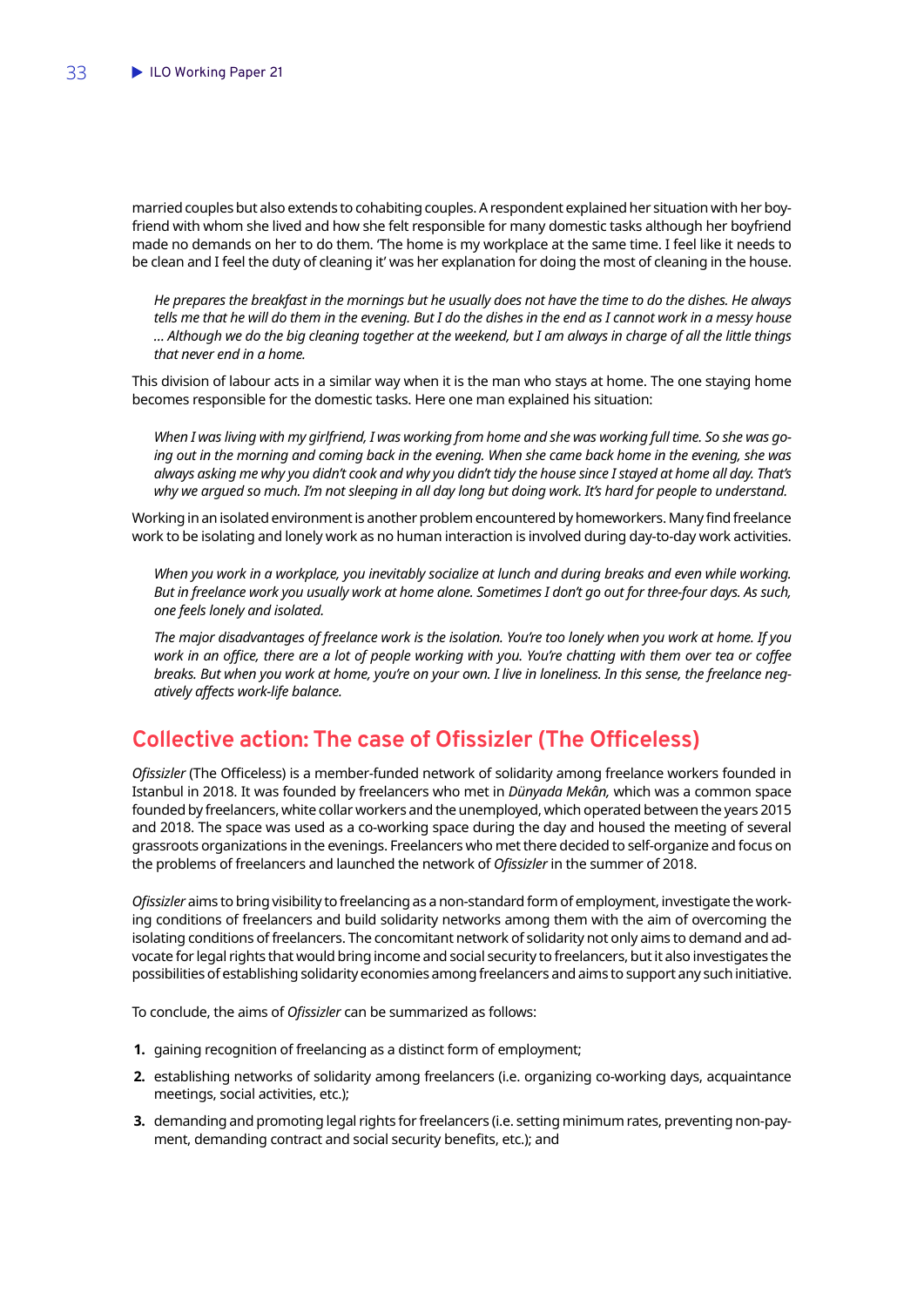**4.** supporting alternative forms of production that freelancers could establish (cooperatives, work-sharing, skill-pooling, etc.).

Issues such as job insecurity, unregistered work, non-payment of fees, long working hours, social isolation and occupational health and safety are the main problems that the organization is trying to offer solutions for. Many homeworkers do not know how to deal with these problems, so the *Ofissizler* advocates that acting together is important in solving common problems and eliminating the loss of rights to which they are exposed. Social isolation, on the other hand, is seen as the biggest disadvantage of not working in an office and the *Ofissizler* is looking into finding alternative working spaces for homeworkers but arguing against working in coffee shops which is not a form of collective action and is costly. For this reason, they are currently considering establishing a cooperative to meet their basic needs such as open shared office space and to gain a corporate identity to have an invoice and equipment rental.

*Ofissizler* is established by freelance professionals active in many fields such as software developers, translators, press consultants, illustrators, reporters and copywriters. Their main motto is explained by 'full-time solidarity, not freelance.'<sup>15</sup> In this sense, from time to time, they also support each other in getting jobs and there is also support in areas requiring particular attention during the contractual process of their work. They also experience working together on certain days of the week as a co-working day (Thursday) to keep the power of acting together alive. One of the main aims of freelancers is to support each other in the social isolation of work processes and they have activities such as open-air cinema, film screenings and breakfast get-togethers. They also organize informative meetings and workshops on topics such as freelance contractual procedures, legislative rights and documentary screenings.

#### **Box 1. Ofissizler**

Freelancers often work alone, away from the social and material resources of an office. In the workshops organized with freelancers, they have expressed the negative effects of this isolation both on their professional development and their emotional well-being. They are not only deprived of such material resources as free electricity, Wi-Fi, food, coffee or computer, but they are also deprived of the knowledge and experience shared among colleagues and the emotional and social support they may provide. To overcome the material, professional and emotional impacts of their isolation, freelancers not only hold experience-sharing workshops, they also regularly gather together on Wednesdays in *Dünyada Mekân* to co-work. By working, chatting and eating together, freelancers can recuperate from the loss of human connection in the workplace.

On the other hand, all freelancers cannot participate in those face-to-face discussions. Having seen the variety of financial or emotional reasons why freelancers may not come to such gatherings, we have decided to try our hand at establishing an online platform to chat and discuss with freelancers. We are currently using an open source chatting platform called 'riot.me', in which we have separate rooms for freelancers from different industries as well as common rooms for discussions among freelancers from different industries. In this way, we are trying to defeat the isolation freelancers feel due to being away from their colleagues. They can ask questions relating to their industry, ask for advice when they encounter a problem while working or simply chat to connect with other freelancers.

Source: Ilyas, Ozlem, Reframing Freelancing for Difference: Towards a Post-Fantasmatic Politics of Class and Work, Unpublished Thesis of Master of Arts in Sociology, Boğaziçi University (2019:187)

<sup>15</sup> Turkish translation "Freelance değil, tam zamanlı dayanışma".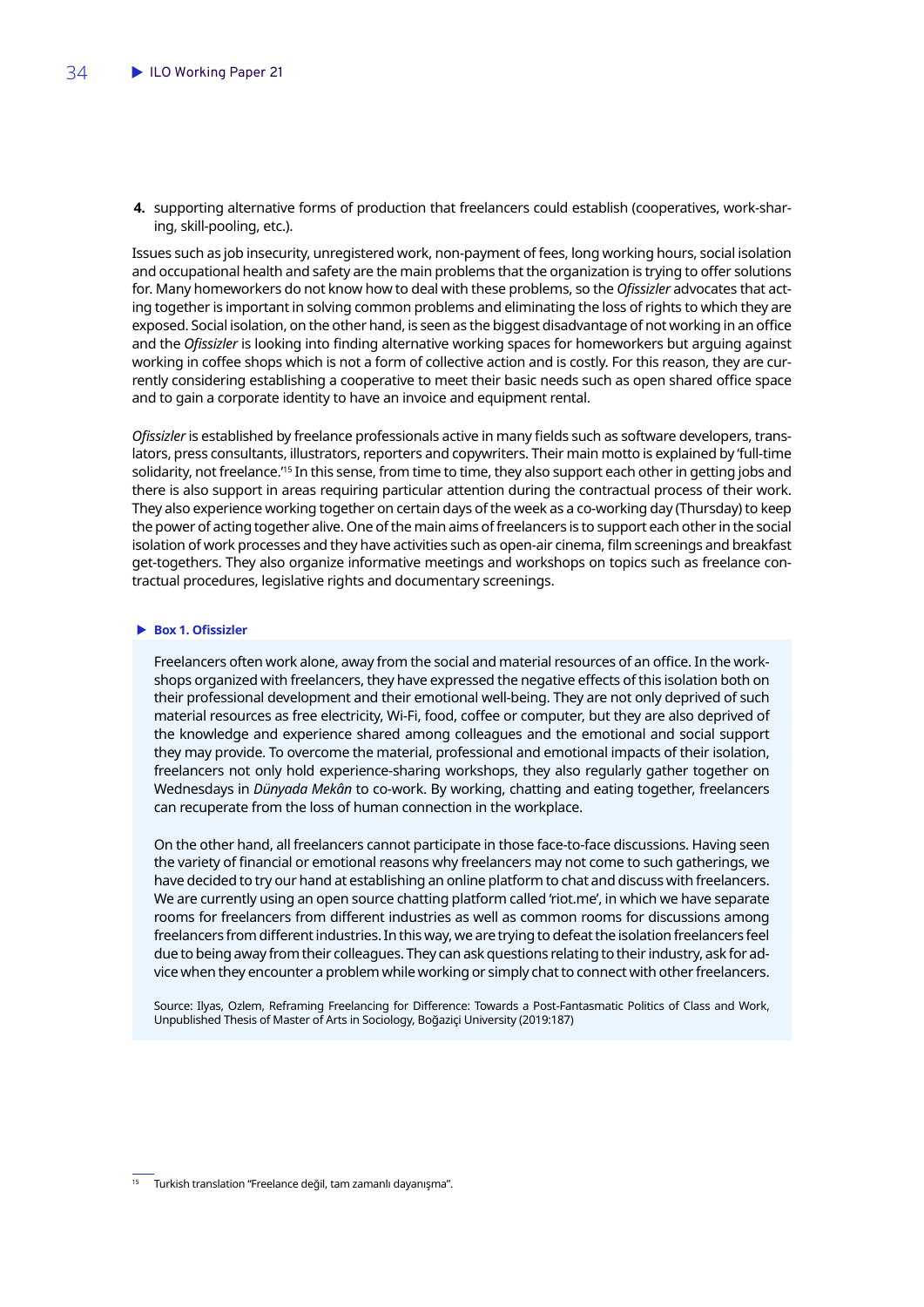## <span id="page-36-0"></span>▶ 5 Freelancers vs pieceworkers: Differences and **similarities**

Piecework and online-based freelance work are distinctly different employment practices performed by different workers' groups. Their underlying common characteristic is their workplace where they perform their work.

For Turkish homeworkers, the ability to work from home enables one to control their own time and the flexibility of combining family care responsibilities with earning an income. While having control over their time and flexibility is more relevant for freelancers, being able to attend to family responsibilities while working is of greater importance for home-based pieceworkers.

The invisibility of homeworkers is widely perceived as the result of workers' own perception of their work as not being proper work because it is home-based. It is true that that there is a blurring of employment statuses between unemployment, being housewives (unpaid care work), self-employment, that compounds their invisibility, as it makes having a public record of their jobs difficult. Their invisibility is not only in the problem of definition but also by the fact that no exact information is available on how many and where they are. In the policy discussions of the government, the employment status and social protection of industrial homeworkers and online workers are usually absent.

The invisibility of homeworkers is also a result of the informal nature of their work. Both for pieceworkers and freelancers, informal employment arrangements dominate industrial homework and the online freelance work sector. The contractual agreements with their employer, principal, agency or subcontractor are most often verbal. There is a risk of non-payment in an environment where the course of legal action is rarely practised. Some freelancers sign formal contracts that usually come with agency work and with the need to face lower pay rates to avoid the risk of non-payment. That is why most freelancers opt for informal work contracts and working relations. Industrial pieceworkers and freelancers are from quite different social and educational backgrounds, but when their informal working conditions and the vulnerabilities they face in their work are considered, there are commonalities between the two groups.

Whether a freelancer or pieceworker, their jobs are prone to certain risks that increase the vulnerability and precariousness of being a home-based worker. For freelancers, the pay is more satisfactory because it is more than double the minimum wage and they have the potential to increase their earnings by taking on more work. They also have had to establish a form of informal networks to keep the market price rate at a certain threshold and not let it go down too low. One strategy applied is to avoid using online agencies to find a job where price rates are much lower than the market price. For industrial homeworkers, the question of keeping earnings at a certain level is not relevant. Earning something is always better than earning nothing. There is not much that they could do anyway. Homeworkers have little experience in assessing going rates. Hardly anyone has considered negotiating a better piece-rate. If a homeworker assesses that she could earn an acceptable amount in so many hours of work, the rate would be good enough. The main strategy was work more, work faster and involve family members.

Having limited coverage of social security and health insurance benefits is a common vulnerability that homeworkers experience in Turkey. It also underlines their dependency on their families and enforces patriarchal gender roles and relations in families. Women homeworkers in particular rely heavily on their husbands' social security coverage regardless of whether they have a higher income and professional skills or are home-based pieceworkers. Women homeworkers, more than men, are dependent on their male family members for social security and health insurance. The male freelancers studied in this report, were more vulnerable as they did not have state and family coverage and were not covered by any individual alternative type of social security. They did not chose to voluntarily contribute to social security, usually because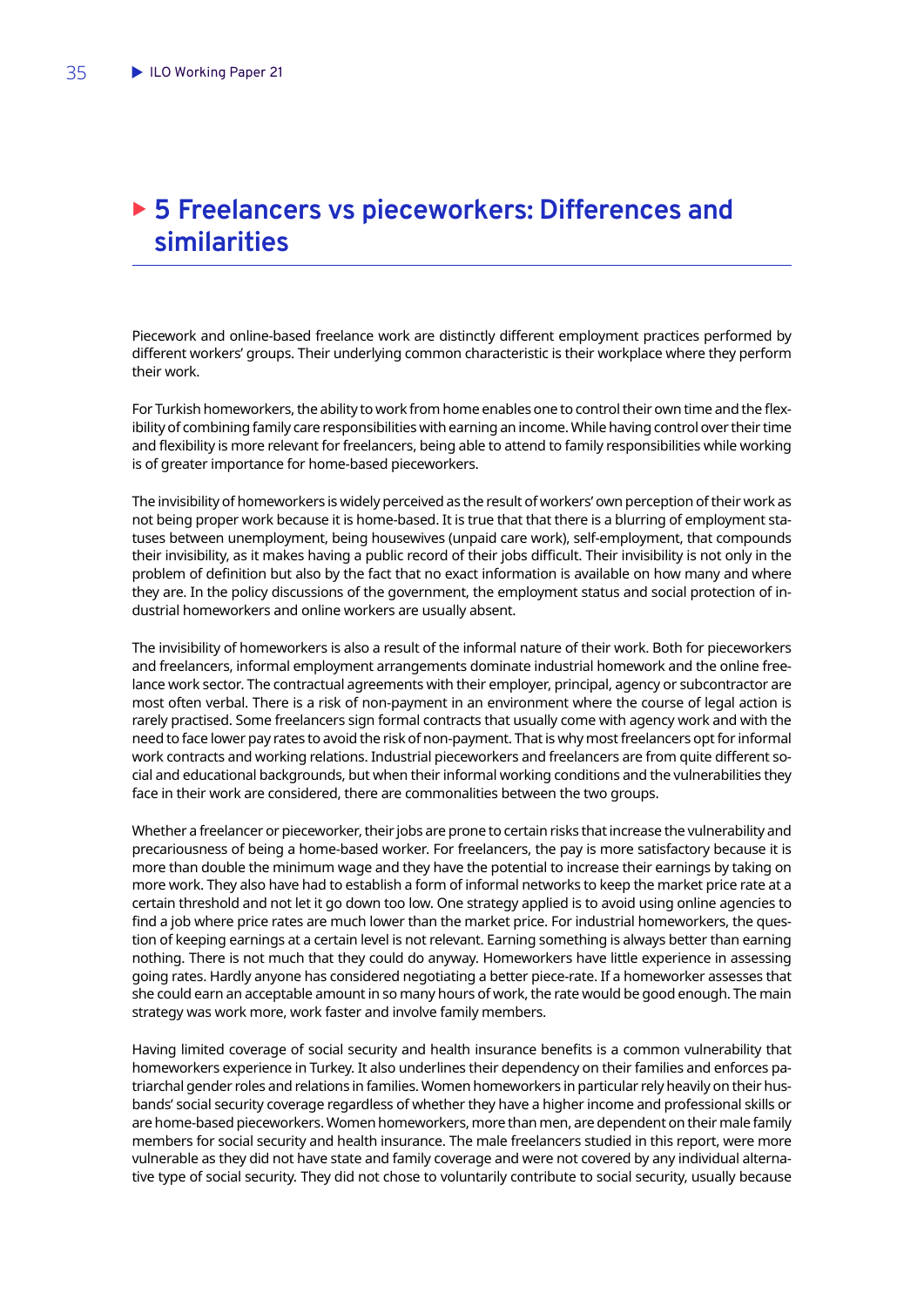of the high cost of paying both contributions. As a result, the freelancers face the risk of not having any health and social insurance during old age and unemployment.

Work-life balance arrangements indicate another common characteristic for both groups. For women, homework is a way of reconciling the demands of childcare, housework and other obligations of a home; therefore, their income-producing activities could be a mere extension of their domestic responsibilities, especially for pieceworkers. The flipside is that men also feel responsible for domestic tasks when they work from home if the person they are living with has a regular job. One respondent mentioned how he was made responsible for preparing dinner and doing basic cleaning by his girlfriend. But when a man has a wife and children at home, he does not undertake domestic chores.

The role of intermediaries is more significant in pieceworker women's access to work, but it also plays a crucial role in the case of freelancers especially in the early stage of their career. It is recorded that intermediaries charge pieceworkers almost 50 per cent of their wages in commission which is a manifestation of women's dependency on intermediaries to get work and generate income. The more vulnerable the workers are, the more intense is their exploitation and the higher the rates of commission. In the case of freelancers, the commission charged by intermediators fluctuates between 5 to 30 per cent. The commissions do not reach the levels paid by pieceworkers, as freelancers have greater bargaining power.

The Turkish case shows that homeworkers have a weak organizational structure and collective action. The industrial pieceworkers have a weaker ability to organize and form collective action than freelancers. The informal work contracts, irregular workloads and isolation of homeworkers, hinders their capacity to act collectively. Significantly, trade unions usually play an unenthusiastic role in relation to homeworkers. With their focus on formal employment, trade unions have a tendency to treat homeworkers as competitors, who pull down the wages of formal workers. However, freelancers in Turkey are beginning to create their own organizations to defend their rights. The case of *Ofissizler* is a nice example of collective action.

Homeworkers in Turkey, notably industrial homeworkers, but also elsewhere, are among the most vulnerable groups of workers with little opportunity to defend their rights or improve working conditions. Focusing on two different segments of homeworkers, namely industrial pieceworkers and online-based freelancers, has brought to light the advantages but also the insecurities and vulnerabilities associated with both types of workers. Although there are social, cultural and economic distinctions between these two groups, they both tend to face a lack of job security and poor working conditions as well as a low bargaining power that generates vulnerabilities.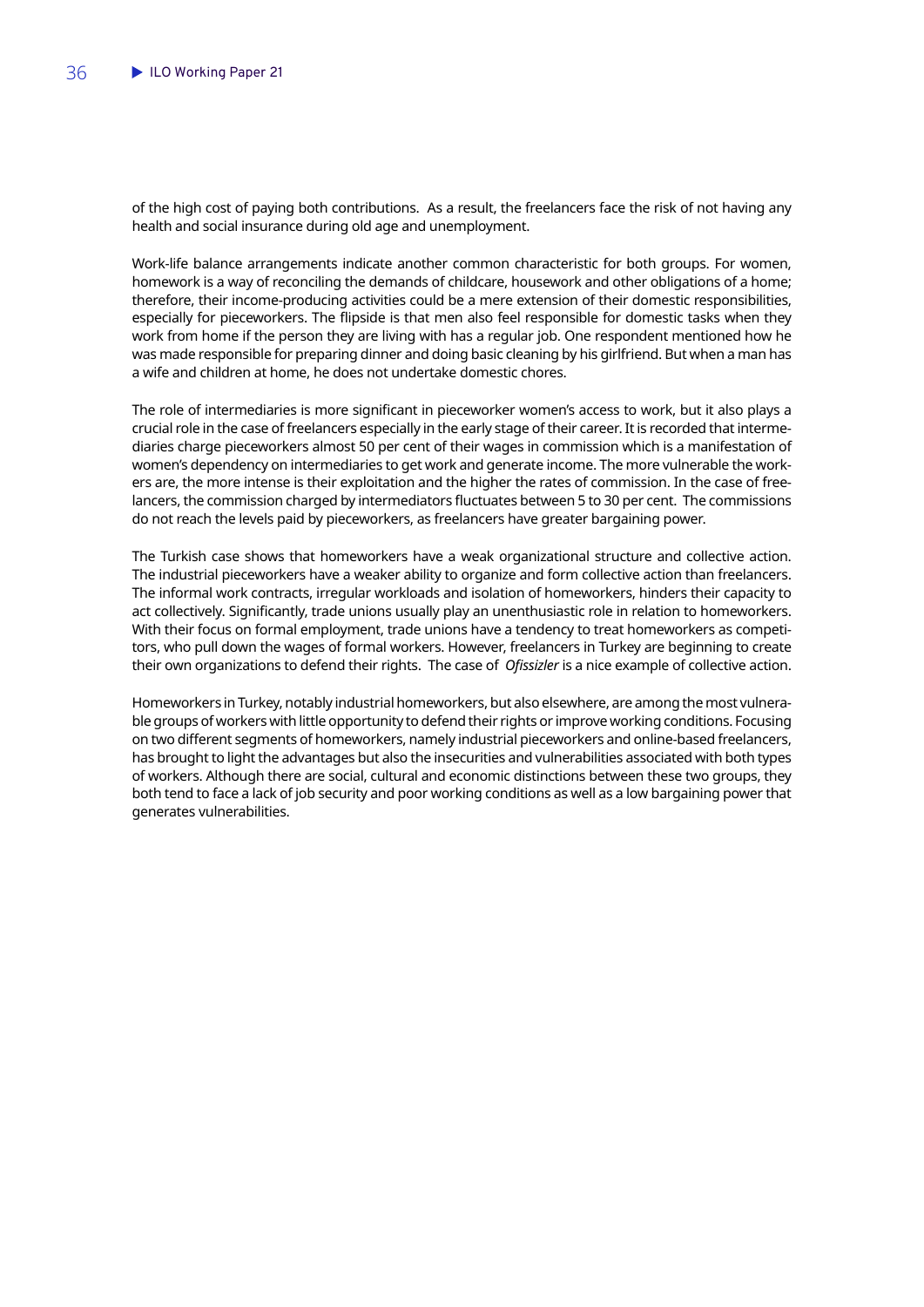## <span id="page-38-0"></span>**Annex**

## **Annex A. Details on interviewed workers**

X **Table A1. Number of online freelance workers interviewed**

|                | Age | <b>Gender</b> | <b>Education</b>                                         | <b>Occupation</b>                             |
|----------------|-----|---------------|----------------------------------------------------------|-----------------------------------------------|
| Interviewee 1  | 28  | Male          | <b>Computer Engineering</b>                              | <b>Software Developer</b>                     |
| Interviewee 2  | 36  | Female        | Economy                                                  | Photographer                                  |
| Interviewee 3  | 32  | Male          | Computer and Instruction<br><b>Technologies Teaching</b> | <b>Web Designer</b>                           |
| Interviewee 4  | 33  | Female        | <b>Applied English-Turkish</b><br>Translation            | Translator/Interpreter                        |
| Interviewee 5  | 32  | Female        | Sociology                                                | Translator/Interpreter                        |
| Interviewee 6  | 41  | Female        | <b>Industrial Engineering</b>                            | <b>Software Developer</b>                     |
| Interviewee 7  | 36  | Male          | <b>High School Graduate</b>                              | <b>Software Developer</b>                     |
| Interviewee 8  | 40  | Male          | <b>Communication Studies</b>                             | <b>Graphic Designer &amp;</b><br>Photographer |
| Interviewee 9  | 35  | Male          | <b>High School Graduate</b>                              | <b>Software Developer</b>                     |
| Interviewee 10 | 43  | Male          | Journalism                                               | Freelance Journalist                          |

#### X **Table A2. Number of pieceworker women interviewed**

|                       |                 | Age | <b>Education</b>              | <b>Marital Status</b> |
|-----------------------|-----------------|-----|-------------------------------|-----------------------|
| <b>Focus Group I</b>  |                 | 35  | <b>Primary School</b>         | <b>Married</b>        |
|                       | 2               | 40  | <b>Primary School</b>         | <b>Married</b>        |
|                       | 3               | 37  | <b>High School Dropout</b>    | <b>Married</b>        |
|                       | $\overline{4}$  | 42  | <b>Primary School</b>         | Married               |
|                       | 5               | 37  | <b>High School</b>            | <b>Married</b>        |
|                       | 6               | 28  | <b>High School</b>            | <b>Married</b>        |
|                       | 7               | 41  | <b>Primary School</b>         | Single                |
|                       | 8               | 17  | <b>High School</b>            | Single                |
|                       | 9               | 16  | <b>High School Student</b>    | Single                |
| <b>Focus Group II</b> | 10 <sup>1</sup> | 30  | <b>Primary School</b>         | <b>Married</b>        |
|                       | 11              | 38  | <b>Primary School Dropout</b> | <b>Married</b>        |
|                       | 12 <sup>2</sup> | 55  | <b>Illiterate</b>             | <b>Married</b>        |
|                       | 13              | 44  | <b>Illiterate</b>             | <b>Married</b>        |
|                       | 14              | 34  | <b>Illiterate</b>             | <b>Married</b>        |
|                       | 15              | 37  | <b>Primary School</b>         | <b>Married</b>        |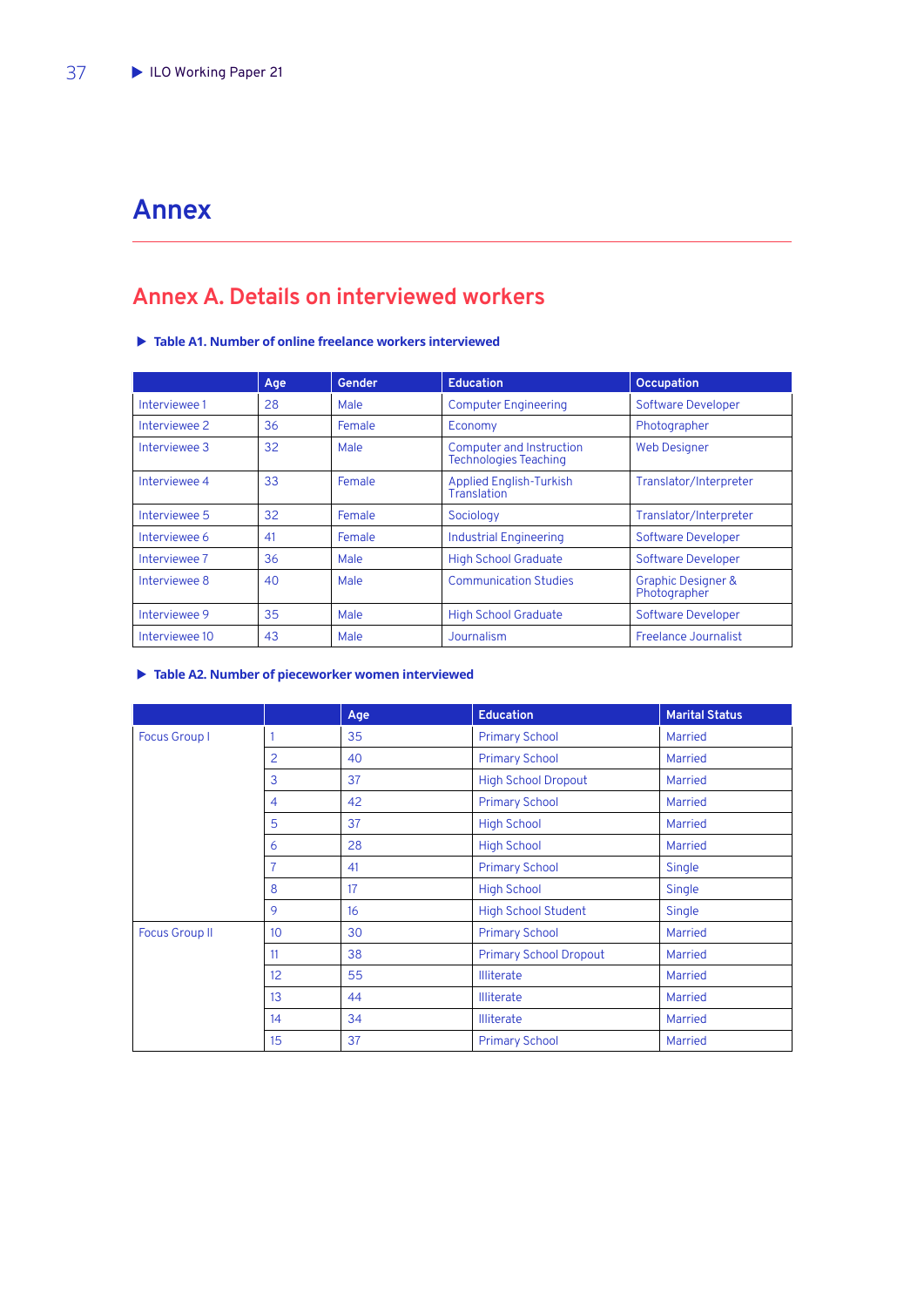|                        |    | Age | <b>Education</b>           | <b>Marital Status</b> |
|------------------------|----|-----|----------------------------|-----------------------|
| <b>Focus Group III</b> | 16 | 48  | <b>Primary School</b>      | Married               |
|                        | 17 | 32  | <b>High School Dropout</b> | Married               |
|                        | 18 | 38  | <b>Primary School</b>      | Married               |
|                        | 19 | 34  | <b>High School</b>         | Married               |
|                        | 20 | 45  | <b>Primary School</b>      | Married               |
|                        | 21 | 43  | <b>Primary School</b>      | Single                |
|                        | 22 | 54  | <b>Primary School</b>      | Married               |
|                        | 23 | 39  | <b>Primary School</b>      | Married               |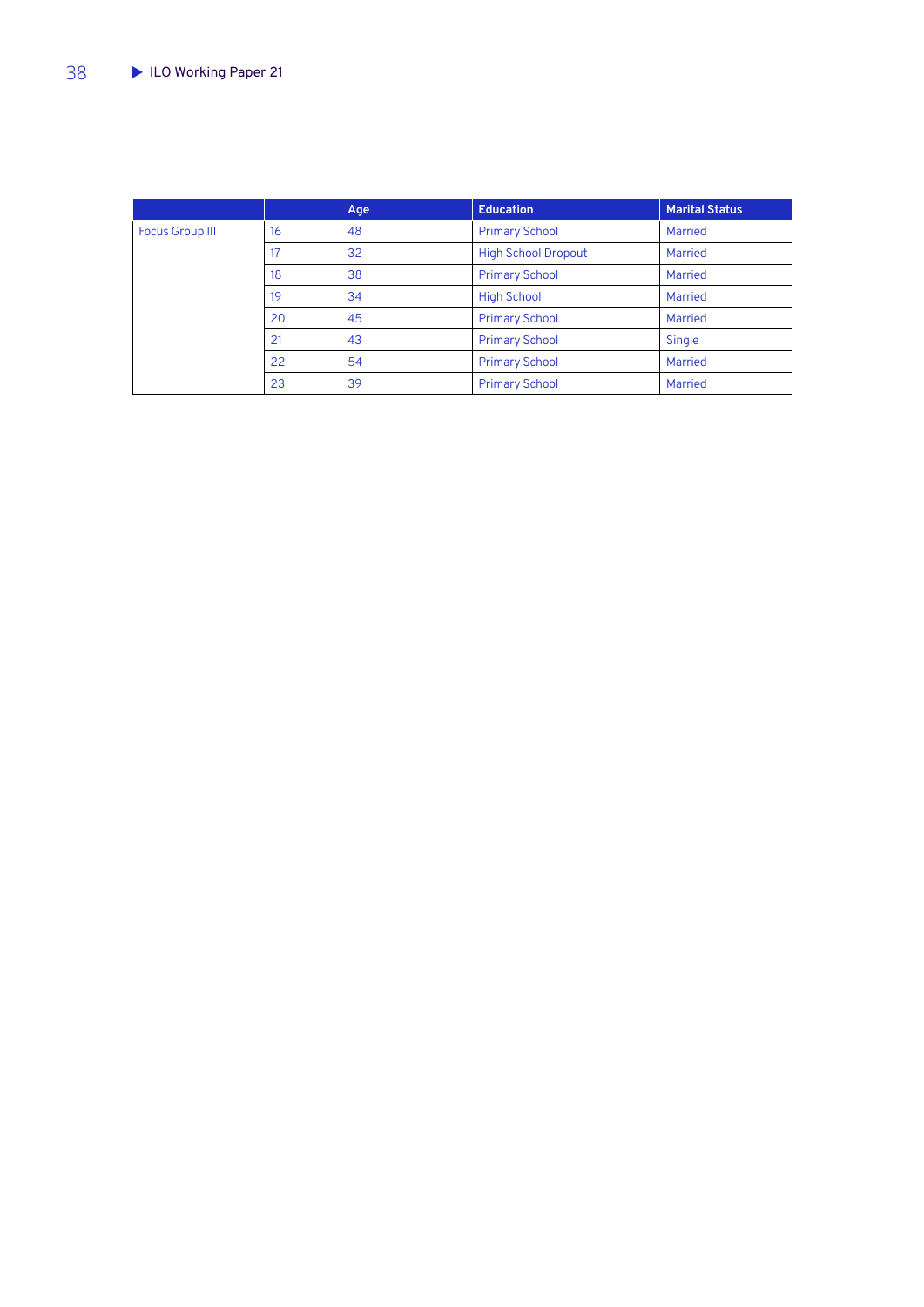## <span id="page-40-0"></span>**Annex B. Statistics on homeworkers**

#### X **Table B1. Education level of homeworkers**

| <b>Education Level</b>                          | <b>Number</b> | <b>Percent</b> |
|-------------------------------------------------|---------------|----------------|
| No Schooling                                    | 84,011        | 13.8%          |
| <b>Primary Education (5 years)</b>              | 303,097       | 49.6%          |
| <b>Secondary Education</b>                      | 79,538        | 13.0%          |
| <b>High School</b>                              | 52,551        | 8.6%           |
| <b>Technical and Vocational High School</b>     | 34,328        | 5.6%           |
| Undergraduate Degree (2,3 and 4 year education) | 48.418        | 7.9%           |
| <b>Graduate Education (Masters and PhD)</b>     | 8.828         | 1.4%           |
| <b>Total</b>                                    | 610,771       | 100.0%         |

Source: HLFS, 2016.

#### X **Table B2: Sectors distribution of homework (Top 10 Sectors)**

|                                                                | <b>Number</b> | Percent |
|----------------------------------------------------------------|---------------|---------|
| 97 Activities of households as employers of domestic personnel | 154,711       | 29%     |
| 13 Manufacture of textiles                                     | 120,240       | 22%     |
| 81 Services to buildings and landscape activities              | 92,918        | 17%     |
| 14 Manufacture of wearing apparel                              | 51,348        | 10%     |
| 47 Retail trade, except of motor vehicles and motorcycles      | 47.595        | 9%      |
| 88 Social work activities without accommodation                | 27,747        | 5%      |
| 10 Manufacture of food products                                | 15,152        | 3%      |
| 32 Other Manufacturing Activities                              | 10.362        | 2%      |
| 85 Education                                                   | 9,625         | 2%      |
| 15 Manufacture of leather and related products                 | 9,363         | 2%      |
| <b>Total</b>                                                   | 539,062       | 100%    |

#### X **Table B3: Number of Weekly Working Hours**

|              | <b>Number</b> | Percent |
|--------------|---------------|---------|
| $1 - 10$     | 91,608        | 15%     |
| $11 - 20$    | 125,421       | 21%     |
| $21 - 30$    | 133,636       | 22%     |
| $31 - 40$    | 117,779       | 19%     |
| $41 - 50$    | 70,676        | 12%     |
| $51 - 60$    | 33,964        | 6%      |
| 61-70        | 17,938        | 3%      |
| $70+$        | 19,751        | 3%      |
| <b>Total</b> | 610,771       | 100%    |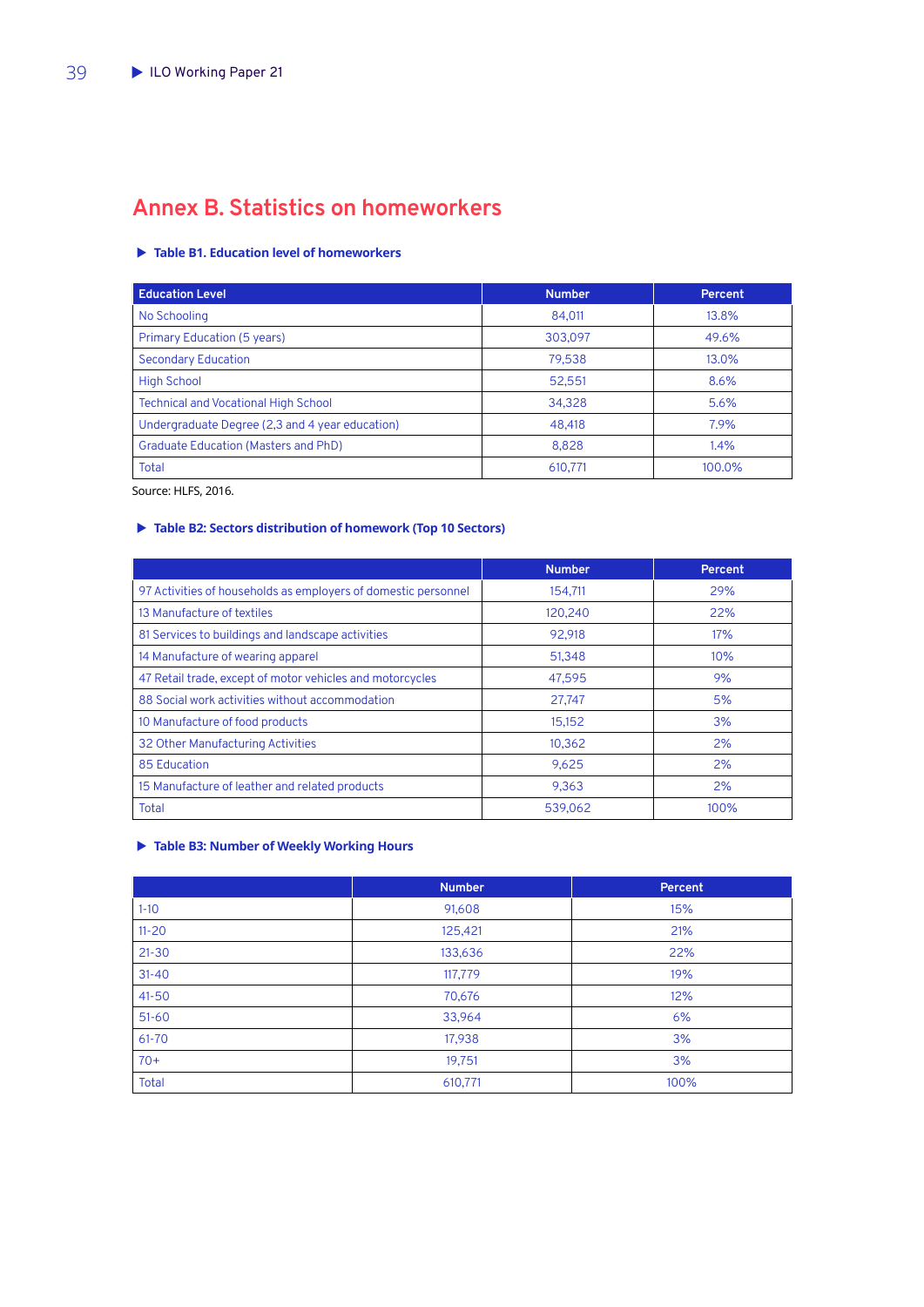## <span id="page-41-0"></span>**Annex C. Employment status of industrial home-based piecework and freelance remote work**

#### X **Table C1. Home-based piecework: employment status**

| <b>Employment status</b>                                    | Industrial piecework but informal. Not covered by Labour Law since no written<br>contract is done.                              |
|-------------------------------------------------------------|---------------------------------------------------------------------------------------------------------------------------------|
| Agreement/transactions                                      | No written contract/all agreements are verbal based on trust relations.                                                         |
| <b>Working time</b>                                         | Working hours changes by workload and deadlines. Unstable, irregular; zero to<br>high intensity; low and high demand seasons.   |
|                                                             | In busy times, it extends to 16-18 hours;                                                                                       |
|                                                             | It is 12 hours in normal working days.                                                                                          |
|                                                             | Days without work.                                                                                                              |
| <b>Working rate</b>                                         | Piece rates changes depending on the piece worked on and type of job done.                                                      |
|                                                             | Rate does not change by who does the work but usually set by subcontracting<br>atelier and intermediary and known by all women. |
|                                                             | Intermediary get 50 per cent of rate charged for each piece.                                                                    |
| <b>Earnings</b>                                             | Monthly income range between 800 to 1000 TRY.                                                                                   |
|                                                             | Difficult to earn a stable income.                                                                                              |
|                                                             | Change with low and high demand seasons.                                                                                        |
| <b>Payment practices</b>                                    | Cash-in-hand payments.                                                                                                          |
|                                                             | Daily, weekly or monthly payments.                                                                                              |
|                                                             | Delayed payment may occur.                                                                                                      |
|                                                             | Non-payment - occurrences in exports.                                                                                           |
| Joy security                                                | No employment security.                                                                                                         |
| Social security and national health insur-<br>ance benefits | Unregistered work.                                                                                                              |
|                                                             | Women are dependent on their husbands for health insurance.                                                                     |
| Recruitment                                                 | Personal, familial relations based on trust, local community networks, and wom-<br>en's own networks.                           |
| <b>Skills training</b>                                      | Early socialization, on the job, sample making by subcontractor.                                                                |
| Supervision and control                                     | Product specifications & raw materials given by contractor/subcontractor; revision of rejects; visits by subcontractor/fosuncu. |
| Workplace and equipment                                     | Homeworker's home and equipment                                                                                                 |
|                                                             | Sometimes, intermediary can hire a place for pieceworkers to work together.                                                     |
| Legal recourse for breach of agreement                      | Under Labour Law.                                                                                                               |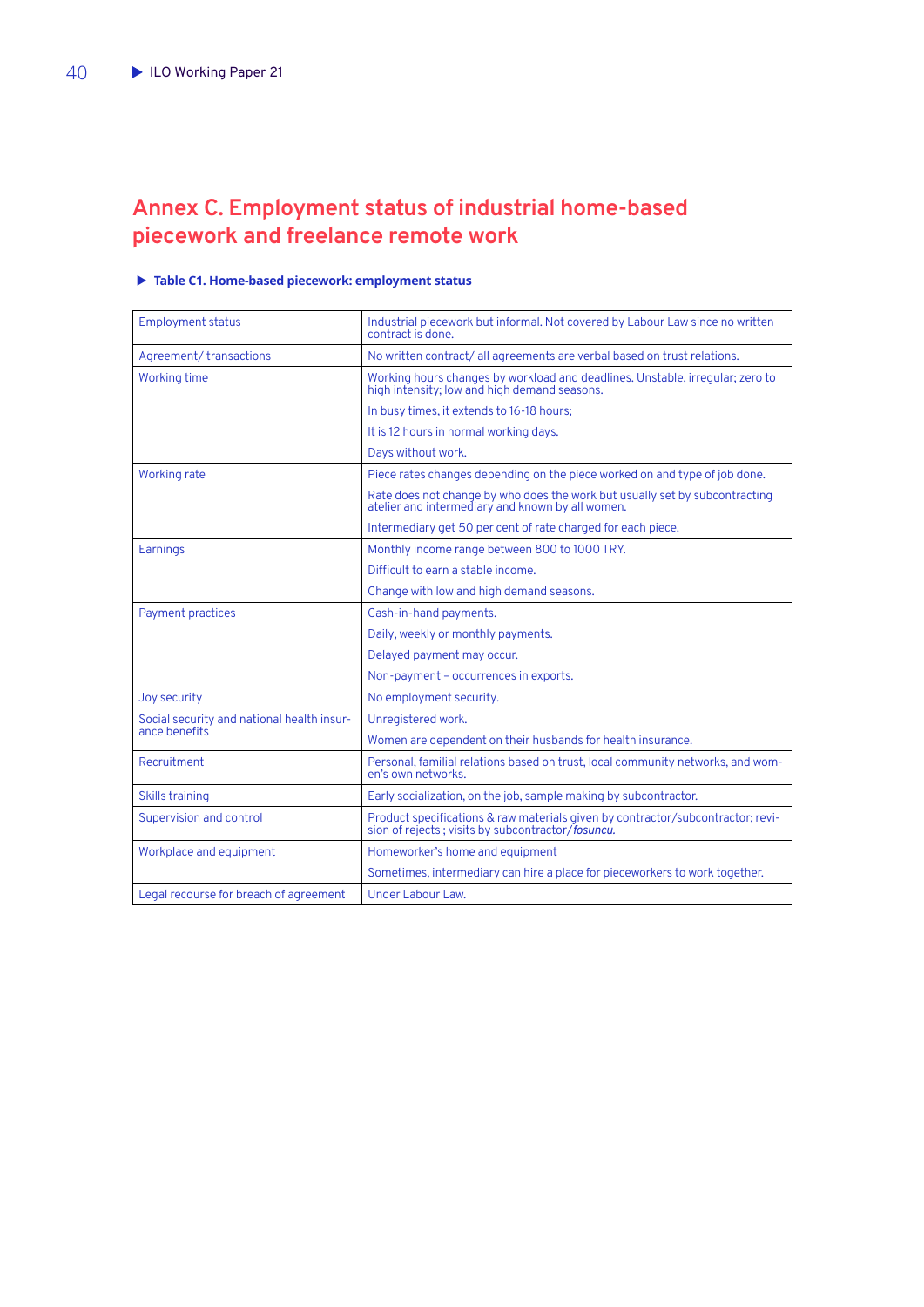#### <span id="page-42-0"></span>X **Table C2. Freelance remote work: employment status**

| <b>Employment status</b>                                        | Not always defined due to absence of written contract.                                                                 |
|-----------------------------------------------------------------|------------------------------------------------------------------------------------------------------------------------|
|                                                                 | In rare occasions, a written contract is issued.                                                                       |
| Employment relationship: Employee or<br>independent contractor? | Not always clearly defined.                                                                                            |
|                                                                 | Agreement might state "independent contractor."                                                                        |
|                                                                 | But control & supervision practices may indicate employee status.                                                      |
|                                                                 | Working for agents, intermediaries.                                                                                    |
| Identity of client/employer                                     | Companies, persons, agencies, advertising companies, soft-ware companies.                                              |
| Contract                                                        | Often verbal specifically for direct hires.                                                                            |
|                                                                 | Agency intermediary – written agreement; or formal agreement via online ac-<br>count.                                  |
| Probationary period                                             | Not common.                                                                                                            |
|                                                                 | Online platforms give points to each job seeker that can be a form of portfolio for<br>freelancer.                     |
|                                                                 | Previous job experience.                                                                                               |
| Job security                                                    | None. May be terminated anytime, with or without notice by any party.                                                  |
|                                                                 | Workers' response: Secure additional online job; or another income source.                                             |
| <b>Working time</b>                                             | Purely output-based with deadline.                                                                                     |
|                                                                 | No hours counted for the job itself but                                                                                |
|                                                                 | Workers spend more than 5 hours a day in a normal work routine.                                                        |
| Wage                                                            | Output-based, e.g. articles.                                                                                           |
| <b>Payment practices</b>                                        | Paid through bank accounts.                                                                                            |
|                                                                 | Different instalments through the completion of work.                                                                  |
| Earnings                                                        | 5,000 TRY Monthly average income.                                                                                      |
|                                                                 | Changing by sector, translation earns much lower than software programmer.                                             |
| Social security and health insurance<br>benefits                | No benefits linked to job.                                                                                             |
|                                                                 | Up to worker to contribute voluntarily.                                                                                |
|                                                                 | In forma written contract, employers pay for social security contribution.                                             |
|                                                                 | Women are insured through their families (married or single).                                                          |
| <b>Skills training</b>                                          | Worker's account: online courses, other vocational courses.                                                            |
|                                                                 | Employer/Client: various modalities; may give training video, or sponsor training<br>course.                           |
| <b>Supervision and control</b>                                  | Employer/client.                                                                                                       |
|                                                                 | Agency (translation).                                                                                                  |
|                                                                 | Daily or weekly checks (mid-term report i.e).                                                                          |
| Workspace and equipment                                         | Worker's home & internet connection; and/or shared working space (The<br>Ofissizler); worker's PC/laptop & smartphone. |
| Do workers have a say?                                          | No room for negotiation pay rate on digital platform.                                                                  |
|                                                                 | A well-known name can negotiate price and the content of the work.                                                     |
| Legal recourse in case of non-payment<br>or breach of contract? | <b>Under Labour Law.</b>                                                                                               |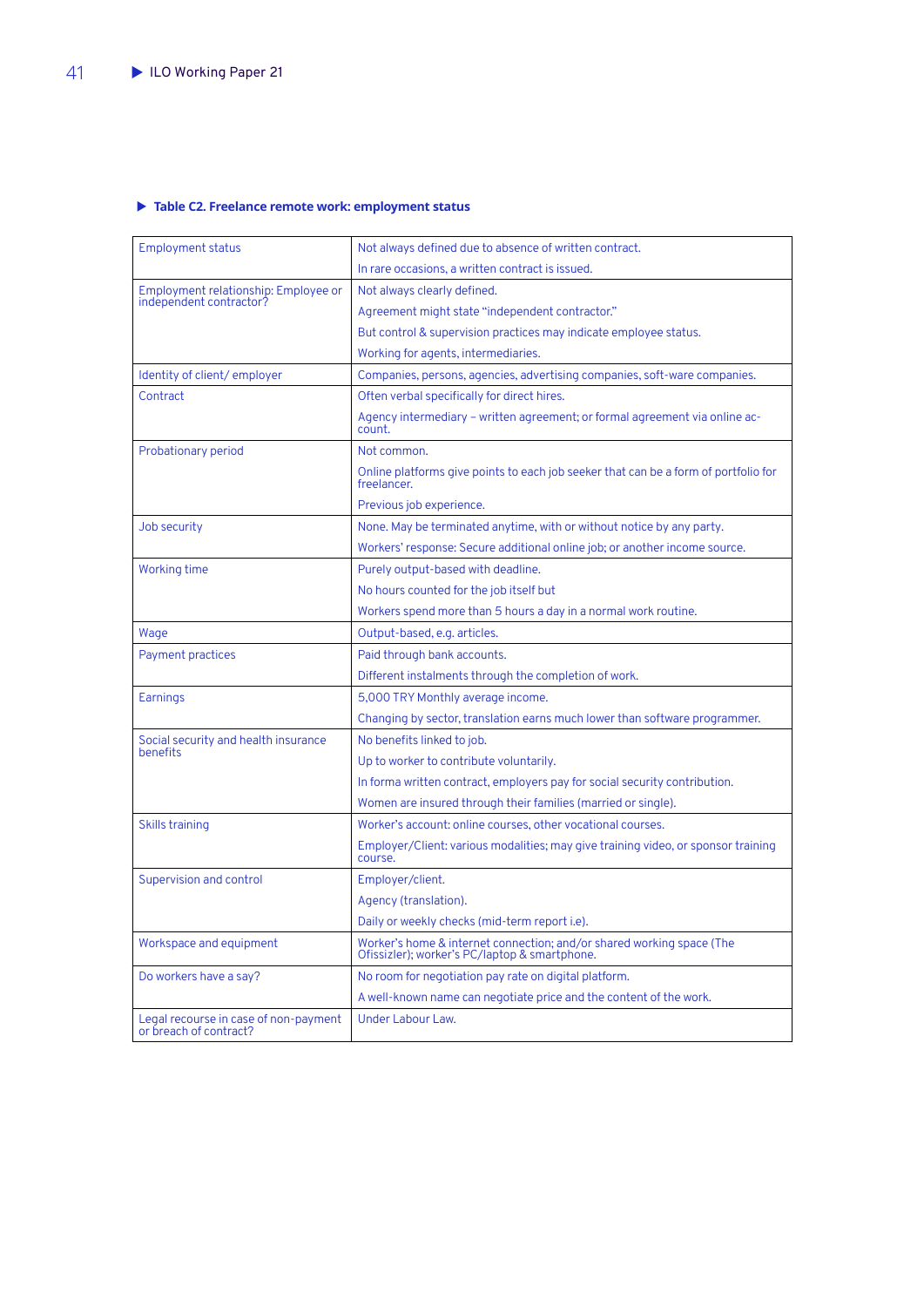## <span id="page-43-0"></span>**References**

Aktas, G. 2013. Üretiyorum Öyleyse Varım: Buldan'da Ev Eksenli Çalışan Kadınların Aile ve Toplumsal Yaşamda Görünmeyen Emeği, *Sosyal ve Beşeri Bilimler Dergisi* 5(1): 258-267.

Atasü Topcuoğlu, R. 2010. 'Kapitalizm ve Ataerkillik Enformel Alanda Nasıl Eklemlenir? Bilinçli Saklama ve Saklayarak Değersizleştirme Mekanizmalarının Ev Eksenli Çalışmada İşleyişi', in S. Dedeoğlu and M. Yaman Öztürk (eds) *Kapitalizm Ataerkillik ve Kadın Emeği: Türkiye Örneği*, İstanbul: SAV Yayınları, pp. 79-124.

Atılgan, S. 2007. Evden İçeri Bir Ev: Ev Eksenli Üretim ve Kadın Emeği, *Birikim Dergisi* 217: 134-140.

Balaban, U. and E. Sarıoglu. 2008. *Home-based Work in Istanbul: Varieties of Organization and Patriarchy*. Available at: https://www.academia.edu/4753180/Home-Based\_Work\_in\_İstanbul\_Varieties\_of\_Organization\_ and Patriarchy.

Beneria, L. and M. Roldan. 1987. *The Crossroads of Class and Gender: Industrial Homework, Subcontracting and Household Dynamics in Mexico City*, Chicago: University of Chicago Press.

Boris, Eileen. 1994. *Home to Work : Motherhood and the Politics of Industrial Homework in the United States*. Cambridge University Press.

Bose, M. 2007. 'Women's Home-centred Work in India-The Gendered Politics of Space', *International Development Planning Review*, 29(3): 271-298.

Coşkun, G. 2010. 'Building Women Homebased Workers, Organizations in Turkey', Special Issue on Globalization (s) and Labour in China and India, *Global Labour Journal*, 1(1): 212-216.

Cınar, Emine Mine. 1994. 'Unskilled Urban Migrant Women and Disguised Employment: Homeworking Women in Istanbul, Turkey', *World Development* 22(3): 369–80.

Dedeoğlu, S. 2012. *Women Workers in Turkey-Global Industrial Production in Istanbul*. London and New York: I.B. Tauris.

Dedeoğlu, S. and Ç. Ekiz Gökmen. 2011. *Göç ve Sosyal Dışlanma: Türkiye'de Yabancı Göçmen Kadınlar,* Ankara: Efil Yayınları.

De Soto, H. 1989. *The Other Path: The Economic Answer to Terrorism*, New York: Basic Books.

De Stefano, V. 2016. The rise of the "just-in-time workforce": on-demand work, crowd work and labour protection in the "gig-economy", ILO Conditions of work and employment paper No. 71.

Hattatoğlu, D. and Tate, J. 2016. 'Home-based work and new ways of organizing in the era of globalization', in R. Lambert and A. Herod, eds., *Neoliberal Capitalism and Precarious Work: Ethnographies of Accommodation and Resistance*, Edward Elgar.

Hsiung, P. 1996. *Living Rooms as Factories: Class, Gender and the Satellite Factory System in Taiwan*, Philadelphia: Temple University Press.

Ilkkaracan, I. 2012. 'Why so few Women in the Labour Market in Turkey?', *Feminist Economics*, 18(1): 1-37.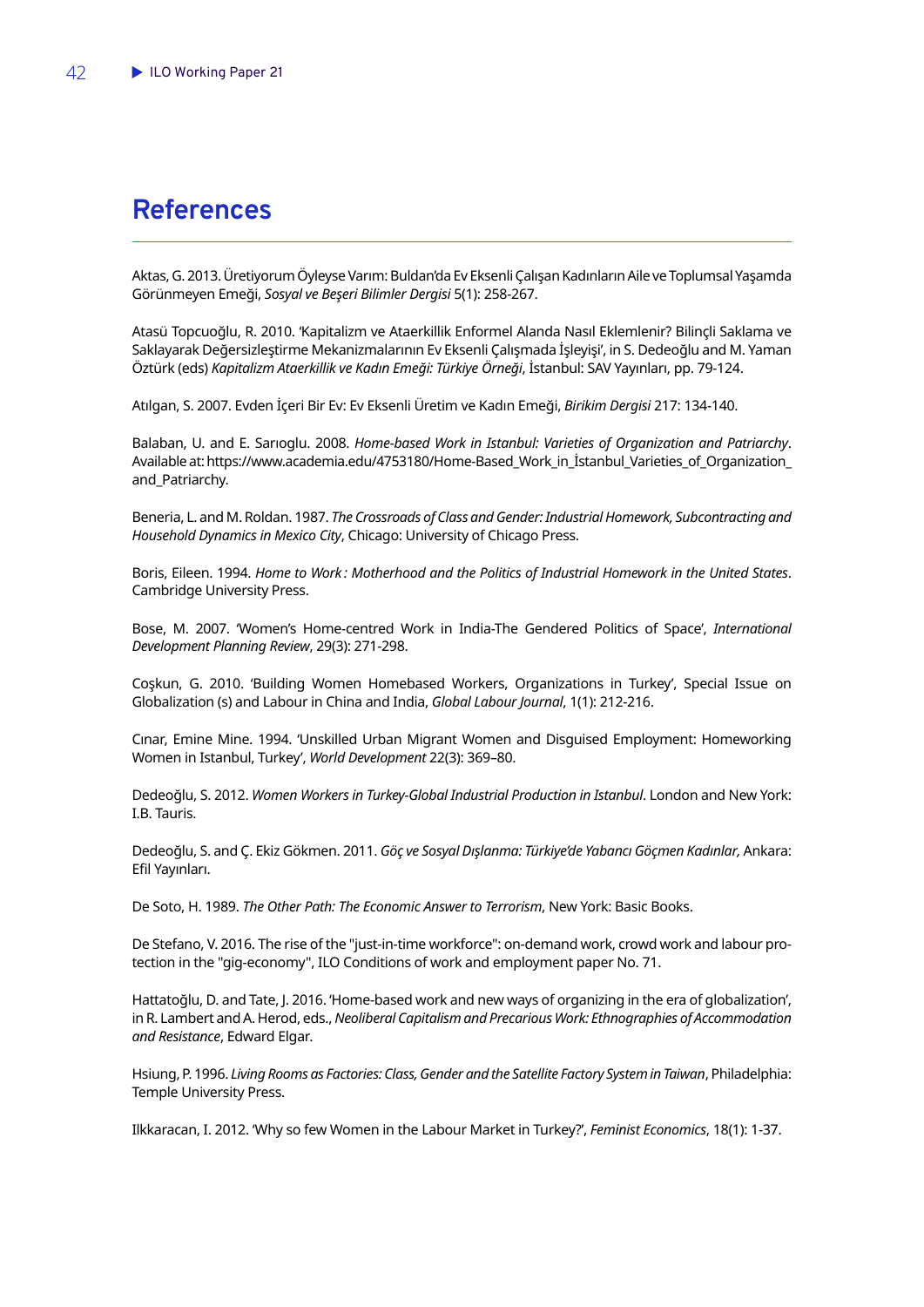ILO. 2018a. *Digital labour platforms and the future of work: Towards decent work in the online world*. Available at: [https://www.ilo.org/global/publications/books/WCMS\\_645337/lang--en/index.htm](https://www.ilo.org/global/publications/books/WCMS_645337/lang--en/index.htm).

ILO. 2018b. *Work on Digital Labour Platforms in Ukraine*. Available at[:https://www.ilo.org/travail/WCMS\\_635370/](https://www.ilo.org/travail/WCMS_635370/lang--en/index.htm) [lang--en/index.htm](https://www.ilo.org/travail/WCMS_635370/lang--en/index.htm)

ILO. 2017. *Inception Report for the Global Commission on the Future of Work*. Available at: [https://www.ilo.org/](https://www.ilo.org/wcmsp5/groups/public/---dgreports/---cabinet/documents/publication/wcms_591502.pdf) [wcmsp5/groups/public/---dgreports/---cabinet/documents/publication/wcms\\_591502.pdf.](https://www.ilo.org/wcmsp5/groups/public/---dgreports/---cabinet/documents/publication/wcms_591502.pdf)

Ilyas, Ozlem. 2019. *Reframing Freelancing for Difference: Towards a Post-Fantasmatic Politics of Class and Work*, Unpublished Thesis of Master of Arts in Sociology, Boğaziçi University.

Mies, M. 1982. *The Lace Makers of Nasapur: Indian Houewives Produce for the World Market,* London: Zed Press.

Prugl, E. 1999. *The Global Construction of Gender: Home-Based Work in the Political Economy of the 20th Century*. New York: Columbia University Press.

Rowbotham, S. 1993. *Homeworkers Worldwide*, London: Merlin Press.

Sarıoğlu, E. 2013. "Gendering the Organizastion of Home-based Work in Turkey: Classical Versus Familial Patriarchy", *Gender, Work and Organization*, 20(5): 479-497.

Shevchuk, A., Strebkov, D., & Davis, S. N. 2018). 'The Autonomy Paradox: How Night Work Undermines Subjective Well-Being of Internet-Based Freelancers', *ILR Review*, 72(1): 75–100

Tartanoğlu, S. 2017. 'The Voluntary Precariat in the Value Chain: The Hidden Patterns of Home-based Garment Production in Turkey', *Competition and Change*, 22 (1): 23-40.

Taylor M. and N. Thrift. 1982. 'Industrial Linkage and the Segmented Economy: 1. Some Theoretical Proposals' *Environment and Planning A*, 14(12): 1601-1613.

Toksoz, G. 2014. 'Gender Based Discrimination at Work in Turkey: A Cross Sectoral Overview', *SBF Journal*, 59(4).

TurkStat. 2016. Labour Force Statistics, Available at: http://www.turkstat.gov.tr/Start.do;jsessionid2nmMY8qfFfL8cLl8JX9NtvpZfhNyVTVQplGHp5xHSLmn8d5NJWkV.

White, J. 1994. *Money Makes us Relatives: Women's Labor in Urban Turkey*. Austin: University of Texas Press.